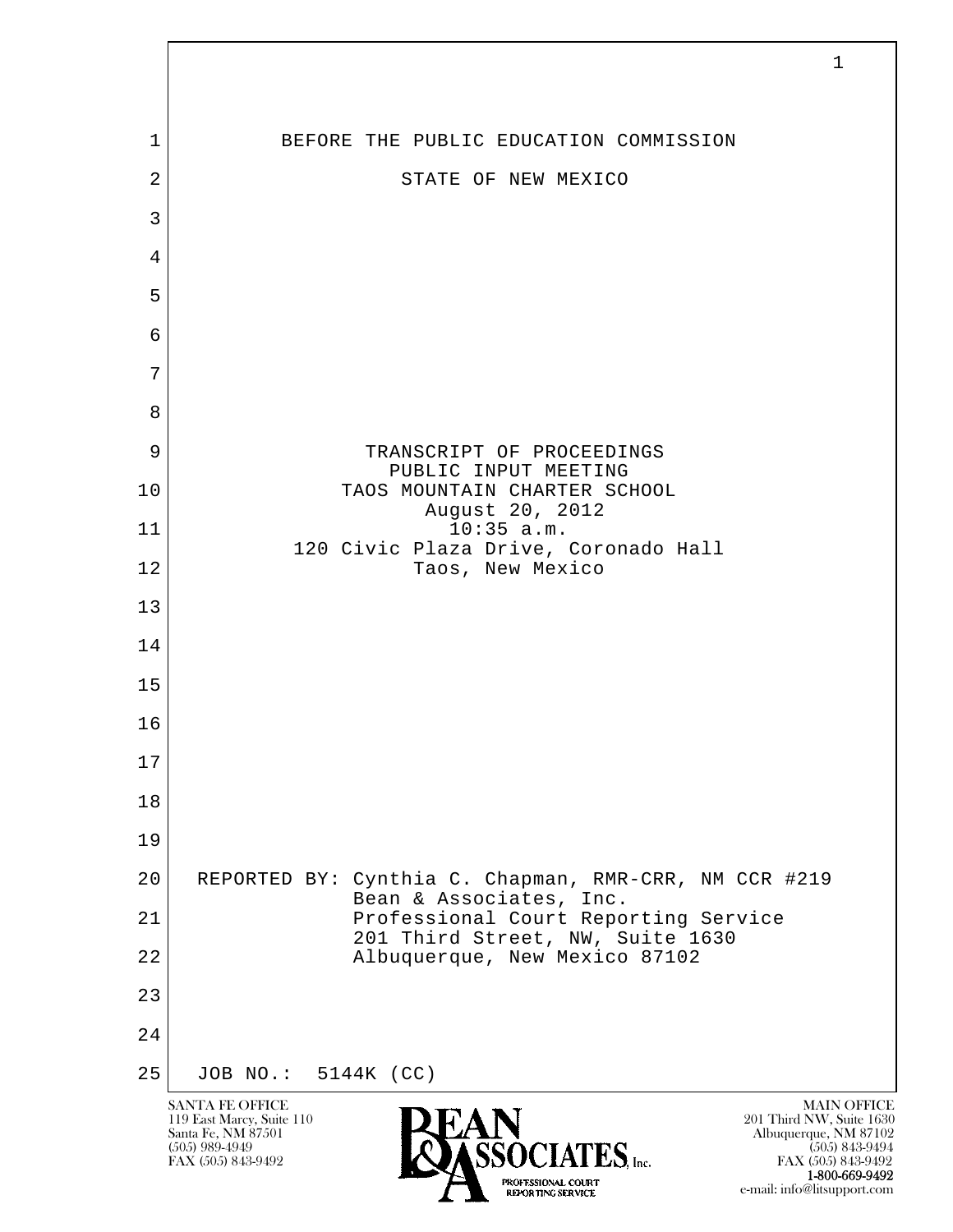| $\mathbf 1$    | A P P E A R A N C E S                                             |
|----------------|-------------------------------------------------------------------|
| $\overline{2}$ | COMMISSIONERS:                                                    |
| 3              | MR. M. ANDREW GARRISON, Chair<br>MS. CAROLYN SHEARMAN, Vice Chair |
| $\overline{4}$ | MR. EUGENE GANT, Secretary<br>MS. CARLA LOPEZ                     |
| 5              | MR. VINCE BERGMAN<br>MR. MICHAEL CANFIELD                         |
| 6              | STAFF:                                                            |
| 7              | MS. KELLY CALLAHAN, Director, Charter School Division             |
| 8              | MS. CORDELIA CHAVEZ<br>MS. KAREN EHLERT                           |
| 9              |                                                                   |
| 10             |                                                                   |
| 11             |                                                                   |
| 12             |                                                                   |
| 13             |                                                                   |
| 14             |                                                                   |
| 15             |                                                                   |
| 16             |                                                                   |
| $17$           |                                                                   |
| 18             |                                                                   |
| 19             |                                                                   |
| 20             |                                                                   |
| 21             |                                                                   |
| 22             |                                                                   |
| 23             |                                                                   |
| 24             |                                                                   |
| 25             |                                                                   |

**<sup>1-800-669-9492</sup>**<br> **EXALTERIONAL CN BT** e-mail: info@litsupport.com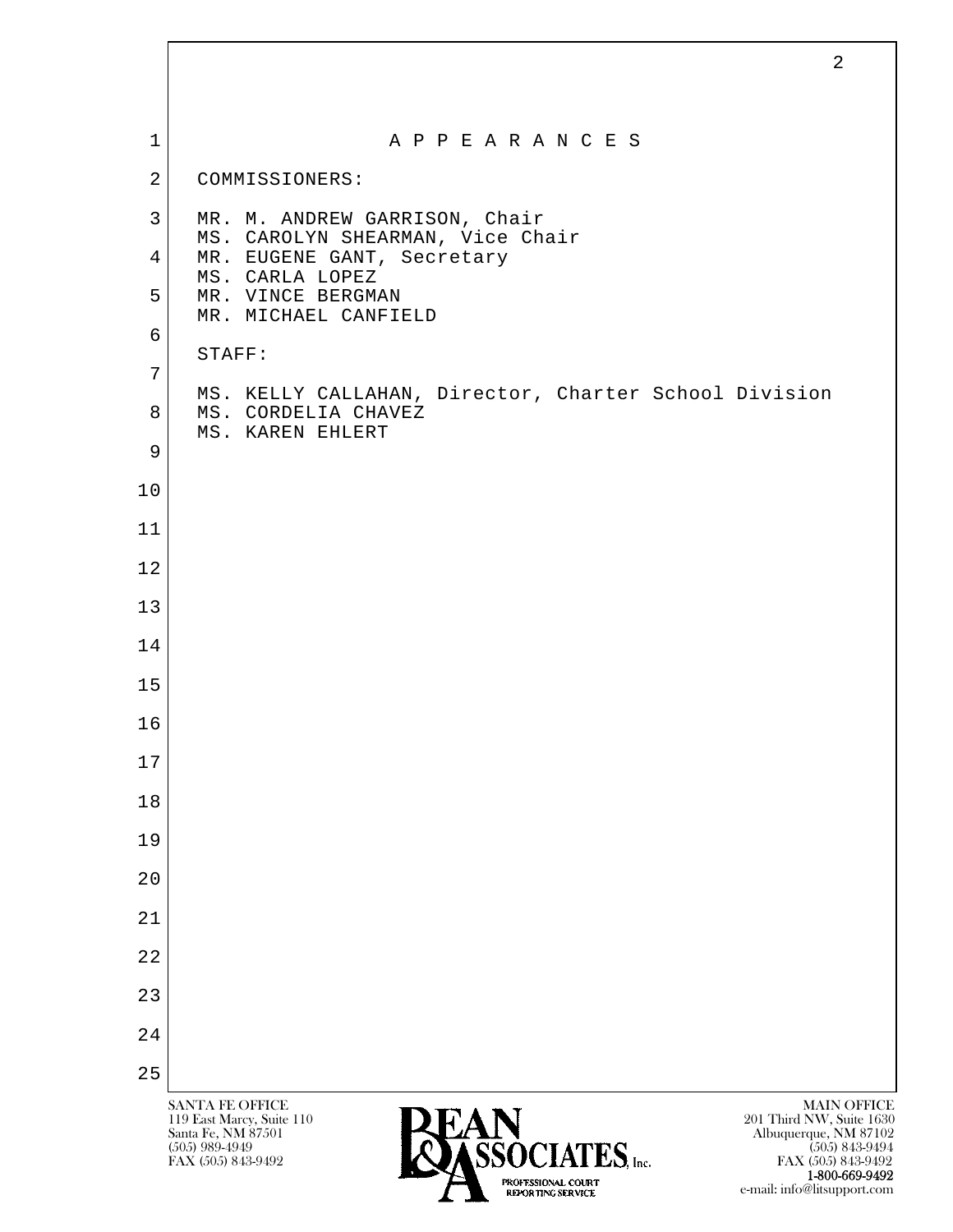l  $\overline{\phantom{a}}$ 1 THE CHAIR: The Public Education 2 Commission meeting is back in session. This meeting 3 is being conducted pursuant to New Mexico Statutes 4 Annotated, Title 22, Section 8B-6J, 2009. The 5 purpose of these community input hearings that will 6 be held from August 20th to August 24th, 2012, is to 7 obtain information from the applicant and to receive 8 community input to assist the Public Education 9 Commission in its decision whether to grant the 10 proposed charter application. 11 According to this section of the law, the 12 Commission may appoint a subcommittee of no fewer 13 than three members to hold a public hearing. 14 According to law, these hearings are being 15 transcribed by a professional court reporter. 16 The total time allocated to each applicant 17 is 90 minutes, which will be timed to insure an 18 equitable opportunity to present the application. 19 During the hearing, the Commission will 20 allow for community input about the charter 21 application. The time for public comments will be 22 limited to 20 minutes. If you wish to speak on 23 behalf of the applicant, please sign in at least 24 15 minutes before the applicant's presentation. 25 Please be sure that you indicate on the sign-up

119 East Marcy, Suite 110<br>Santa Fe, NM 87501

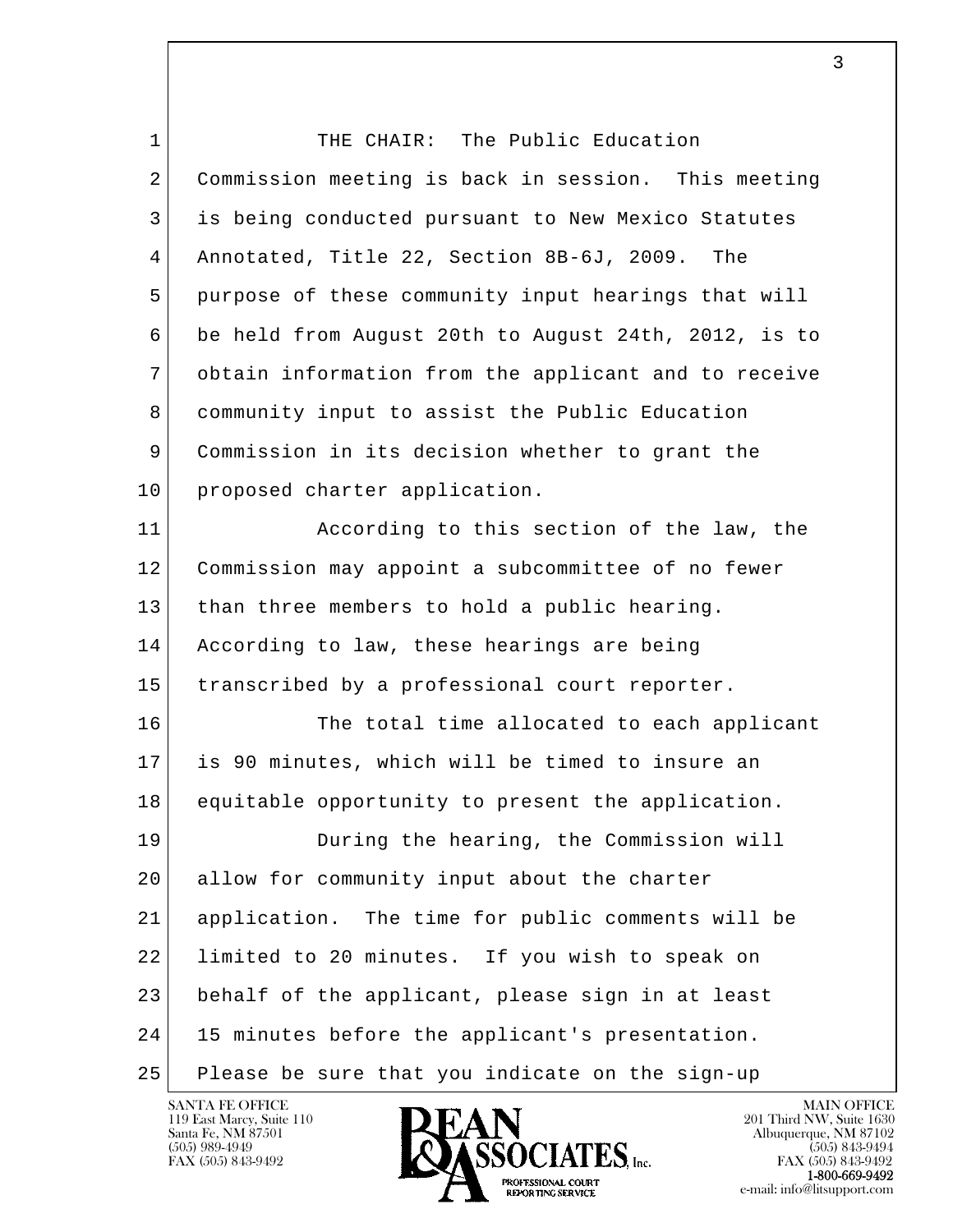1 sheet whether you are here in opposition or support 2 of the charter school.

3 The Commission Chair, based on the number 4 of requests to comment, will allocate time to those 5 wishing to speak. If there are a large number of 6 supporters or opponents, they are asked to select a 7 speaker to represent common opinions. We will try 8 to allocate an equitable amount of time to represent 9 the community accurately.

10 The Commission will follow this process 11 for each community input hearing: The Commission 12 will ask each applicant or group to present in the 13 front here. They will be given 20 minutes to 14 present their application in the manner they deem 15 appropriate. The Commission will not accept any 16 written documentation from the applicant; but the 17 applicant may use exhibits to describe their school, 18 if necessary. However, the setup time for exhibits 19 will be included in the 20 minutes.

l  $\overline{\phantom{a}}$  20 Following the applicant's presentation, 21 the local school district representatives will be 22 given five minutes to comment. Subsequently, the 23 Commission will allow 20 minutes for public comment 24 as described above.

25 Finally, the Commission will be given



FAX (505) 843-9492<br>**1-800-669-9492** e-mail: info@litsupport.com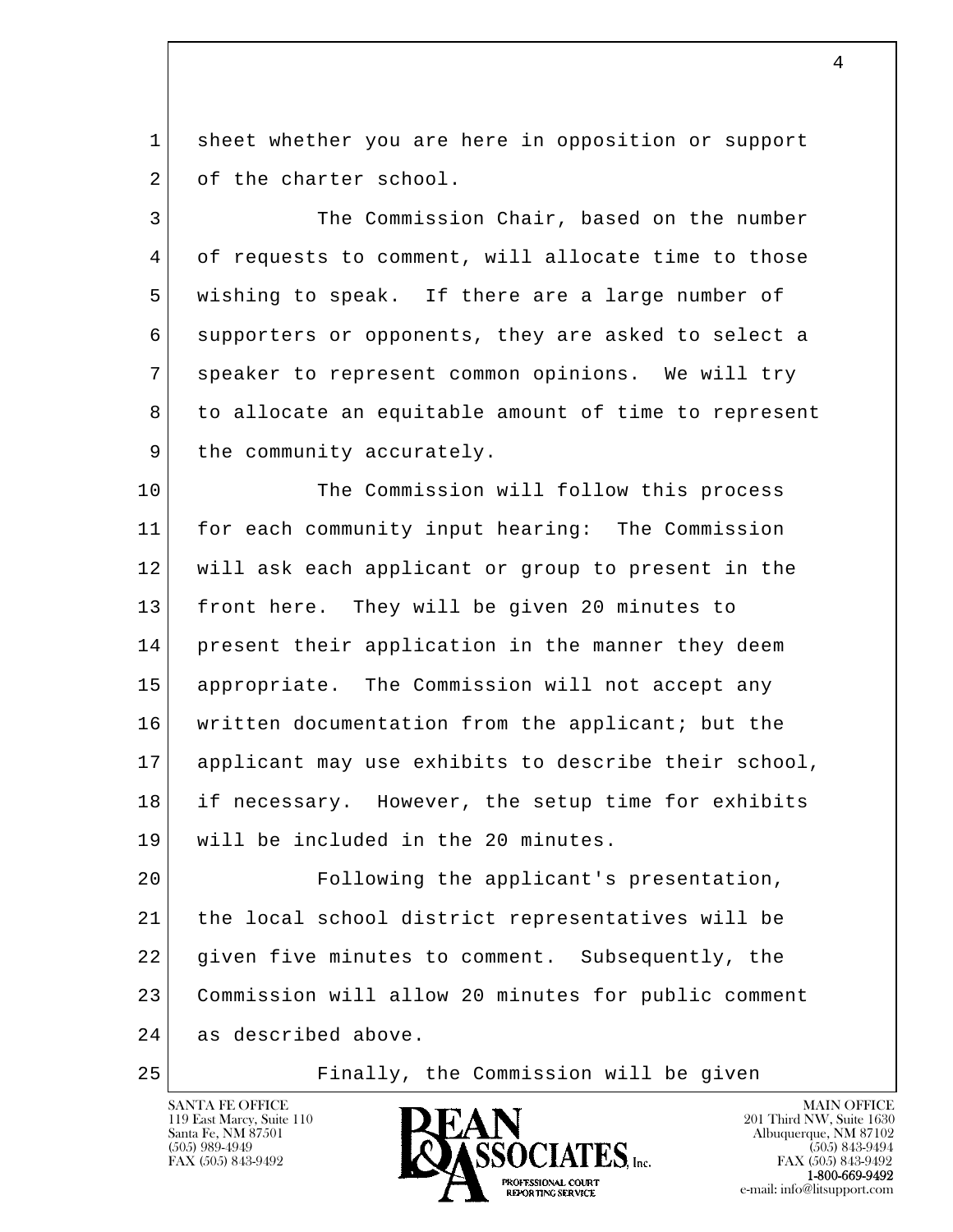l  $\overline{\phantom{a}}$ SANTA FE OFFICE MAIN OFFICE MAIN OFFICE MAIN OFFICE MAIN OFFICE 119 East Marcy, Suite 110<br>Santa Fe, NM 87501 1 45 minutes to ask questions of the applicant. 2 Commissioners, are you ready to proceed? 3 (Commissioners so indicate.) 4 THE CHAIR: Will the Taos Mountain Charter 5 School please come forward? For the record, please 6 state the name of your school. 7 UNIDENTIFIED SPEAKER: The name of our 8 proposed school is the Taos Mountain Charter School. 9 THE CHAIR: The names of the founders of 10 the school. 11 UNIDENTIFIED SPEAKER: The names of the 12 founders of the school are Allison Bradley and Emily 13 Cohen. 14 THE CHAIR: And any other person who is 15 here today on behalf of your school. 16 (Show of hands.) 17 THE CHAIR: Hi, everyone. I won't put you 18 on the spot there. 19 You will have 20 minutes to present 20 information about your application. Please proceed. 21 MS. BRADLEY: Thank you. My name is 22 Allison Bradley. 23 THE CHAIR: That's on me. 24 MS. BRADLEY: Can you hear me okay? I'll 25 be referring to my notes, since I'm extremely

Santa Fe, NM 87501 Albuquerque, NM 87102  $\sum_{\text{FAX (505) 843-9492}}$   $\sum_{\text{FAX (505) 843-9492}}$   $\sum_{\text{FAX (505) 843-9492}}$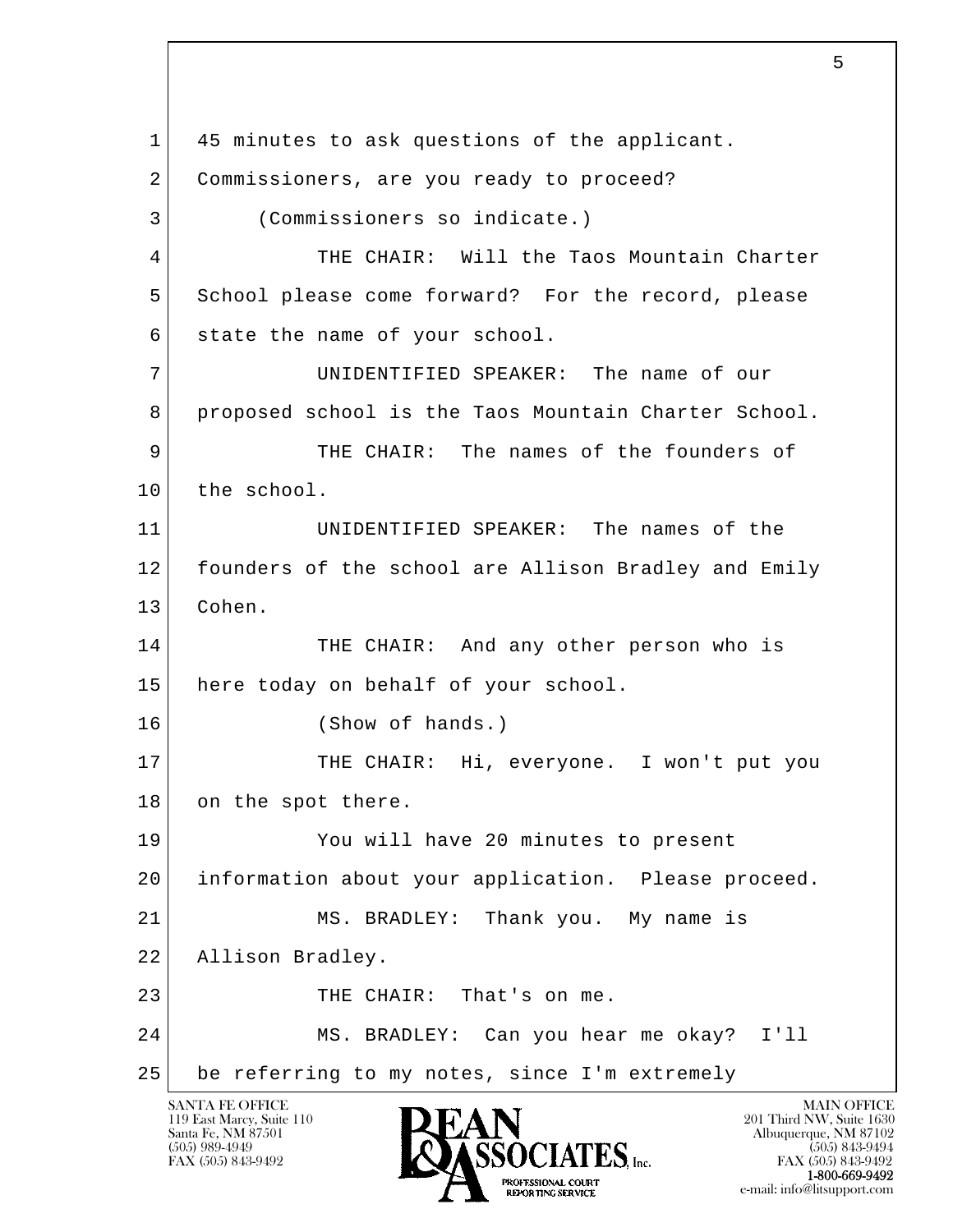1 nervous this morning. But I'm very happy to see you 2 this morning. Good morning. My name is Allison 3 Bradley. I am a coauthor of the Taos Mountain 4 Charter School application, along with my partner 5 Emily Cohen. I have three sons, two of whom have 6 been in learning environments informed by the 7 principles within Waldorf education for many years, 8 since they were very young.

9 And my background includes a doctorate in 10 social psychology, postgraduate work in leadership 11 for sustainability education. And I've also done 12 work organizationally with corporate groups and 13 community-based groups ranging from coordinated 14 community response teams for the issue of domestic 15 violence, to corporate groups like Ford Motor 16 Company and Fortune Magazine, and with a focus of 17 helping people work together effectively and foster 18 ways of thinking and doing that strive to balance 19 economic development, human growth, and sustainable 20 practices, so that they can coexist harmoniously 21 instead of being in separate areas.

l  $\overline{\phantom{a}}$ 22 Here in Taos, I currently serve as the 23 coordinator for the Taos Waldorf School, and I'm an 24 active parent and work with the Boy Scouts and other

25 community groups.

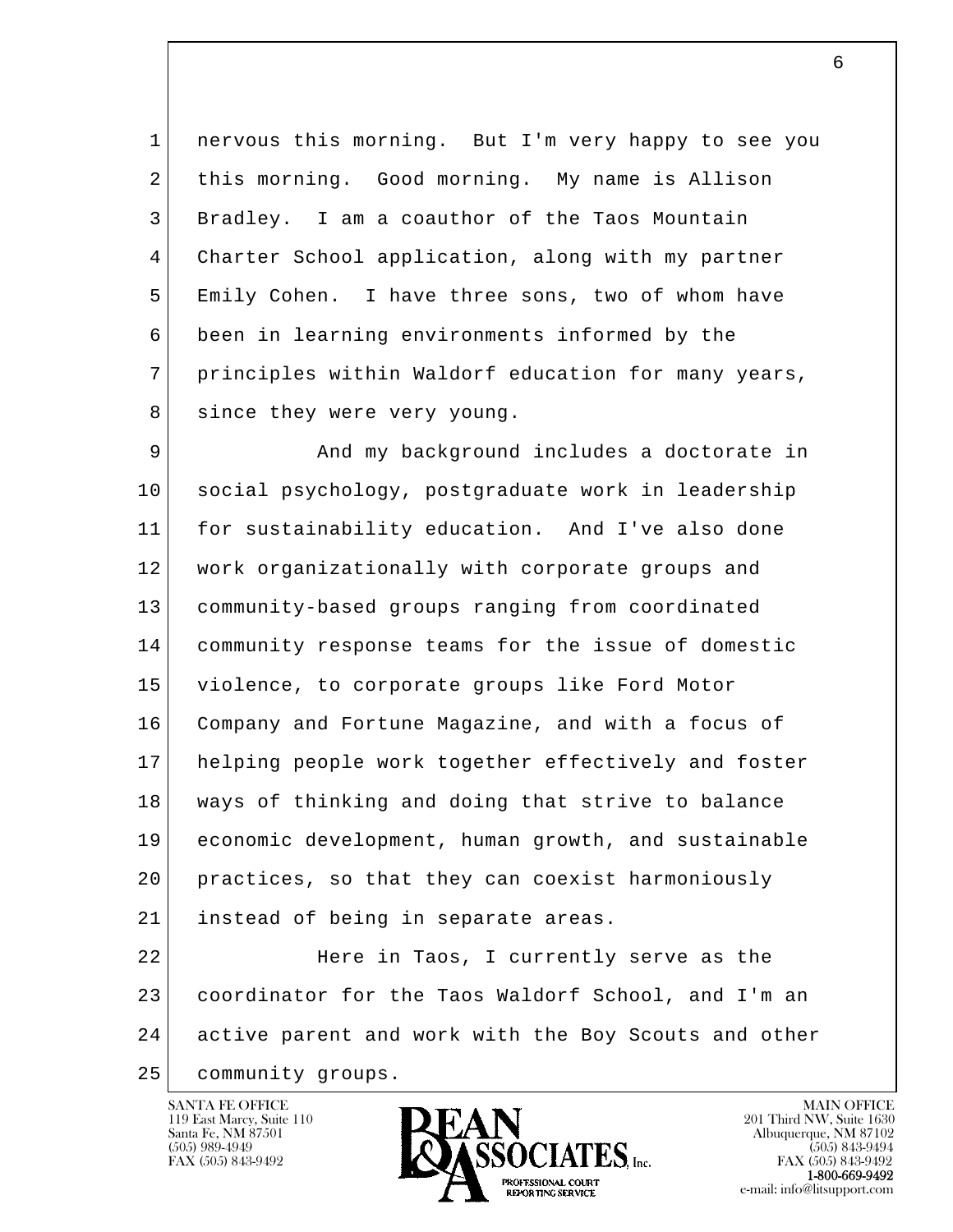| $\mathbf 1$ | So the reason I came to speak with you                 |
|-------------|--------------------------------------------------------|
| 2           | today is that I'm hopeful that you will consider       |
| 3           | approving the application that has been prepared for   |
| 4           | a new educational entity in Taos, which we are         |
| 5           | proposing calling the Taos Mountain Charter School.    |
| 6           | This school, should it come into existence, will be    |
| 7           | based on the principles found within Waldorf           |
| 8           | education. It will teach environmental, economic,      |
| 9           | and interpersonal sustainability practices, and will   |
| 10          | create a new educational option for the Taos           |
| 11          | community.                                             |
| 12          | As noted in the application, our school                |
| 13          | will offer a Waldorf-inspired curriculum that meets    |
| 14          | New Mexico state standards, and is fully relevant to   |
| 15          | our community and local environment, with              |
| 16          | sustainable living practices as our foundation.<br>The |
| 17          | students will create meaningful connections between    |
| 18          | the physical, emotional, intellectual, and social      |
| 19          | aspects of life.                                       |
| 20          | Sustainable living practices will be                   |
| 21          | realized in our curriculum through an emphasis on      |
| 22          | gardening, farming, sustainable building skills, and   |
| 23          | exploration of our surrounding local environment.      |
| 24          | Nature and arts will be a focus in our curriculum.     |
| 25          | Our school will foster a supportive community of       |

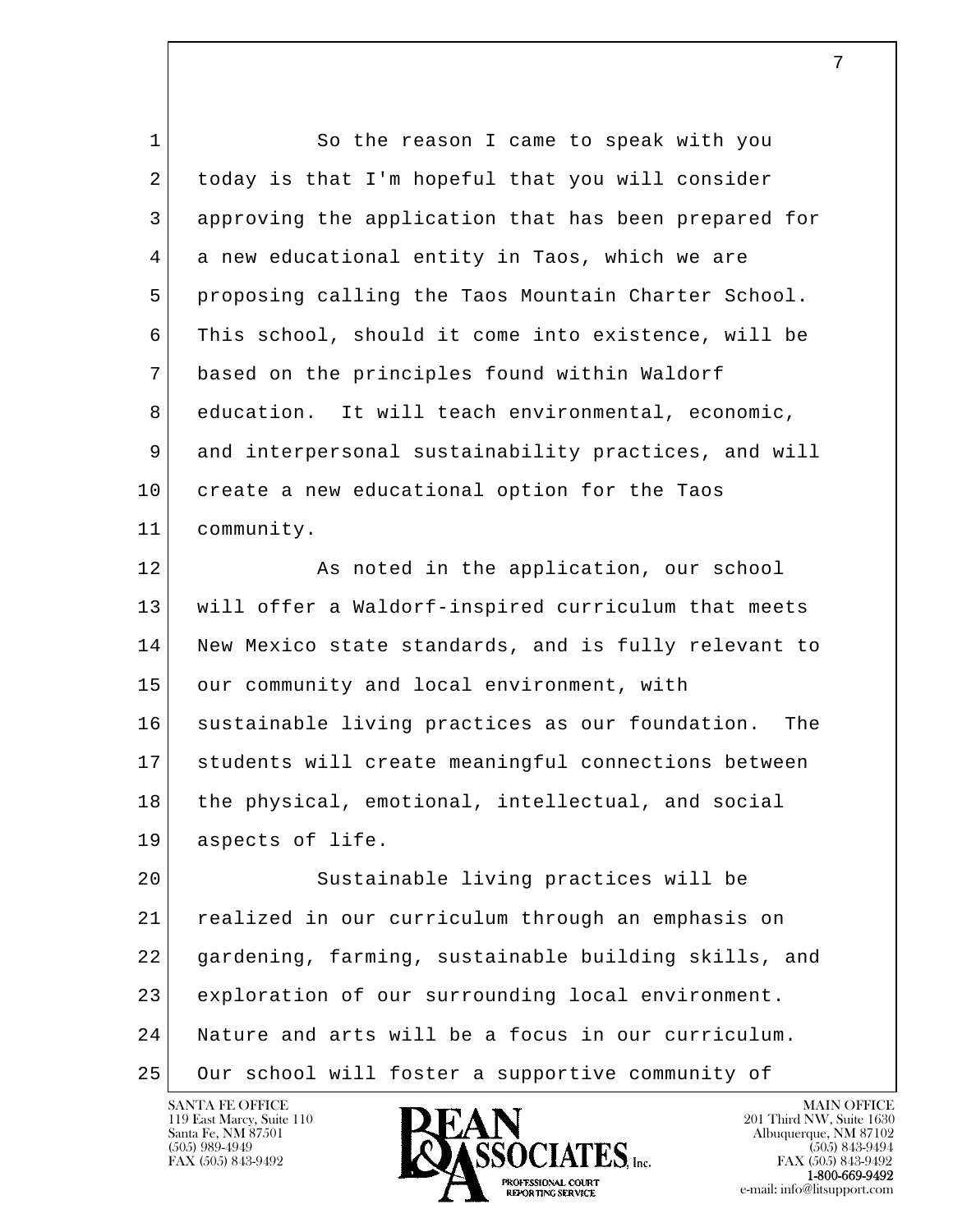1 peers, parents, and teachers, which will help each 2 student become confident, engaged, and 3 self-directed, as a learner vested in his or her own 4 future.

l  $\overline{\phantom{a}}$  5 Community service will be integrated into 6 the curriculum as part of the whole person 7 development. Each student will develop a sense of 8 responsibility to help others, whether in the 9 classroom or the larger community. Waldorf 10 education has a proven track record. As of 2012, 11 there are 1,025 independent Waldorf schools, 2,000 12 kindergartens, 629 institutions for special 13 education in 60 countries worldwide. There are 14 Waldorf-based public schools, charter schools, and 15 | home-school environments as well. Research 16 estimates that 60 to 80 percent of Waldorf high 17 school graduates go on to college after graduation. 18 What may be a key difference in the 19 Waldorf approach to education is that the early 20 years in the classroom emphasize building the 21 capacity for learning rather than strictly content. 22 Research by Dr. Ida Oberman, who looked at 23 the relevance of the Waldorf educational approach 24 for public urban schools, found that during the 25 early grades, Waldorf-inspired public schools

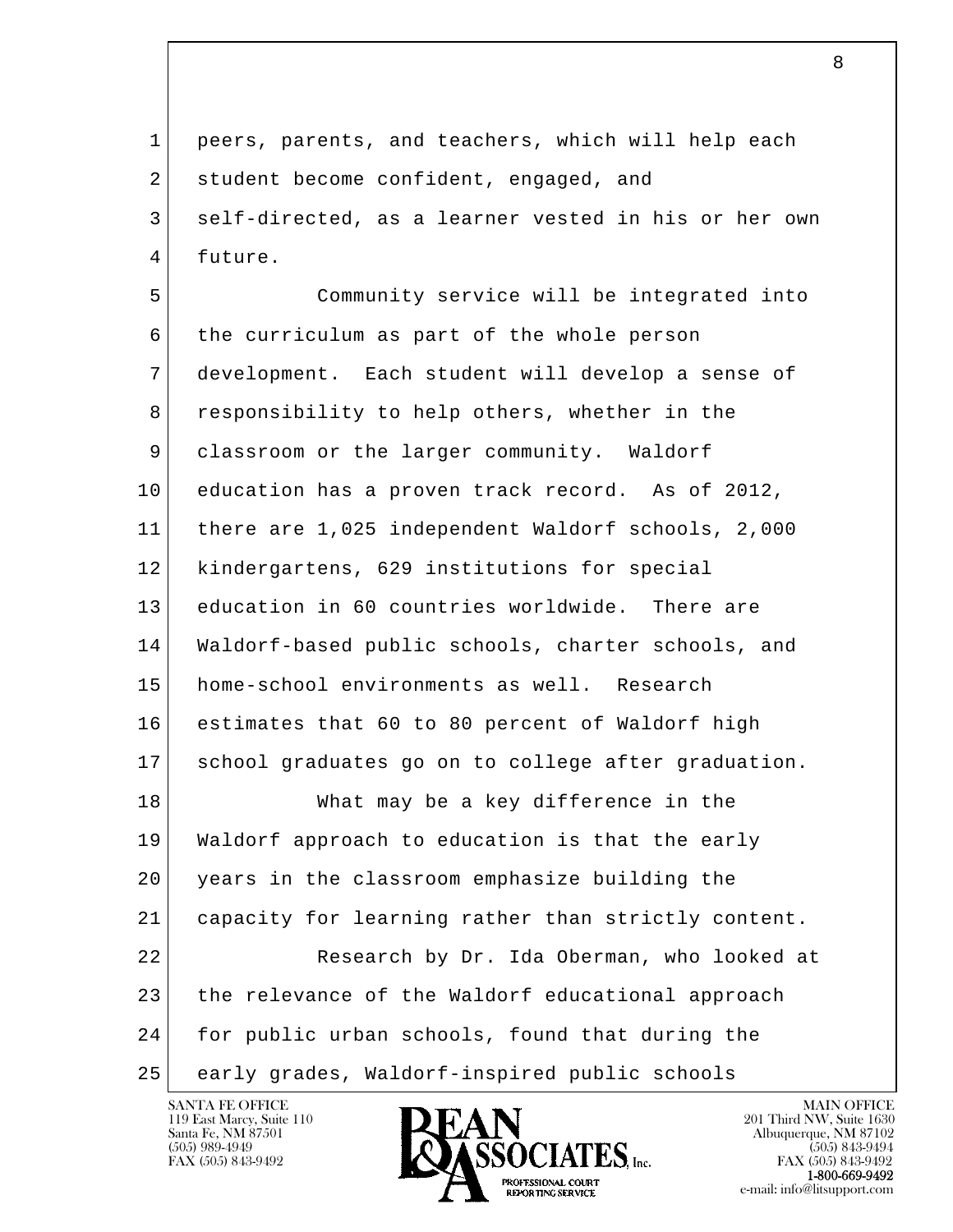1 consistently scored lower than their traditionally 2 focused peers. Interestingly, however, those same 3 Waldorf-inspired schools showed higher scores at the 4 high-school level, in fact, ranking equal to or 5 exceeding the top 10 percent of their peers.

6 The outcomes of Dr. Oberman's research 7 reflect the idea that Waldorf-inspired public 8 schools spend more time building capacity for 9 learning early on, and that later, this pays off, as 10 students learn content more quickly in high school 11 and retain it more readily, with test scores among 12 the highest within their peer groups.

 13 What do we hope for with the Taos Mountain 14 Charter School? We hope to create a learning 15 environment that serves students from kindergarten 16 through high school and their families with a 17 Waldorf-inspired curriculum that is relevant, 18 rigorous, and based on relationship.

l  $\overline{\phantom{a}}$ 19 Is it the right time and the right place? 20 We think so. Waldorf-inspired initiatives have 21 existed in the Taos Valley for, some say, as many as 22 40 years, perhaps longer. What is different about 23 our approach is that we will bring together an 24 emphasis on sound management and fiscal oversight, 25 coupled with a firm commitment to accessibility to a

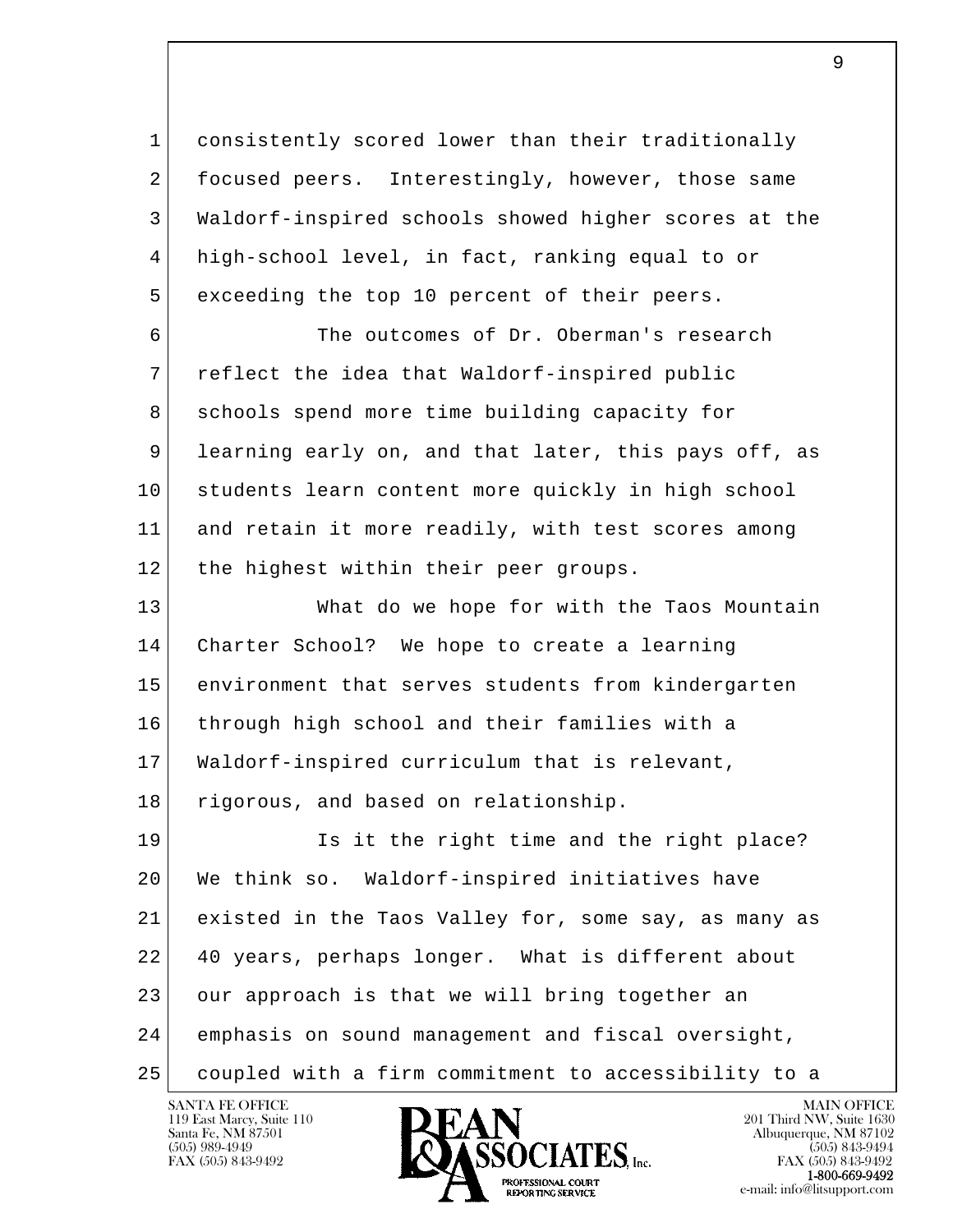1 broad range of families bringing fresh perspective 2 and solid accountability to the implementation of 3 Waldorf principles. It is time for this proven 4 approach to be not only effective and enlivening, 5 but also appropriately structured for 2013 and 6 beyond.

7 As one example of how Waldorf learning can 8 take place in the classroom, I'll offer a quote from 9 our application. "Because participation in the arts 10 exercises so many areas of the brain, students 11 are -- who are exposed to arts-based education are 12 more likely to have a higher number of neurological 13 pathways."

l  $\overline{\phantom{a}}$ 14 Assuming they are given the appropriate 15 opportunities and instruction in their educational 16 careers, these children will have a higher capacity 17 for original and critical thought; for example, 18 students who merely listen to a teacher or see a 19 video on ancient Rome are using a relatively small 20 number of pathways in their brains; they're 21 listening and they're watching. Even the visual 22 activity is limited if they are watching a video or 23 if their teacher doesn't move around much, because 24 their eyes don't change focus.

25 However, students in the arts-based

119 East Marcy, Suite 110<br>Santa Fe, NM 87501

SANTA FE OFFICE MAIN OFFICE MAIN OFFICE MAIN OFFICE MAIN OFFICE Santa Fe, NM 87501 Albuquerque, NM 87102  $\sum_{\text{FAX (505) 843-9492}}$   $\sum_{\text{FAX (505) 843-9492}}$   $\sum_{\text{FAX (505) 843-9492}}$ **1-800-669-9492**<br> **EXALTERIONAL CN BT** e-mail: info@litsupport.com<br>REPORTING SERVICE e-mail: info@litsupport.com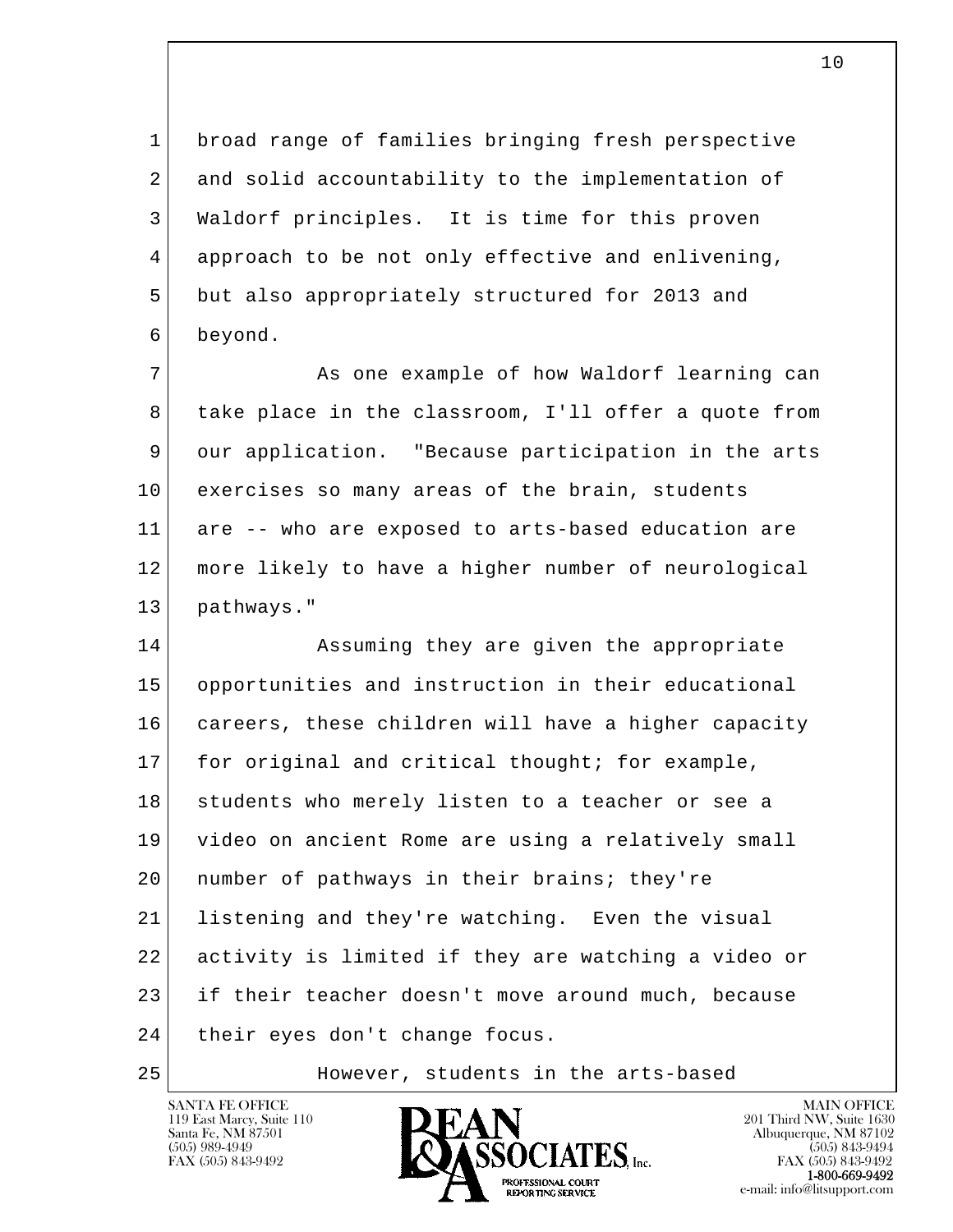| $\mathbf 1$ | method, while being guided by their teacher, are     |
|-------------|------------------------------------------------------|
| 2           | writing and illustrating their own lesson books,     |
| 3           | sculpting after the fashion of Romans, and acting    |
| 4           | Julius Caesar, reciting Roman poetry, building       |
| 5           | scale-model coliseums, reconstructing musical        |
| 6           | instruments, and proclaiming edicts, and are clearly |
| 7           | using their brains and bodies more fully. Multiple   |
| 8           | pathways are engaged and exercised. What's more,     |
| 9           | these students are more likely to remember what      |
| 10          | they've learned about ancient Rome.                  |
| 11          | Research in cognitive development shows              |
| 12          | people learn primarily in terms of what they already |
| 13          | know. People use prior experience to construct a     |
| 14          | frame of reference for processing new information.   |
| 15          | Therefore, the ability to assimilate and apply new   |
| 16          | concepts depends in large measure on the breadth of  |
| 17          | a person's frame of reference. Arts-based            |
| 18          | education, by relating conceptual information to     |
| 19          | tactile, auditory, kinesthetic, verbal, visual, and  |
| 20          | interpersonal experience, necessarily provides each  |
| 21          | student with a broader frame of reference for each   |
| 22          | new lesson.                                          |
| 23          | Taos is a unique and a special place.                |
| 24          | Nowhere else in the world will someone find          |
| 25          | mountains like these, the Rio Grande Gorge, or       |

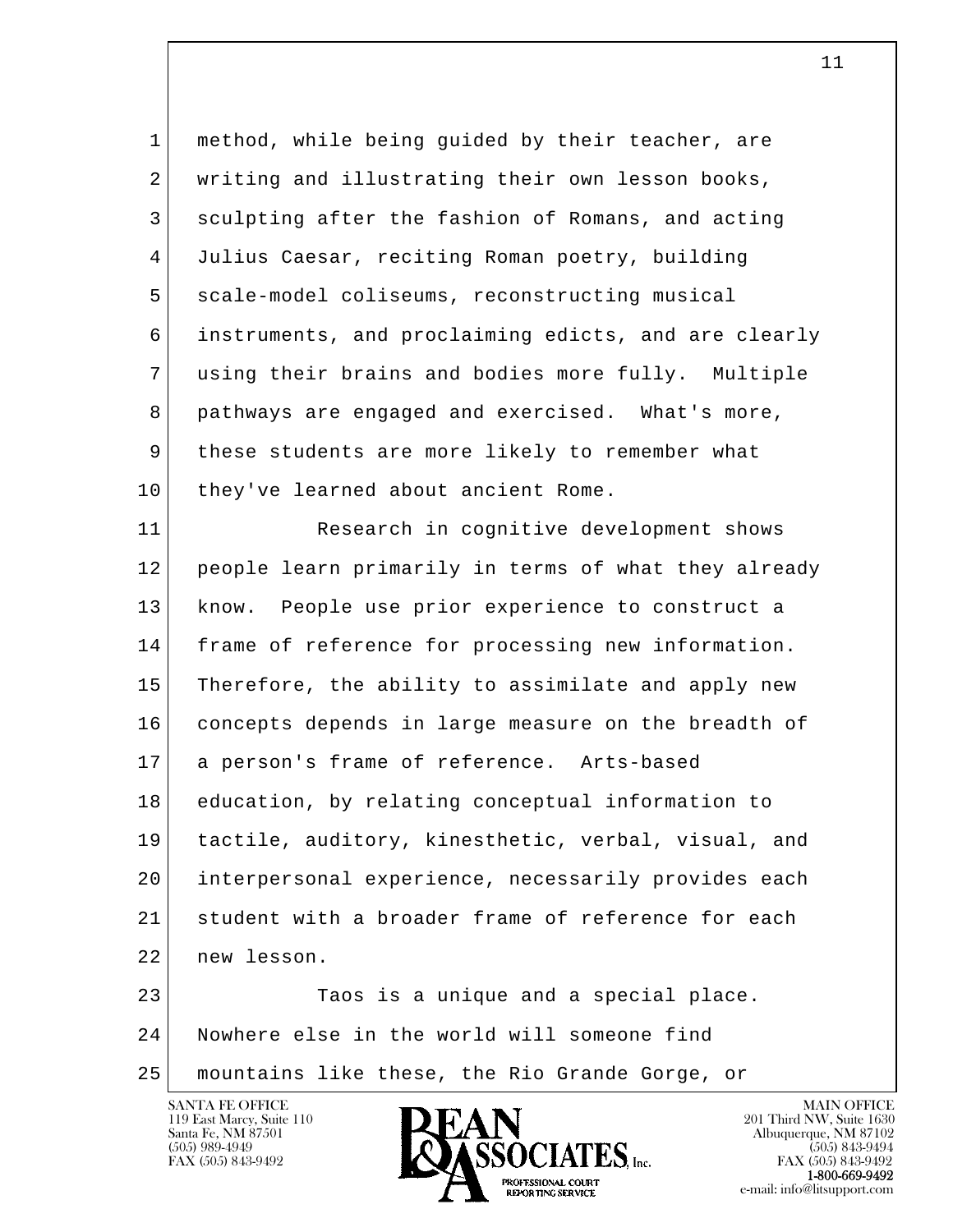l  $\overline{\phantom{a}}$  1 people both pioneering and creative enough to create 2 a culture like the one one experiences here. It's 3 no mistake that when something unbelievable happens 4 to someone here, it is often followed by the phrase, 5 "Welcome to Taos." Our hope is that if the Taos 6 Mountain Charter School is approved, it will be the 7 best possible kind of surprise, a surprise that will 8 help truly transform education for the better for 9 many Taos families in the years to come. Thank you. 10 THE CHAIR: Thank you for your 11 presentation. 12 (Applause.) 13 THE CHAIR: We ask that the local school 14 district representative come forward. For the 15 record, state your name and the role you play at the 16 local school district. And you'll have five minutes 17 to comment. 18 MR. WESTON: Okay. Thank you. My name is 19 Rod Weston, Superintendent, Taos Municipal Schools. 20 And I appreciate the opportunity to speak this 21 | morning. I would suggest that, at least, 22 personally, and in terms of our school district, I 23 don't see -- I speak just for myself -- I don't have 24 any disagreement with the philosophical foundation 25 | that's been presented to you this morning.

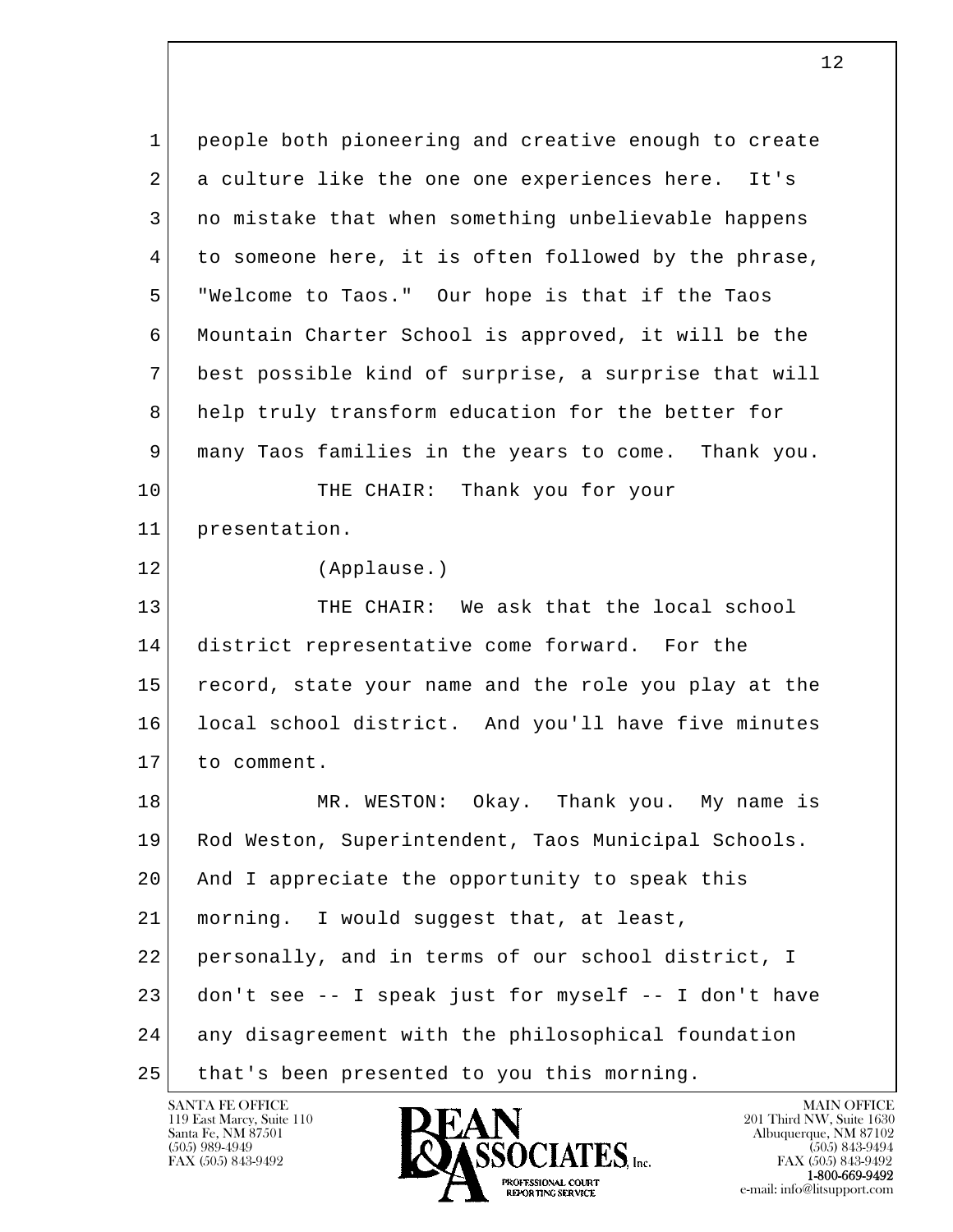1 I would suggest, however, there already is 2 an arts-based charter school in Taos. I think there 3 may have been some connection between the two 4 schools in the past. And in terms of art and music, 5 in the public schools, we have maintained or 6 expanded our programs, K-12, over the last two 7 years.

8 I do have concerns. First of all, would  $9$  be the dilution of funding that taking a few 10 students from here and there across the district to 11 create any charter school reduces funding, but does 12 not result in a corresponding savings in costs and 13 expenses.

l  $\overline{\phantom{a}}$ 14 I spoke earlier about a concern with 15 divisions within the community and not supporting 16 the cohesiveness of this community. My past 17 experience is that this is especially problematic 18 when transitioning from an existing private school 19 into a public charter school, that there are slots 20 already filled within that private-school situation. 21 Those are the concerns that I bring to 22 you, and I would speak against approval for the 23 charter school. Thank you. 24 THE CHAIR: Thank you, sir. We will now 25 hear public comment from the Taos community. Each

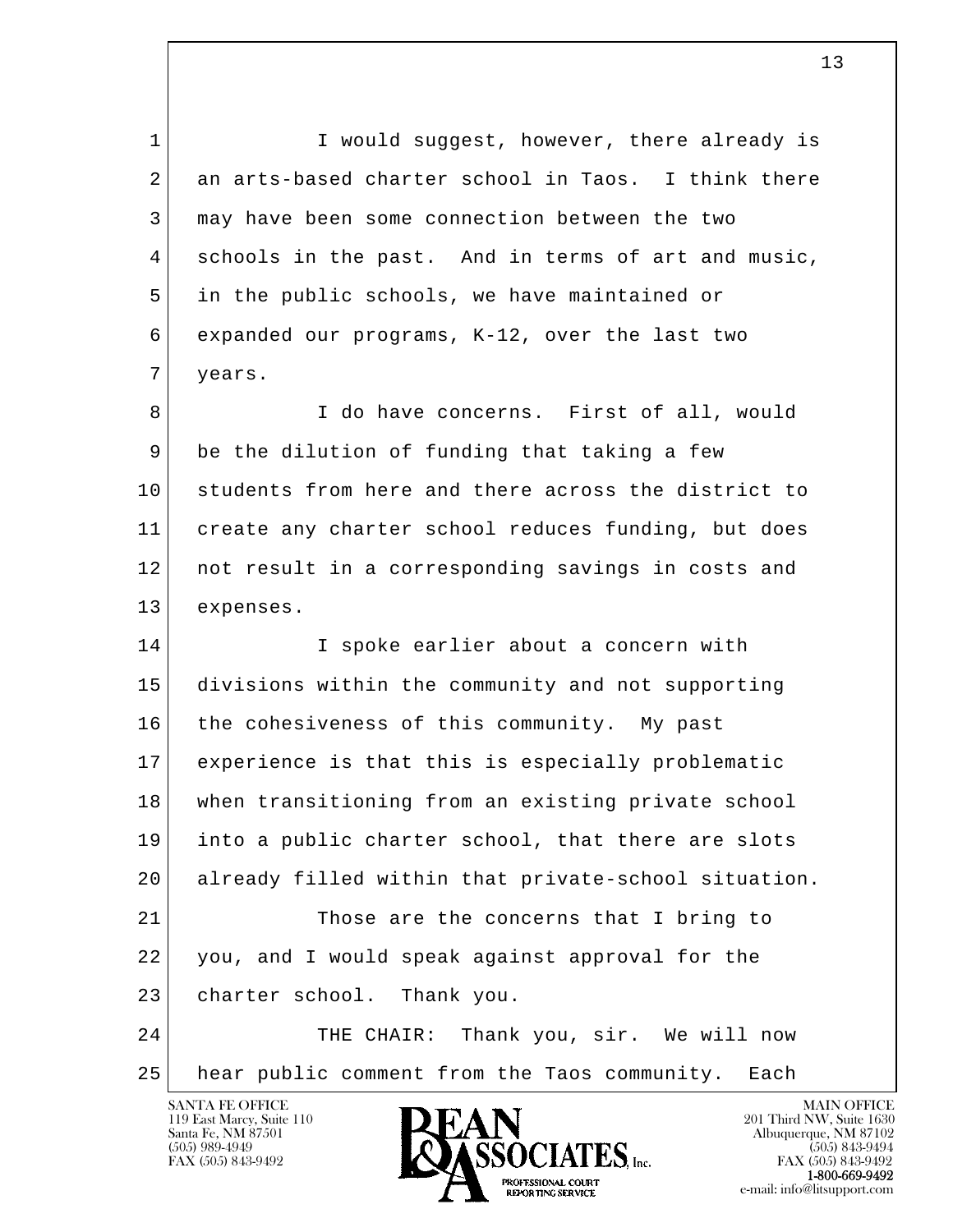l  $\overline{\phantom{a}}$  1 person will have two minutes to make a statement 2 regarding the application. And the total time for 3 all speakers during this part of the hearing will be 4 20 minutes. 5 So, based on the number of folks who have 6 signed in, two minutes will take us to almost 7 exactly 20 minutes. So I will ask that everyone 8 adheres to time. And we do have a handy-dandy 9 timer, and she's very strict. No. I'm kidding. 10 She's very communicative, and she'll let you know. 11 Kenleigh Winters? 12 THE REPORTER: That was the last one. 13 THE CHAIR: Oh, I'm sorry. Here's my new 14 list. Sanjay Poovadan. And correct me for -- if I 15 butchered you. 16 MR. POOVADAN: Thank you. You're very 17 kind. My name is Sanjay Poovadan, and I'm a member 18 of this community. I have four children, 27 to 13. 19 I am speaking as a member of the community and a 20 parent, and a real estate broker. 21 Charter schools were created in this state 22 to give people options, choices. And I believe that 23 this charter school will give us a choice to have 24 children go to a school with this education and 25 still make it affordable. Elsewhere in the country,

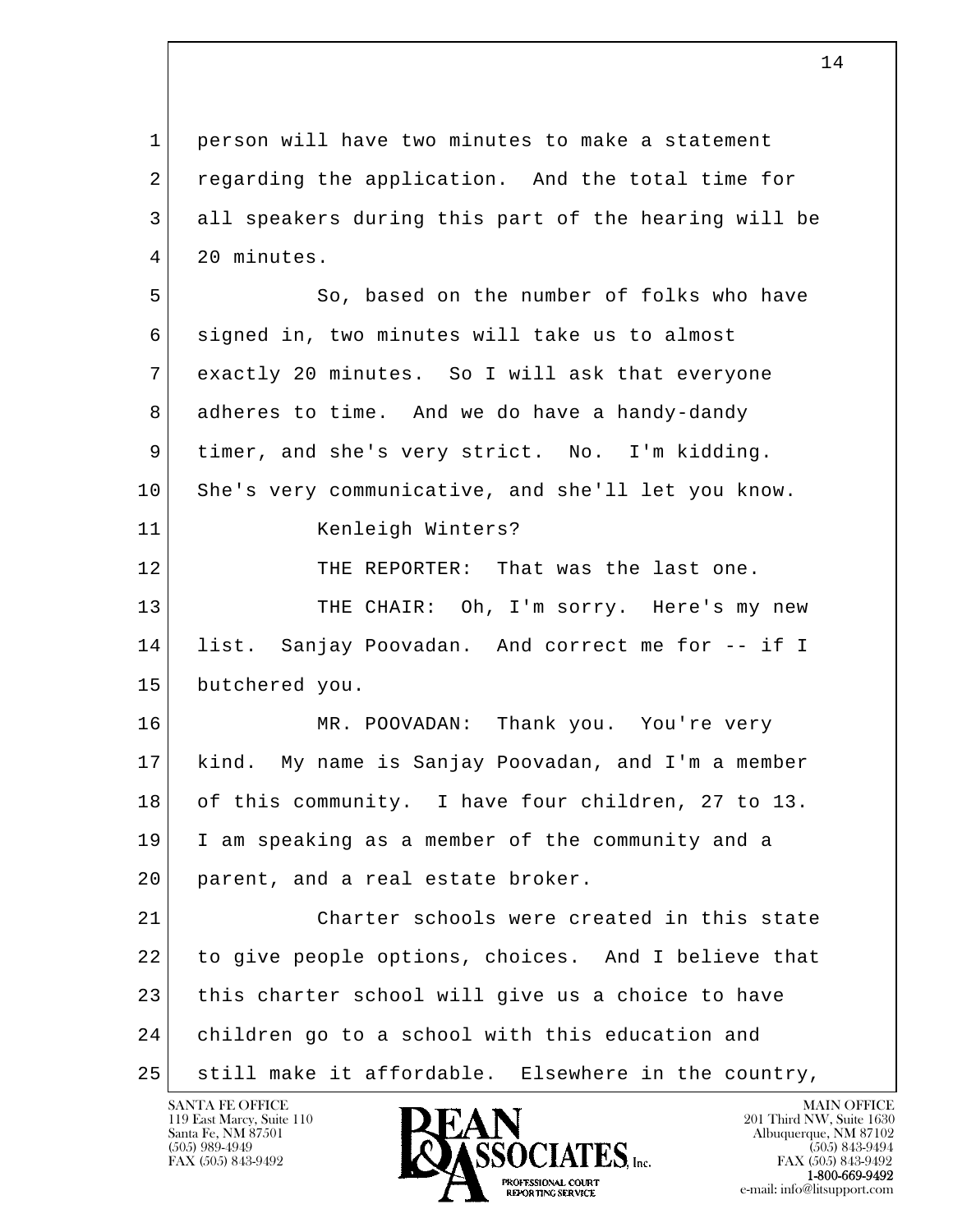l  $\overline{\phantom{a}}$  1 Waldorf schools typically are privately funded. And 2 that essentially means that the children who can 3 afford to go there are people of wealth. 4 And having a charter school that will 5 allow this education to get to a larger group of 6 people, I see that when people come to this 7 community and look at the array of choices, there 8 are choices in the middle -- in the early childhood 9 years, and there are choices in the high-school 10 years. The middle-school years especially are an 11 area where there are fewer choices. And having a 12 Waldorf school, Waldorf-inspired school that takes 13 you all the way from kindergarten to high school 14 will enable people to have choices in educating 15 their children. And I feel that that's an important 16 benefit to our community. Thank you. 17 (Applause.) 18 THE CHAIR: Thank you, sir. Ted Dimond. 19 And, folks, please hold applause so we can get 20 through this. Thank you. 21 MR. DIMOND: Thank you. My name is Ted 22 Dimond. And I thank for you this opportunity to 23 speak before you today. 24 I have lived in Taos, New Mexico, for 25 36 years. I am currently on the Planning and Zoning

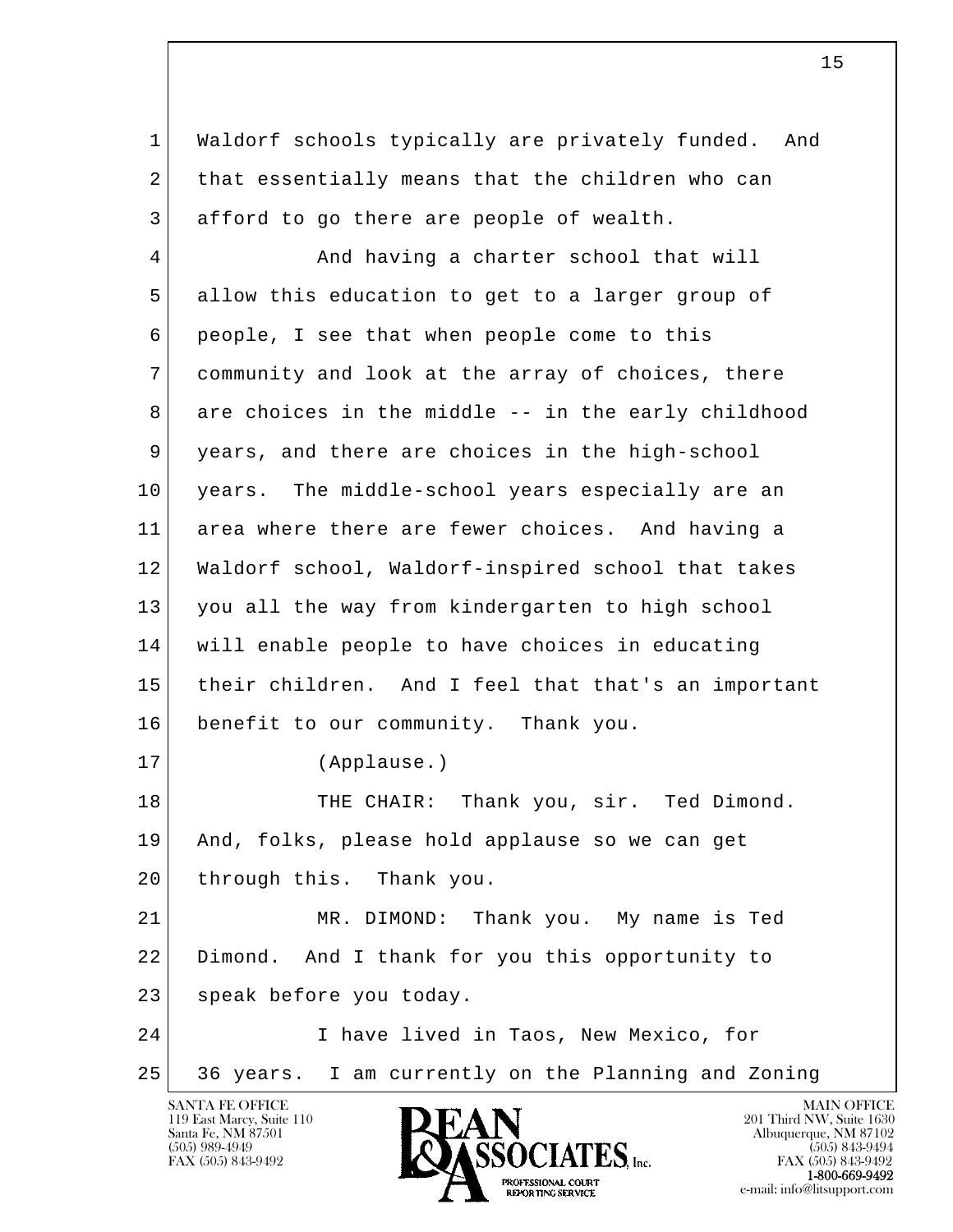1 Commission for the Town of Taos. I preside over the 2 Board of Directors for the Northern New Mexico 3 Midwifery Center and the Taos Swim Club. I sat on 4 the board of Anansi School when it put forth its 5 charter application, and worked for Yes for Kids 6 when the first charter application went in before 7 you, I think about 12 or 13 years ago. 8 I applaud you for being open and remaining

 9 open to these alternative schools. I think it's a 10 great opportunity for our community. I have raised 11 four children in this community, ages 31 to 13. My 12 13-year-old currently has just entered her first day 13 of eighth grade over at Taos Waldorf School.

14 Between my four children, we have 15 experienced pretty much every permutation of public, 16 district, private, and charter school in this 17 community, and have found that having the choices 18 for those children, each of my children have 19 prospered in different settings and in different 20 environments.

l  $\overline{\phantom{a}}$ 21 This, to me, is the most exciting of 22 charter applications because I think it most meets 23 the spirit of what the charter movement is about, 24 which is that it offers a true alternative to the 25 district schools in this community, offers a true

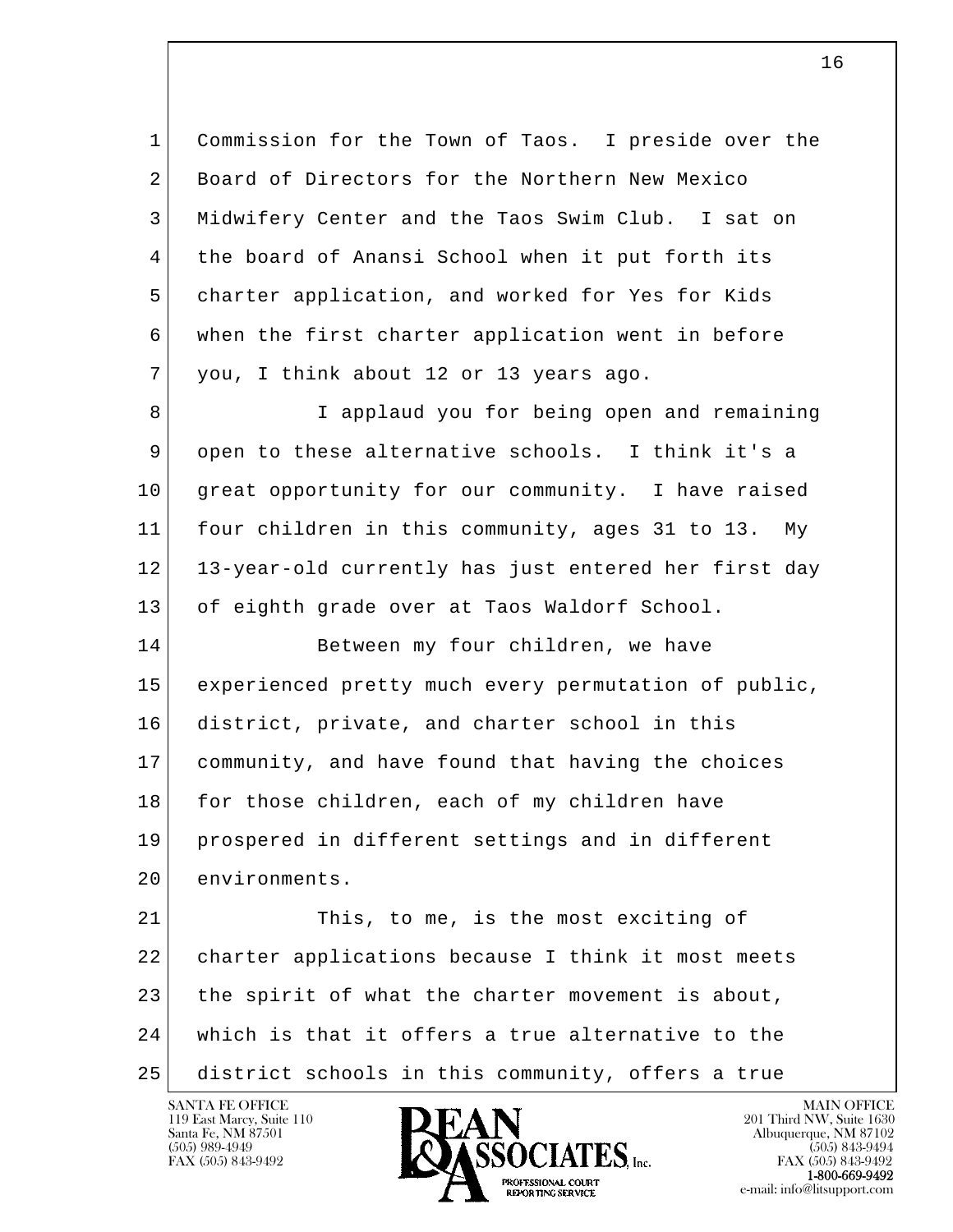l  $\overline{\phantom{a}}$  1 alternative to the other charter schools in this 2 community, and draws upon a long, time-honored and 3 tested tradition in the Waldorf Schools throughout 4 | not only this country, but throughout the world. 5 We have the opportunity to draw upon the 6 resources of the international Waldorf community. 7 We have a teacher base that have had Waldorf 8 training, and, each summer, spend weeks furthering 9 | their Waldorf training. Thank you. 10 | And I don't think that the application, in 11 fact, any of the spirit of the charter applications, 12 is about one curriculum or one philosophy being 13 superior to the other; only that we know that 14 children have different learning styles, they 15 prosper in different environments, and there's no 16 question the success of the Waldorf curriculum and 17 philosophy can be measured. 18 Again, it's a time-honored tradition. We 19 have had a Waldorf School in this community for a 20 long time. And there's no question in my mind that, 21 while some students may prosper in the Taos Public 22 Schools, that students will certainly blossom more 23 effectively in an environment like Taos Waldorf 24 School. On top of it, it is, as has been mentioned, 25 a curriculum which emphasizes creativity in the

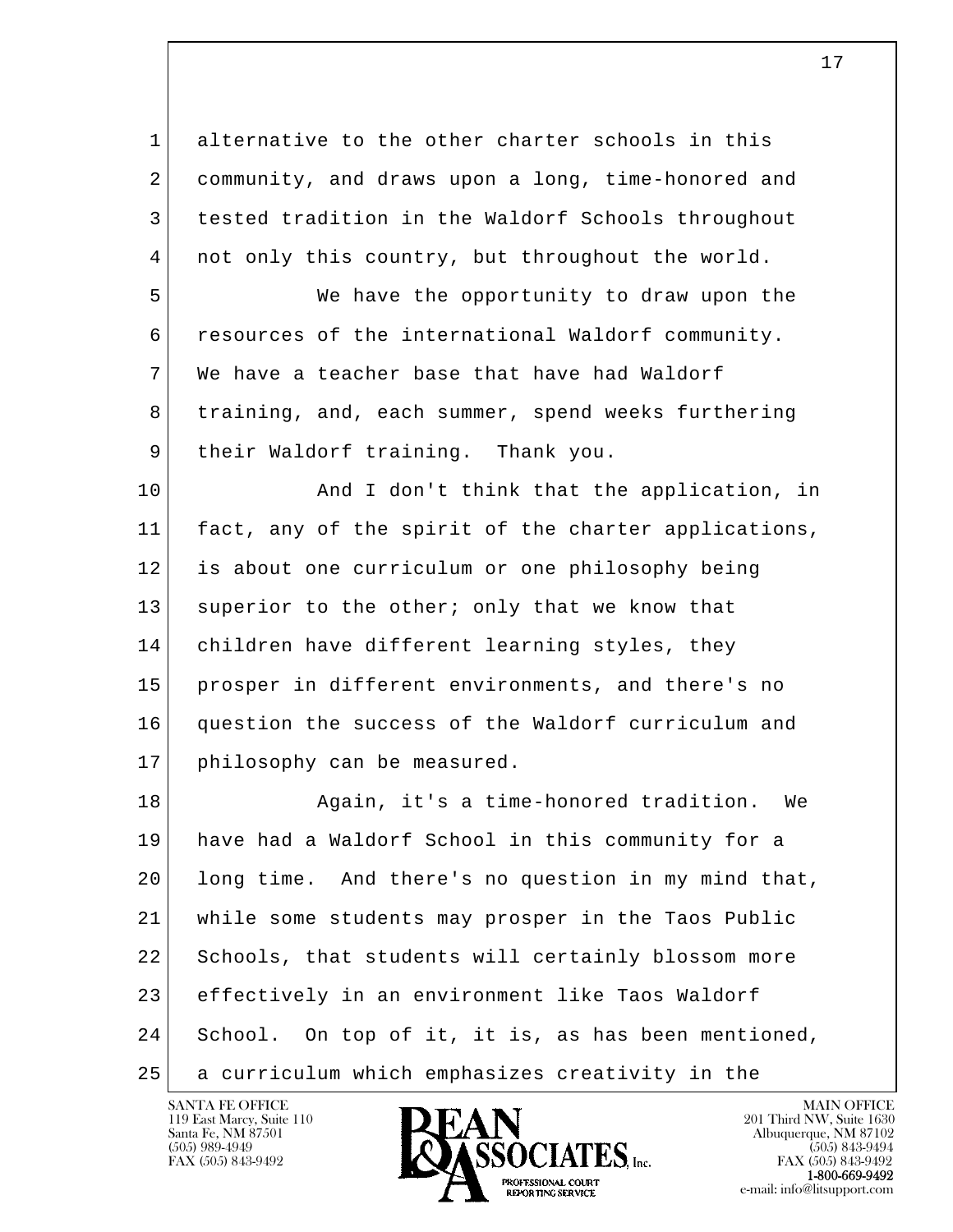l  $\overline{\phantom{a}}$ 1 arts. And we live in one of the great art 2 communities in the world, where our students not 3 only have art in their schools, in the Waldorf 4 School, but many of the parents and grandparents and 5 people that surround them are also creative artists. 6 Thank you very much. I appreciate your openness to 7 the application. 8 THE CHAIR: Thank you very much. Jesús 9 Hernandez. 10 MR. HERNANDEZ: Good morning. My name is 11 Jesús Hernandez, and I'm here to express my support 12 for Taos Mountain Charter School. I'm a resident of 13 Taos County, an educator, and a grandparent of a 14 child who has attended Taos Waldorf School for the 15 past ten years. 16 I had a long career as an educator in the 17 public schools, as a teacher and school 18 administrator. I was a school principal at the 19 elementary and middle-school levels. I also served 20 for many years in school accreditation committees. 21 As an educator, I have carefully watched my 22 granddaughter's progress in school. My 23 granddaughter has received a great education at Taos 24 Waldorf School. I'm always impressed and amazed at 25 the quality of her school assignments and the rich

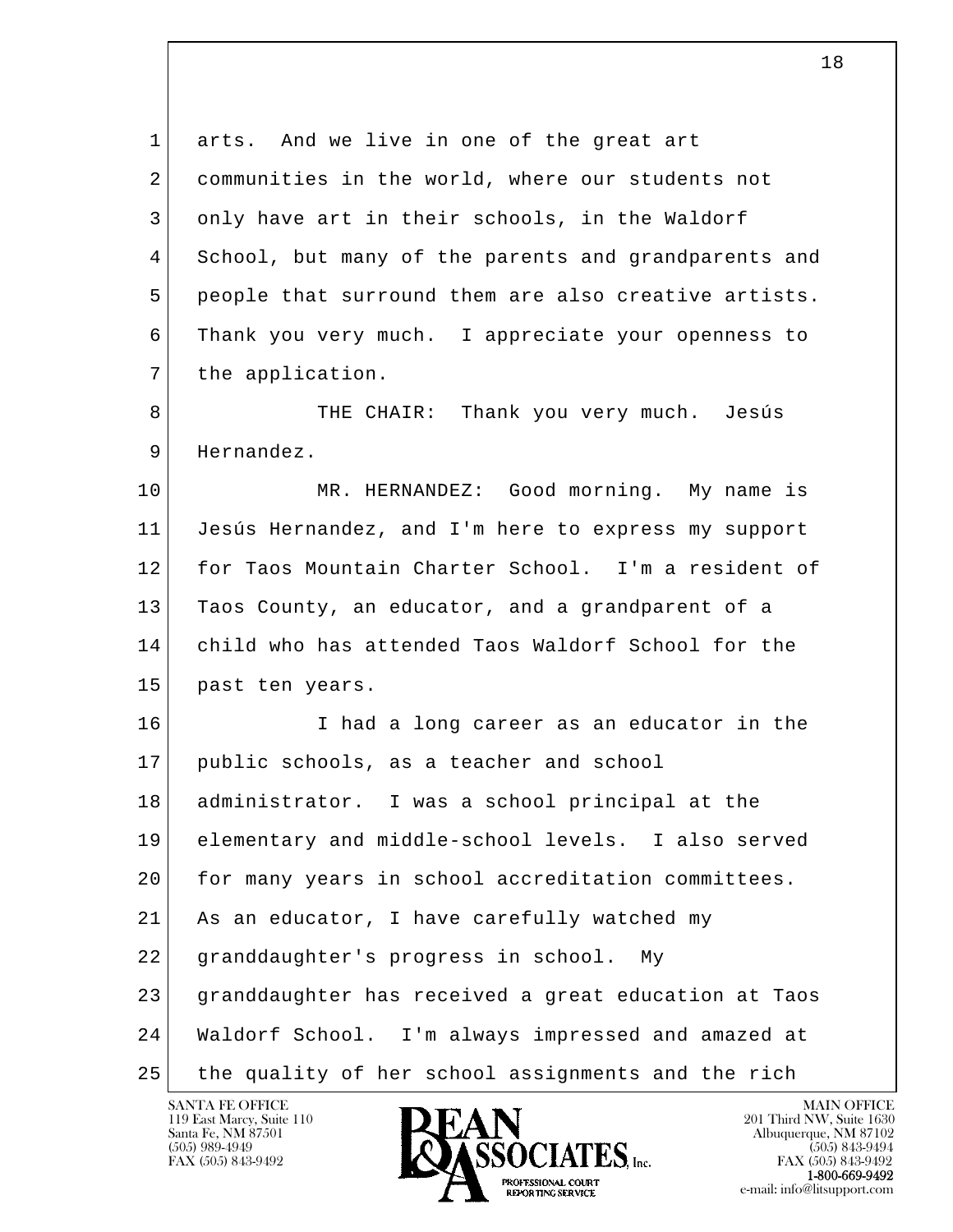1 activities connected with every lesson.

| $\overline{a}$ | I'm very impressed with math, science, and             |
|----------------|--------------------------------------------------------|
| 3              | language skills she has acquired in school, but I'm    |
| 4              | even more impressed with the music, painting,          |
| 5              | drawing, manual arts, animal care, and farming         |
| 6              | skills that has she has mastered through the           |
| 7              | hands-on opportunities that the Waldorf community      |
| 8              | This group provides every student access to<br>offers. |
| 9              | quality educational experience as hands-on programs,   |
| 10             | designed to help each child succeed, plus a learning   |
| 11             | environment designed to meet each child's needs.       |
| 12             | I have seen my grandchild develop a love               |
| 13             | for learning and become an independent thinker and a   |
| 14             | problem-solver. She has enjoyed a safe and             |
| 15             | exceptional environment that cultivates independent    |
| 16             | learning, character enrichment, and regional           |
| 17             | awareness, while developing community leaders and      |
| 18             | diverse experiences through project-based              |
| 19             | experiences.                                           |
| 20             | What I love about the Waldorf curriculum               |
| 21             | is that it not only addresses the academic needs of    |
| 22             | the child, but also the physical, emotional, social,   |
| 23             | and spiritual needs as well. It cultivates social      |
| 24             | and emotional intelligence, connects students to       |
| 25             | nature, and ignites a passion for learning.            |

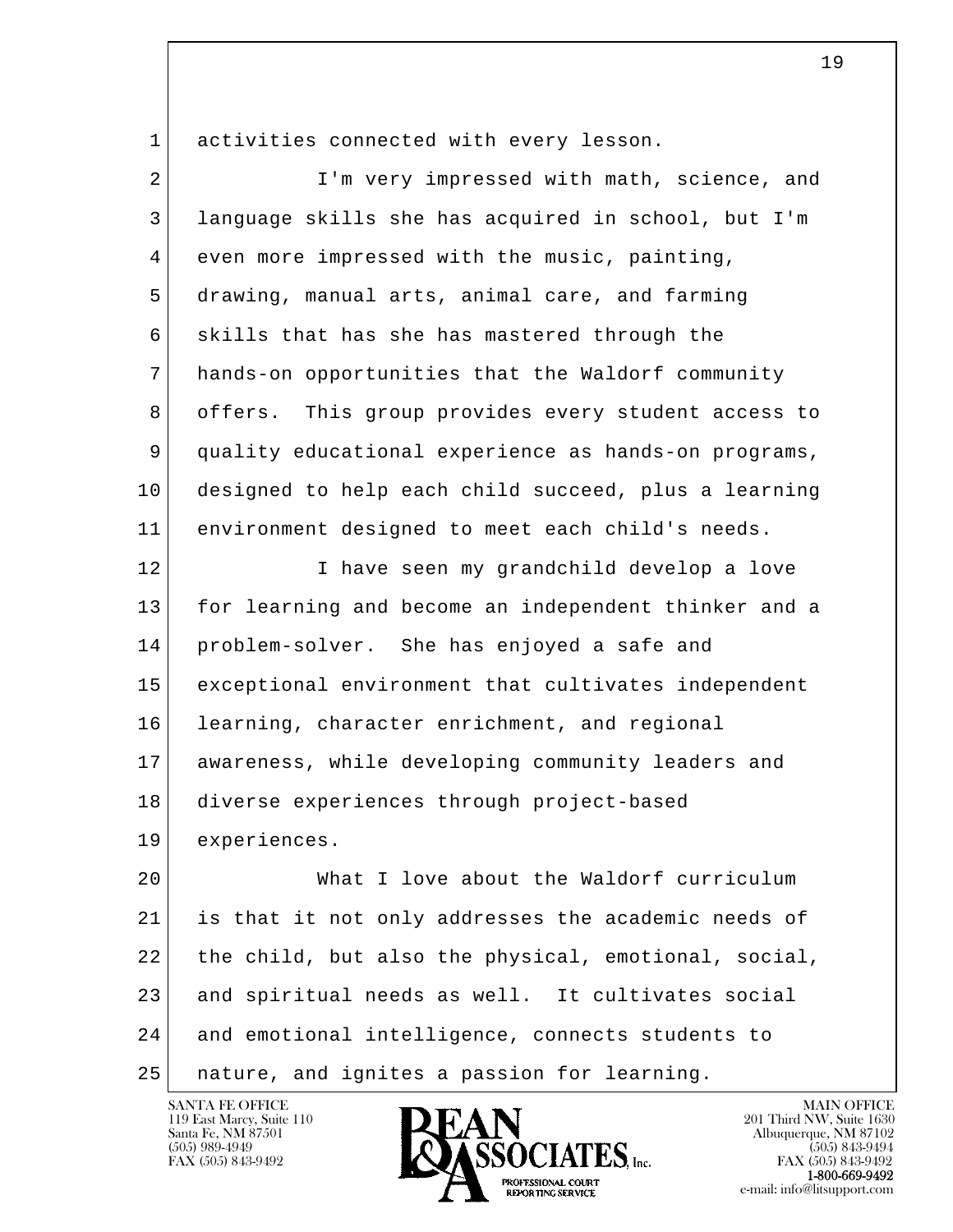l  $\overline{\phantom{a}}$ 1 Taos Waldorf School has a rich and 2 successful history in our community. The Waldorf 3 education is a very unique model from the existing 4 curriculum of other local charter schools. There is 5 a strong demand and support -- 6 MS. CHAVEZ: Time's up. 7 MR. HERNANDEZ: Thank you for your time. 8 THE CHAIR: Thank you, Mr. Hernandez. 9 Emily Cohen? 10 MS. COHEN: Hi. I'm Emily Cohen. I'm 11 going to refer to my notes as well. 12 THE CHAIR: May I ask? I know you're a 13 founder. So are you speaking on behalf of -- as a 14 parent or as the founder? 15 MS. COHEN: As both. Is that okay? I can 16 put on either hat. I am a parent. 17 THE CHAIR: Put on the parent hat. 18 MS. COHEN: Okay. I am -- my name is 19 Emily Cohen, and I am a parent. 20 THE CHAIR: Perfect. 21 MS. COHEN: Thank you. I have two 22 children who have gone through Waldorf education for 23 ten years. I have a master's in -- of science in 24 natural resources planning. I'm an environmental 25 planner. I work for an international environmental

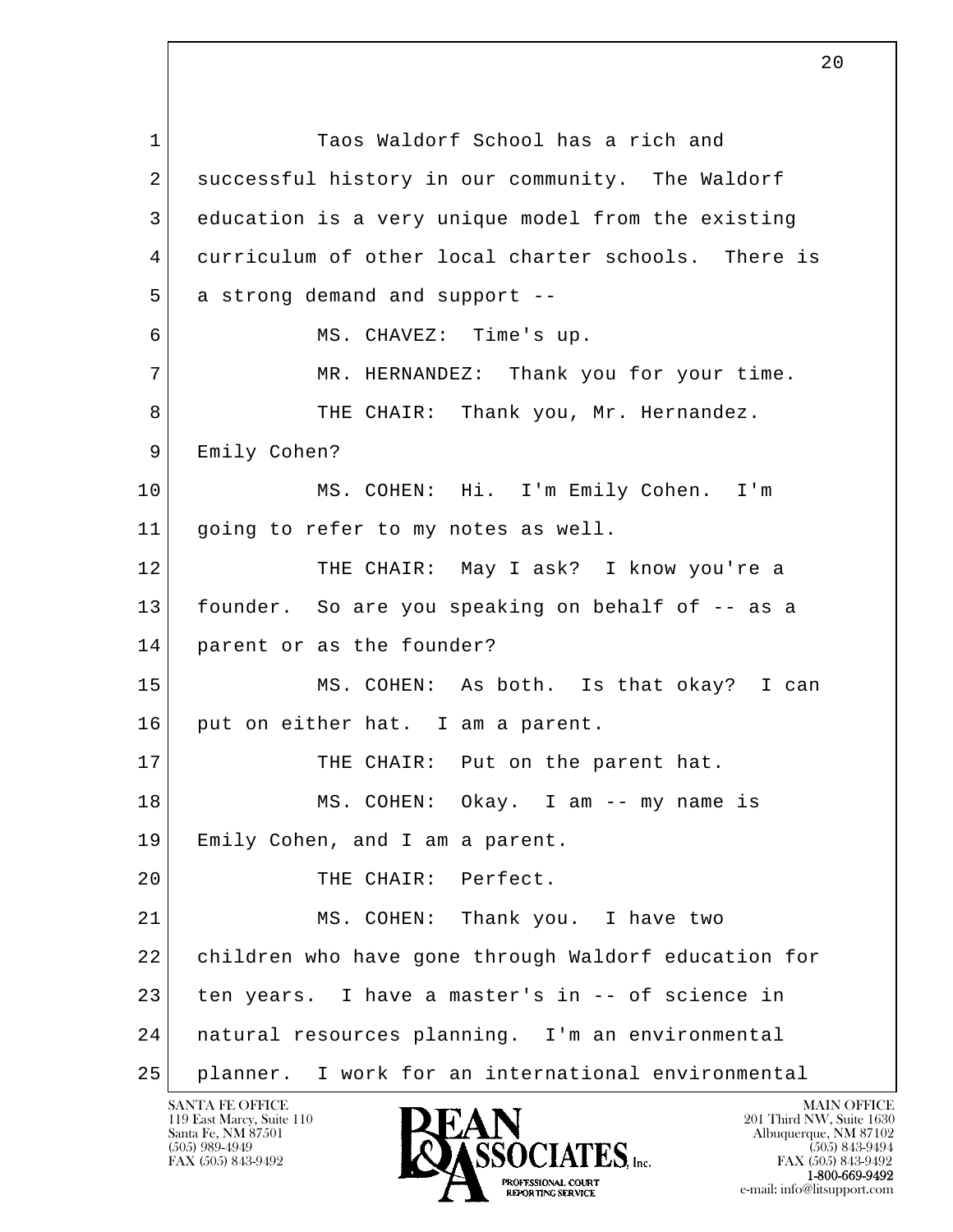1 and engineering firm on renewable resource projects. 2 I have worked at a Waldorf School for six years as 3 community outreach and coordinator. And I've also 4 served as parent council head and other school 5 | organizations.

6 MS. CHAVEZ: You have one minute.

7 | MS. COHEN: I'm very active in this 8 community. I've served -- worked as a volunteer for 9 the animal shelter, Brownie co-leader, public 10 library story time, created and organized a new 11 junior school poetry slam for all middle-school 12 students. And I -- thank for you this opportunity 13 for listening to our charter application.

l  $\overline{\phantom{a}}$ 14 It's been a great experience putting it 15 together. And I think we're looking at this as an 16 opportunity for collaboration and cohesive working 17 with all of the great resources in our town and the 18 other charter schools and within the school 19 district. Those are all wonderful opportunities. 20 We have just a few speakers here, but we 21 have a lot of support in our community. Thank you. 22 THE CHAIR: Thank you so much. Allison 23 Bradley? 24 MS. BRADLEY: I already talked. Sorry. 25 | THE CHAIR: Elena Trujillo.

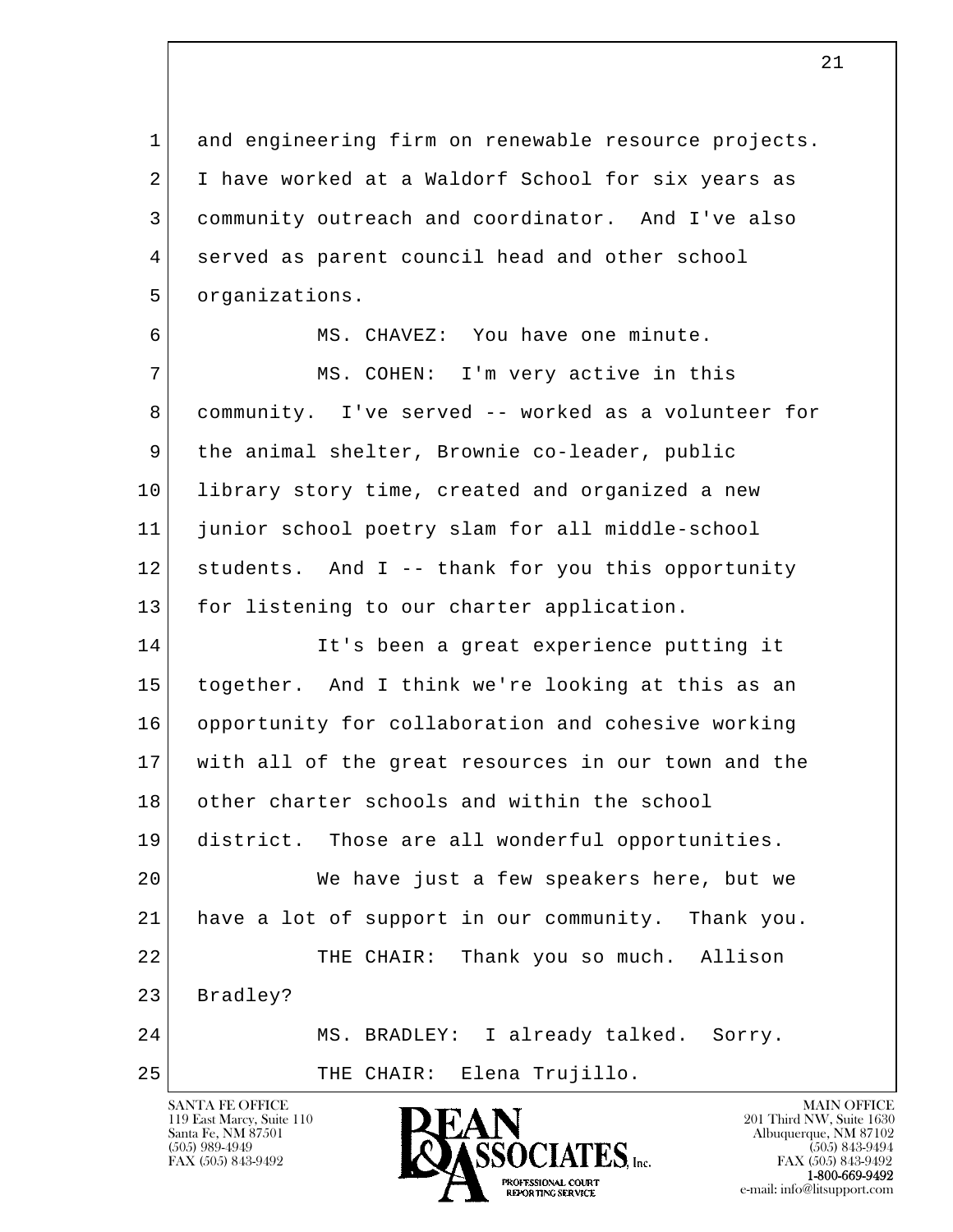| 1  | MS. TRUJILLO: Good morning.                          |
|----|------------------------------------------------------|
| 2  | THE CHAIR: Good morning.                             |
| 3  | MS. TRUJILLO: My name is Elena Trujillo.             |
| 4  | I'm a native Taoseña. My family is from here, born   |
| 5  | and raised, a very proud graduate of Taos High       |
| 6  | School, and I attended public schools all through my |
| 7  | schooling, then went on to Swarthmore College in     |
| 8  | Pennsylvania, where I received a liberal arts        |
| 9  | education, majoring in theater studies, and just     |
| 10 | recently completed two programs through the          |
| 11 | alternative licensure program at Northern New Mexico |
| 12 | College. So I'm certifiable in K through 12, and     |
| 13 | just recently accepted a position to start teaching  |
| 14 | Spanish at the Waldorf School.                       |
| 15 | I am speaking here as a community member,            |
| 16 | as a parent, and as an educator, to state that I     |
| 17 | believe that education is the most important thing   |
| 18 | for our children. And my daughter was able to        |
| 19 | attend the Waldorf School two years ago because of   |
| 20 | the subsidies we got for the -- preschool. But --    |
| 21 | MS. CHAVEZ: One minute.                              |
| 22 | MS. TRUJILLO: -- for myself, it wasn't               |
| 23 | possible to continue with the education because of   |
| 24 | the costs. And this charter application is just      |
| 25 | very exciting to be able to offer to the whole       |

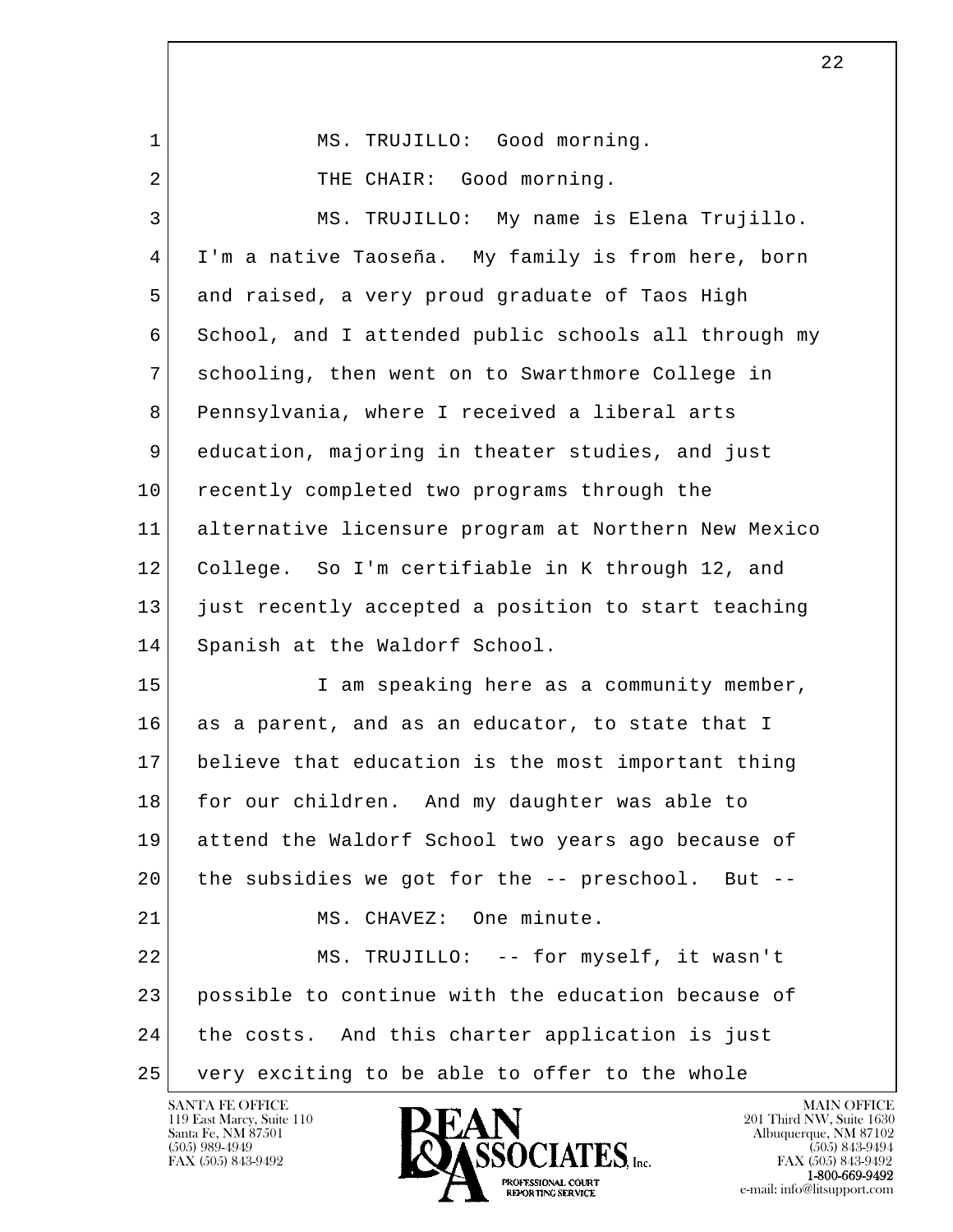l  $\overline{\phantom{a}}$ SANTA FE OFFICE MAIN OFFICE MAIN OFFICE MAIN OFFICE 1 community. And I'm just very proud to be here and 2 that we're even having this conversation. I do hope 3 | that you will consider this charter. Thank you so 4 much. 5 THE CHAIR: Thank you. So, on line 7 6 here, I have "Students." And was there a -- was 7 there a group presentation that was going to be 8 made, or were -- 9 UNIDENTIFIED SPEAKER: It is, and it's 10 less than two minutes. We just prepared it. 11 THE CHAIR: Actually, because we reduced 12 the amount of speakers, I think you're going to have 13 plenty of time. So if you want to come up, please. 14 UNIDENTIFIED SPEAKER: Yeah, okay. I feel 15 like running. We're sorry for being late. We 16 totally apologize. We were frantically composing a 17 poem to read to you about our wishes for this 18 school. So be sure that you're in your little 19 group, please. And let's get ready. 20 Thank you so much for having us here 21 today. We wrote a poem, and it just happened within 22 | the last hour, so let's see how it goes. 23 THE CHAIR: Did you state your name? 24 MS. BEASLEY: I'm Sarah Beasley. I'm the 25 eighth-grade teacher at the school, and I've been

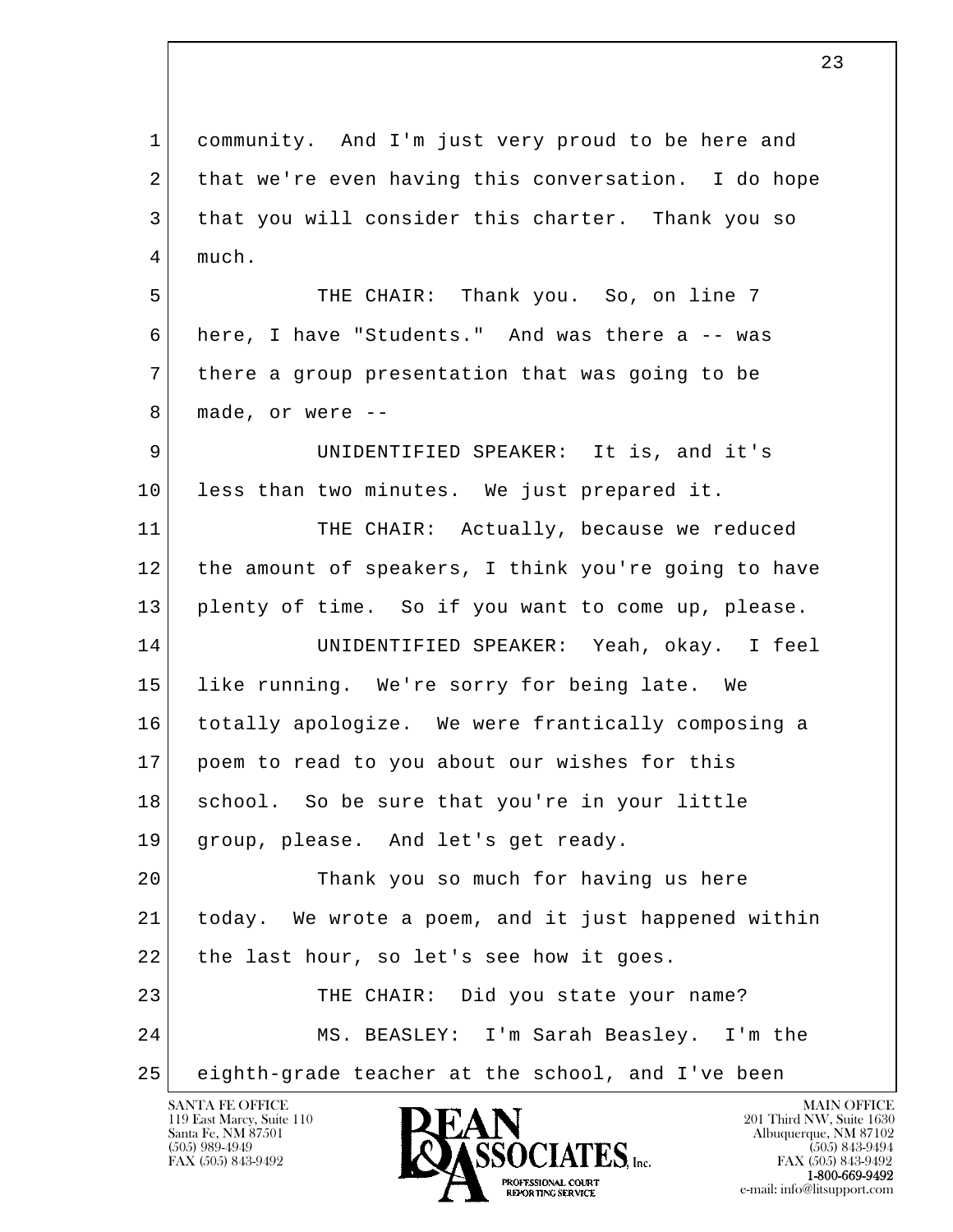l  $\overline{\phantom{a}}$  1 there for the last seven years, and had many of 2 these children since first grade. And so this is 3 our eighth year together. Speak loudly. Are you 4 ready? Okay. Go for it. 5 STUDENTS: Taos Mountain Charter School is 6 encaged in a chrysalis, ready to break free to show 7 its colorful innovation. New and beautiful. 8 Freedom to learn, like a bird opening its wings and 9 embracing the world. A creative curriculum, like a 10 colorful kaleidoscope. 11 We want a school that's connected to our 12 community, like the ocean's tides are connected to 13 the moon. The teachers are wonderful, educating us 14 in inspiring ways, with science, knitting, math, 15 rigorous reading, and homemade textbooks. Art and 16 color makes our school known for its looks. 17 History coming alive, like the characters 18 of books stepping off the pages, stitching together 19 arts and academics. Education, colorful and 20 different as every sunset, letting each learn in its 21 own manner. 22 A school that stretches its colorful 23 wings, tutoring Taos youth on what they could be. 24 We want a school where we can start to 25 think outside the box. The land is enriching,

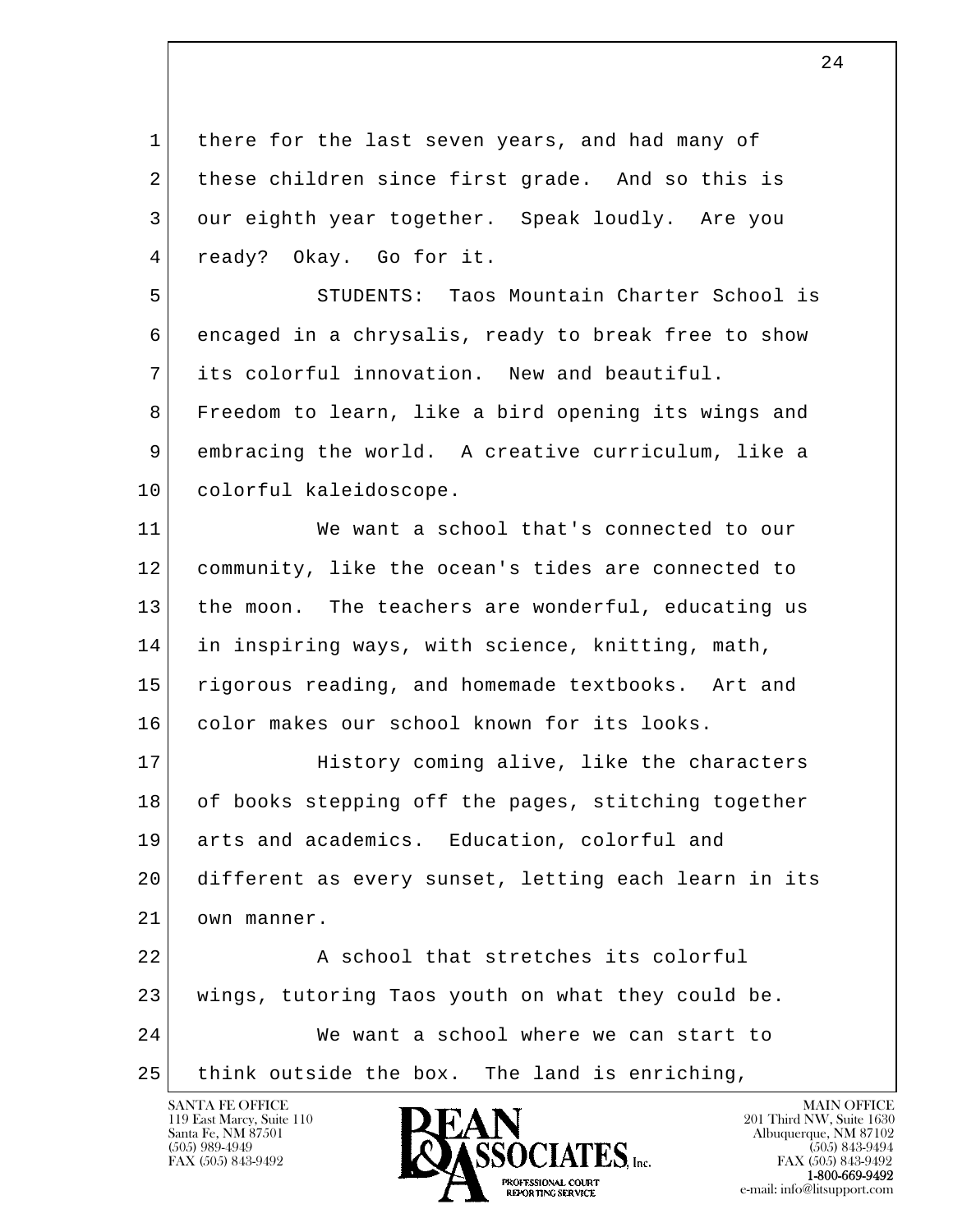l  $\overline{\phantom{a}}$  1 drawing us into the beauty of learning. We want a 2 school that's available to all. 3 Taos Mountain Charter School, we are ready 4 for you to unfold your wings and fly. 5 (Applause.) 6 STUDENT SPEAKER: We wanted to express our 7 gratitude for the Committee for listening to our 8 poem and considering the application. 9 STUDENT SPEAKER: We hope that you vote in 10 favor of the Taos Mountain Charter School. Thank 11 you. 12 MS. BEASLEY: Thank you so much. 13 THE CHAIR: I want to ask for our 14 transcriber. Do you need a copy of that? You got  $15$  it? 16 THE REPORTER: (Indicates.) 17 THE CHAIR: Kelly, help me out here. 18 There's a few minutes left. And I know for sure we 19 cut off Mr. Hernandez. I know you had a written 20 | statement. Did you want to finish yours? 21 MR. HERNANDEZ: Yeah. 22 THE CHAIR: Thank you. 23 MR. HERNANDEZ: I did have to jump around 24 to make it into the two minutes. 25 THE CHAIR: You were motoring pretty good

119 East Marcy, Suite 110<br>Santa Fe, NM 87501

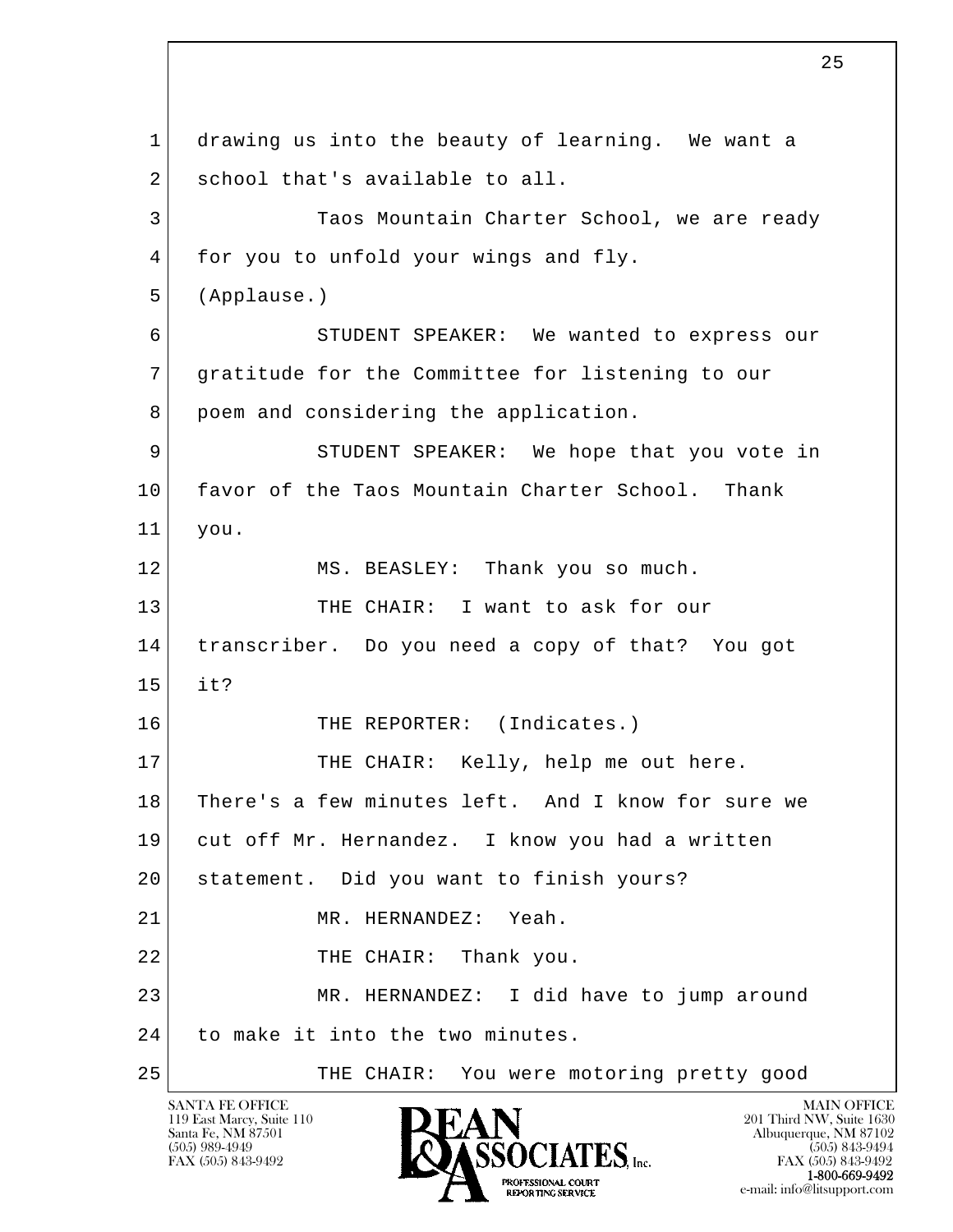1 there, sir.

| 2  | MR. HERNANDEZ: It was supposed to be a               |
|----|------------------------------------------------------|
| 3  | three-minute speech. I timed it. Okay. So what       |
| 4  | I'd like to say was that the Taos Waldorf School has |
| 5  | a rich and successful history in our community, a    |
| 6  | unique and very different model from the existing    |
| 7  | or, the other local charter schools. There is a      |
| 8  | strong support and demand for this type of school in |
| 9  | our community. There is also strong support to have  |
| 10 | another high-school option which we don't have.      |
| 11 | It is extremely important that we continue           |
| 12 | providing this unique educational program in Taos    |
| 13 | and expand it to the high-school level, and, like    |
| 14 | the children say, make it available to everybody,    |
| 15 | which at this point, it's only available to those    |
| 16 | who can afford to send their kids there. We want to  |
| 17 | break that and make it available to everyone in the  |
| 18 | community.                                           |
| 19 | The Taos Mountain Charter School will be a           |
| 20 | valuable asset to Taos and be of great benefit to    |
| 21 | our children, our families, and our local community. |
| 22 | And we do thank you for your time and for your       |
| 23 | support of charter education.                        |
| 24 | THE CHAIR: Thank you, sir. We will now               |
| 25 | hear questions from the Public Education Commission  |

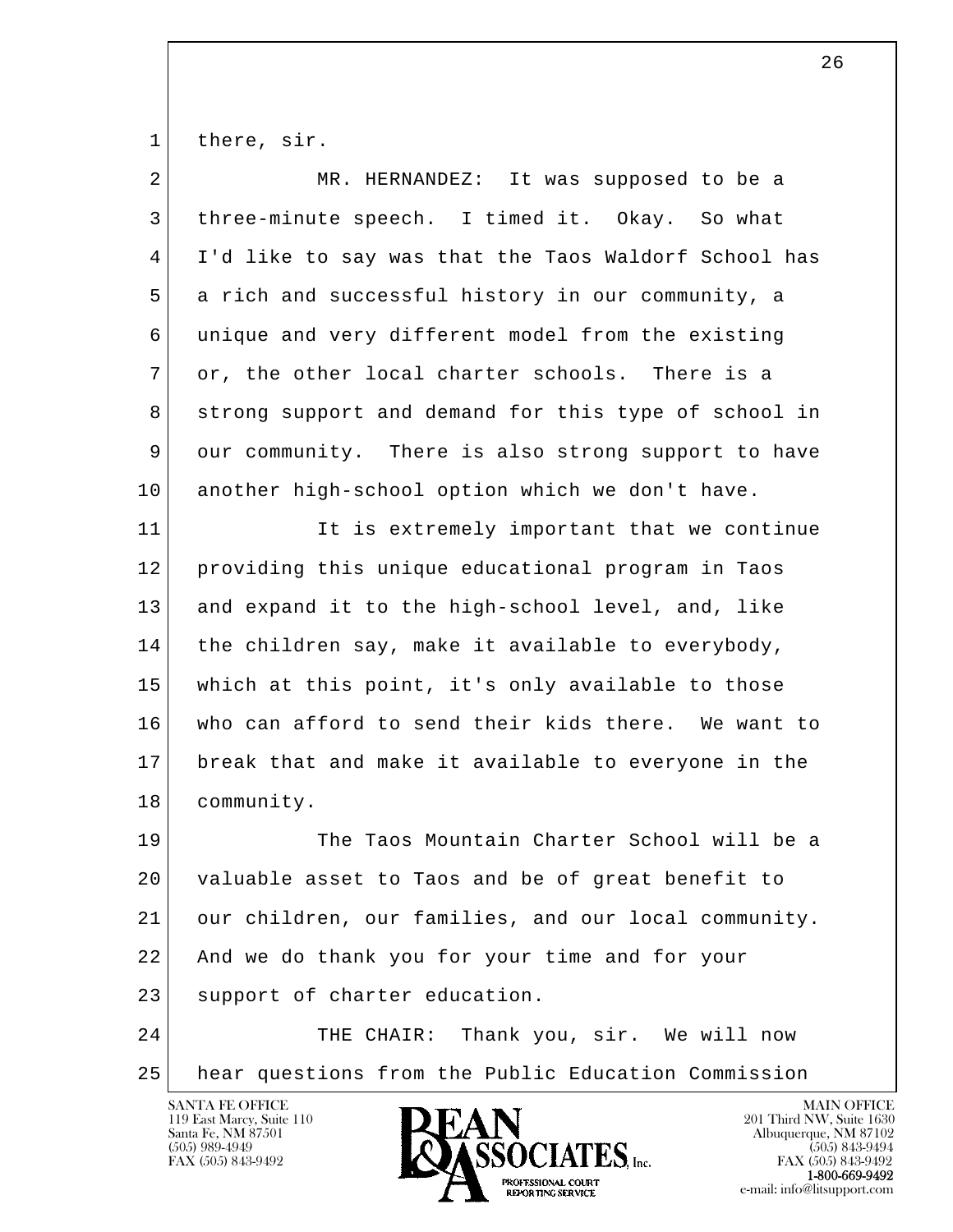l  $\overline{\phantom{a}}$ SANTA FE OFFICE MAIN OFFICE MAIN OFFICE MAIN OFFICE MAIN OFFICE 119 East Marcy, Suite 110<br>Santa Fe, NM 87501 Santa Fe, NM 87501 Albuquerque, NM 87102 1 members. And this session is timed for 45 minutes. 2 And the floor is open. Commissioner Gant. 3 COMMISSIONER GANT: I'm going to go to the 4 budget. Who is going to address the questions for 5 the budget? 6 MS. COHEN: Is it okay if we all answer --7 if either one of us answers as --8 THE CHAIR: Yes. 9 COMMISSIONER GANT: Yes. My first 10 question is, who prepared the budget? 11 MS. COHEN: We had help with the budget 12 from Susan Olson, who is an adviser. She works 13 for -- she's on the board for the Alliance for 14 Public Waldorf Education. She was able to fly in 15 for our -- help us with our capacity interview down 16 in Santa Fe. She's in California today. But she 17 has a background in both private and public Waldorf 18 education. She is the head of the oldest public 19 charter Waldorf school in California. 20 COMMISSIONER GANT: Okay. Mr. Chair. 21 Who's going to manage your budget? 22 MS. COHEN: We will contract with someone 23 is our plan. 24 COMMISSIONER GANT: Who? 25 MS. COHEN: The Coalition for Charter

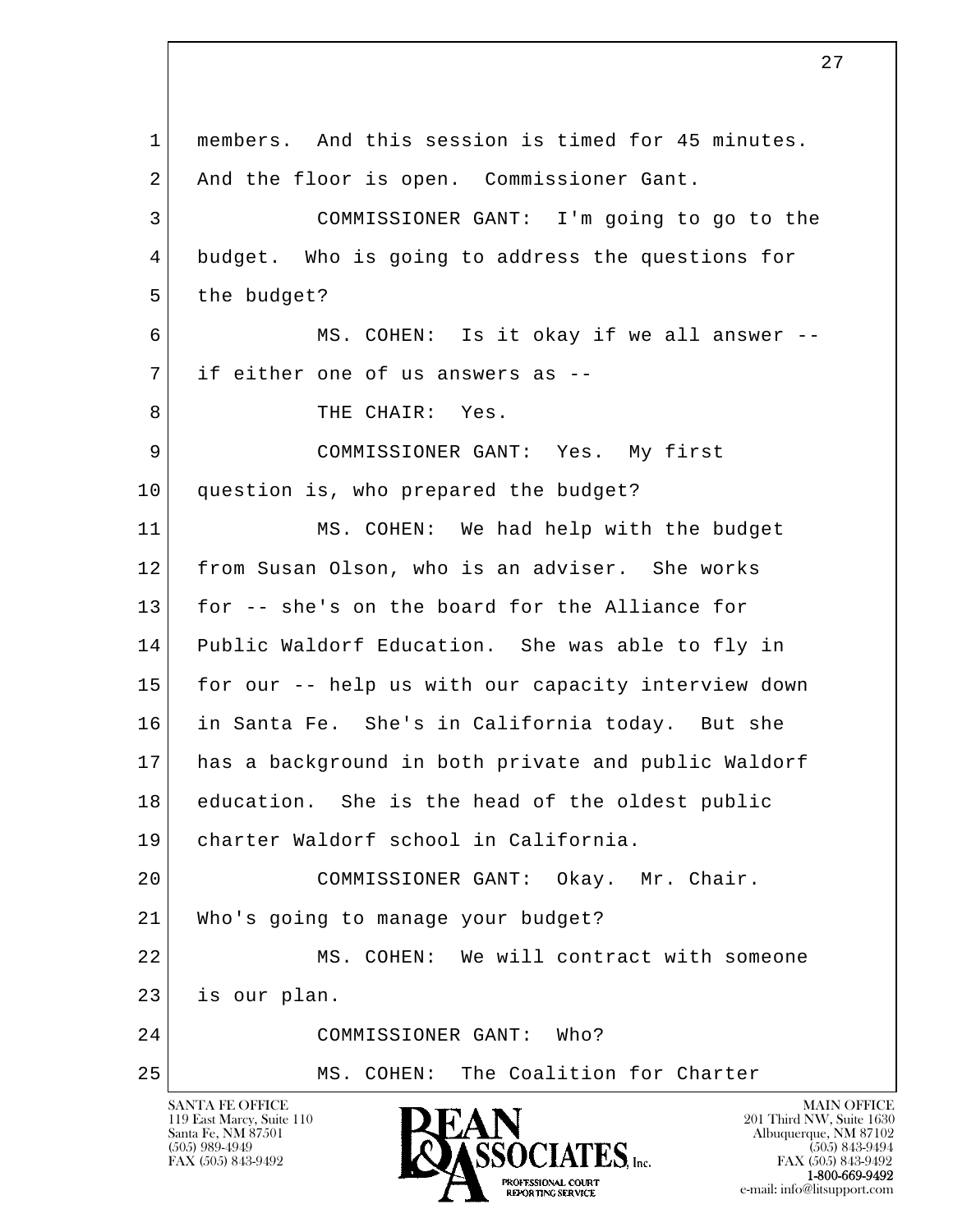l  $\overline{\phantom{a}}$  1 Schools offers that service. That's one option that 2 we're looking at. There are other people who do 3 that currently in town, who provide that service as 4 well. So we'll have to negotiate that. 5 COMMISSIONER GANT: The first question I 6 have is on Page 3, Function 2200, Option Code 51100, 7 Job Class 1211 through 1213. Okay? I'll go ahead 8 and ask the question. Maybe you can answer it 9 without trying to find it. 10 MS. COHEN: Okay. 11 COMMISSIONER GANT: You do not have any 12 budget or funds budgeted for a librarian, media 13 specialist, or data processing specialist. Can you 14 explain why not? 15 MS. COHEN: There is not going to be a 16 focus on media within a Waldorf context. That's not 17 part of our curriculum. We're planning on having 18 laptop computers that will be stored on a -- a 19 cart -- thank you -- and as needed for research, for 20 tests that need to be completed on that, that's how 21 we'll be using them. The library will be staffed 22 with parent volunteers. It's really -- we're 23 excited to have -- we need parents to be involved in 24 their kids' education. And that's one opportunity. 25 COMMISSIONER GANT: Who's going to do the

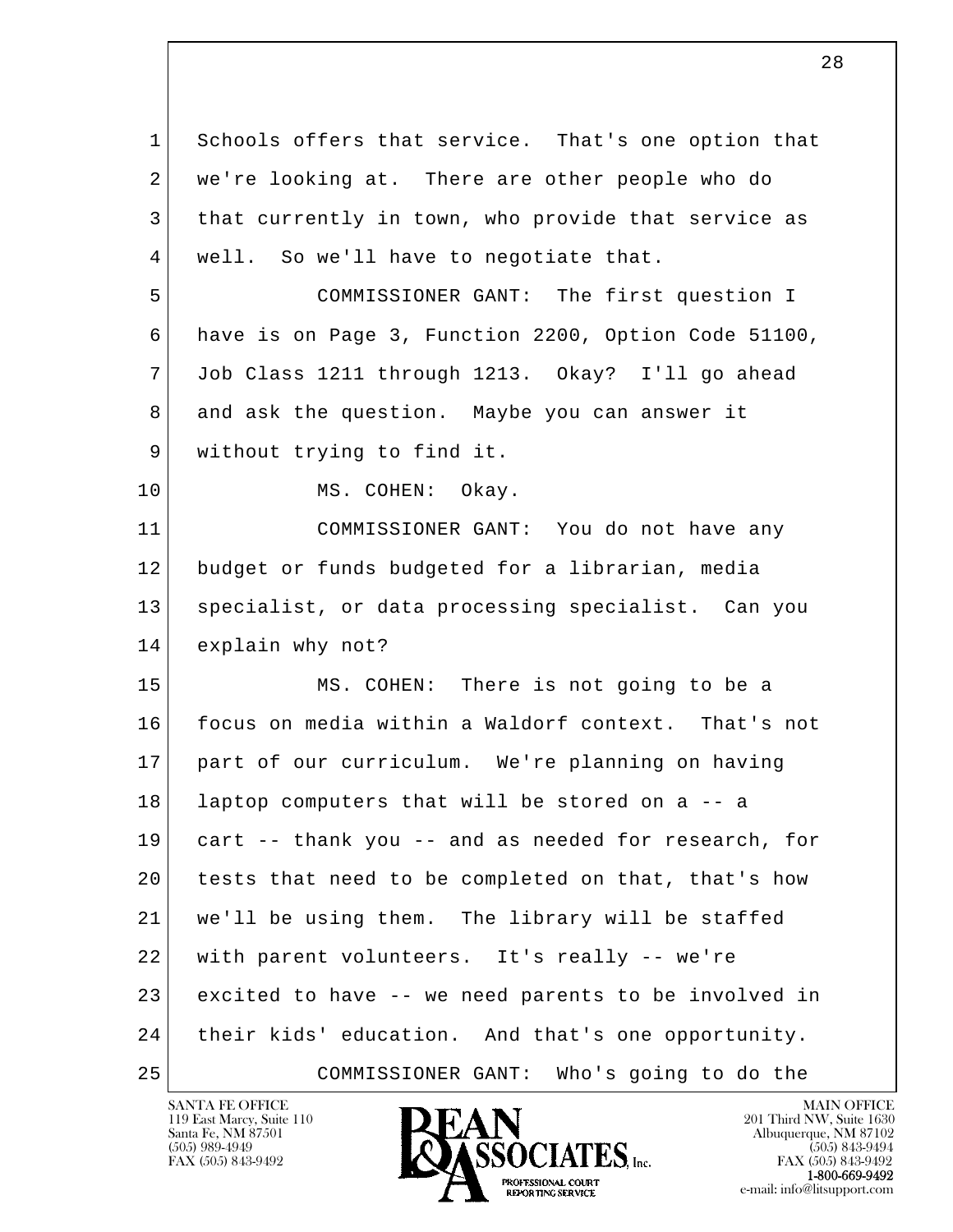l  $\overline{\phantom{a}}$  1 IT work that -- any computers, you have databases  $2$  you need to interface with with the State, 3 et cetera. Who's going to do your IT work? 4 MS. BRADLEY: Yeah. With smaller schools 5 that have this focus, often we do rely very heavily 6 on volunteers to deal with this sort of thing. So 7 within our existing older school in the community, 8 this function is, again, certified volunteers. 9 Should the budget expand as things change, we could 10 certainly hire someone to do that. 11 But we're going to have to be lean and 12 mean to get started. Our emphasis in beginning the 13 budget was to try to be as conservative as possible 14 and to get some basic things grounded, and then we 15 can expand it as we can. 16 COMMISSIONER GANT: So when you have to 17 deal with all the finance -- and it's very 18 complicated. So who is going to work directly with 19 the State, the PED, and their financial arm? Who's 20 going to be the person really in charge? It's got 21 to be one or two. 22 MS. BRADLEY: Right. Well, someone will 23 have to be hired as a director, sort of the 24 equivalent of a principal. And that person will 25 | oversee all of that. So whether it's that

119 East Marcy, Suite 110<br>Santa Fe, NM 87501

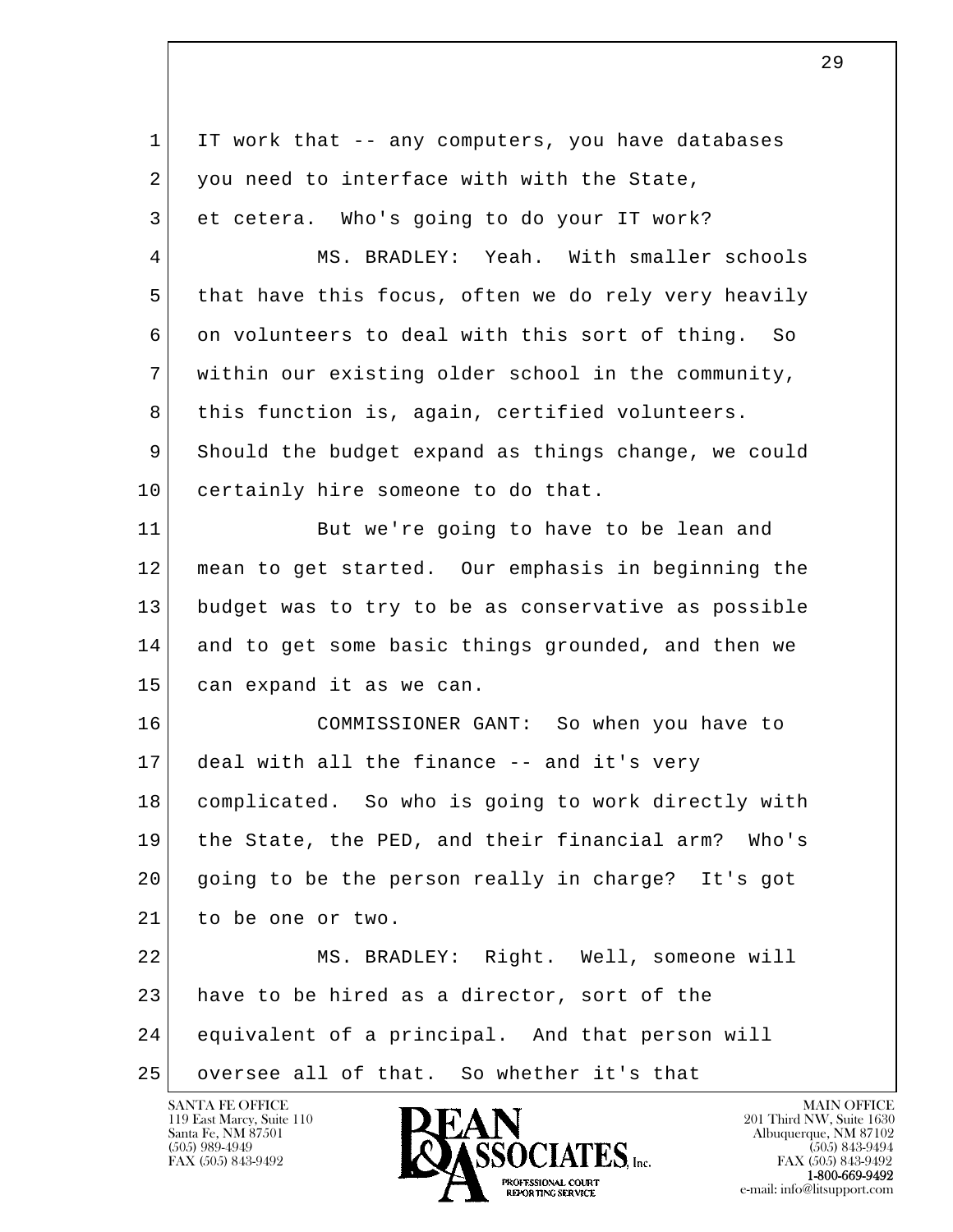l  $\overline{\phantom{a}}$  1 individual working directly with the budget, or that 2 individual working directly with the contracted 3 staff, we're going to make sure that all gets worked 4 out in the planning stages. 5 Since we wouldn't be starting until next 6 year, we have several months to work these questions 7 through. And we'll be completely honest. We're not 8 financial experts. We're not budget experts. But 9 what we have is incredible fortitude, and we will 10 research this until we find our answer. So that's 11 how we're going about it. 12 COMMISSIONER GANT: You do know when we go 13 to vote, what's in what you've provided is what 14 we'll vote on. 15 MS. BRADLEY: Did you want to add any 16 additional -- Jesús has been helping us also. 17 MR. HERNANDEZ: Yeah. And it's a 18 long-term administrator, and I was a principal at a 19 K-8 school as well, I have been advising them and 20 will be there on a weekly basis, on a volunteer 21 basis, at least until the school gets going and 22 probably beyond that. And I do have the experience 23 of having run a school, having been a principal at 24 many schools at the elementary and middle-school 25 levels.

119 East Marcy, Suite 110<br>Santa Fe, NM 87501



FAX (505) 843-9492<br>**1-800-669-9492**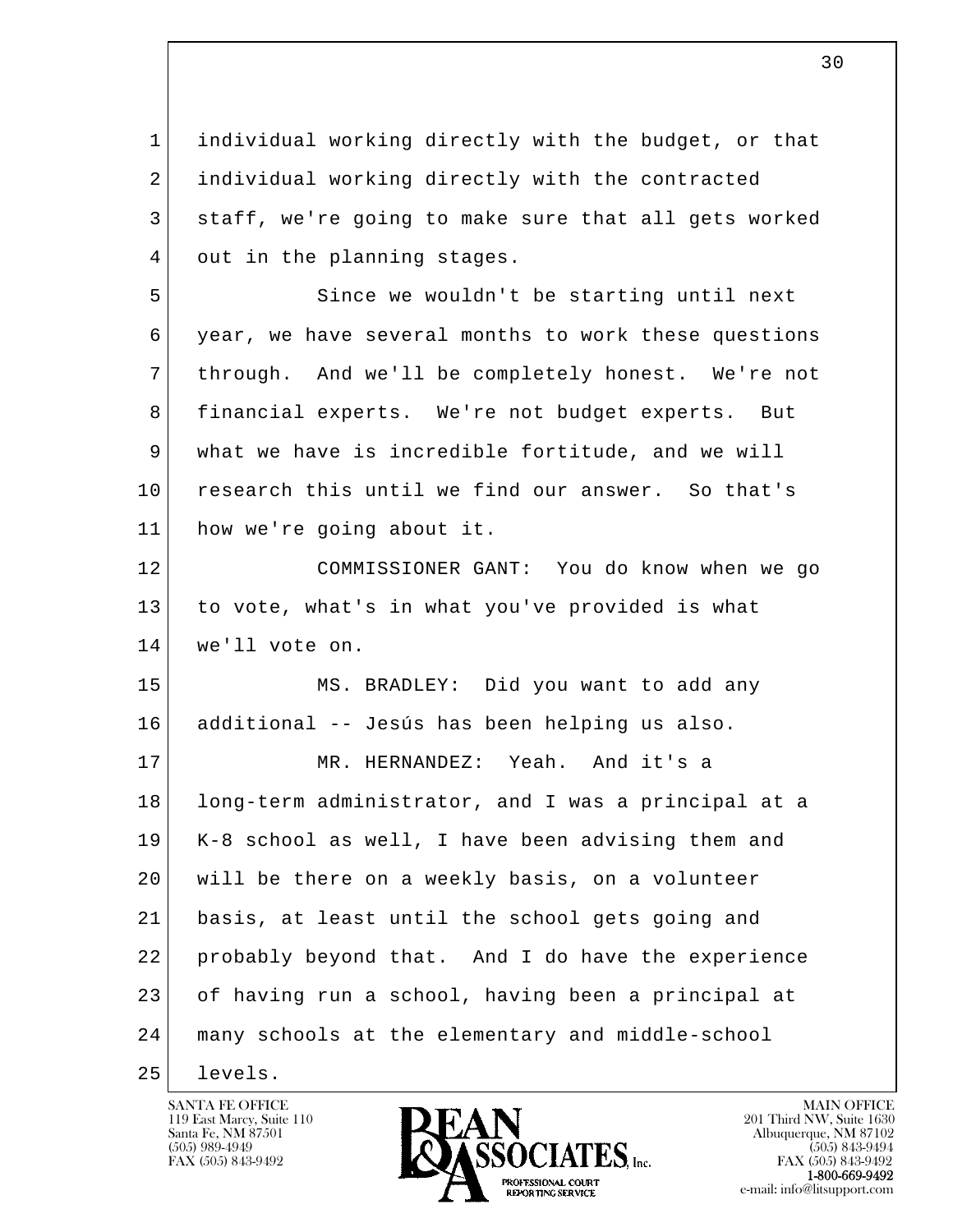l  $\overline{\phantom{a}}$  1 COMMISSIONER GANT: Next question is 2 Page 4, Function 2300, Object 53411, Auditing. And 3 as a principal, sir, you know auditing can be very 4 expensive, very expensive. But you have no funds 5 allocated for auditing. 6 MR. HERNANDEZ: Oh, we have, sir. There's 7 been fund -- 8 COMMISSIONER GANT: Look on Page 4. 9 MR. HERNANDEZ: As I do recall from the 10 budget, I think we had at least \$15,000 for the 11 first year for auditing purposes. 12 THE CHAIR: I'll ask that the applicants 13 and Commissioners, to speak as loud as you can so 14 that we get everything transcribed. Thank you. 15 MS. COHEN: I'm sorry. I'm still trying 16 to find that. Nothing like a huge document. 17 THE CHAIR: That's fine. 18 MS. BRADLEY: Another aspect that we've 19 been considering is knowing that some things are 20 going to have to shift as we move ahead with the 21 negotiations. If we do move ahead, if you choose to 22 move us ahead, some funding was placed in the 23 consulting category so that that could be used to 24 fill in spots that are not necessarily filled in. 25 MS. COHEN: And we do have as well, just

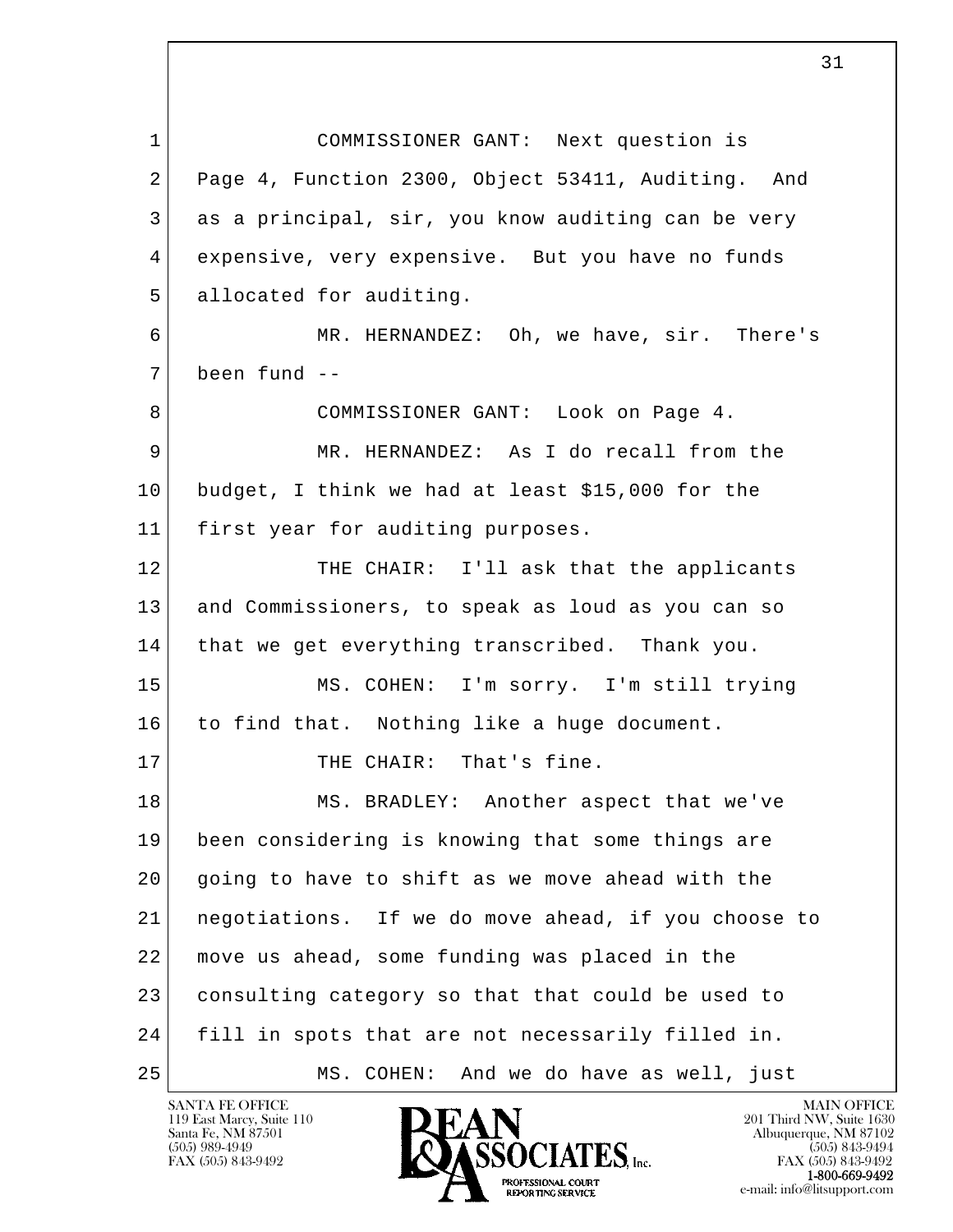l  $\overline{\phantom{a}}$  1 as a follow-up, within our structure of the 2 governing council, we have an audit committee that 3 will be responsible. And that's going to be -- off 4 | the top of my head, it was made up of two members 5 from the governing council, the director of the 6 school and the business manager. So we will meet 7 all requirements to make sure that we have -- 8 COMMISSIONER GANT: But it will be an 9 outside auditor who must do the work. So how are 10 you going to pay for it if it's not in the budget? 11 THE CHAIR: Commissioner Shearman has the 12 data here, if you want to come up and peek at it, if 13 | that's helpful for you. 14 COMMISSIONER SHEARMAN: Oh, I knocked off 15 my name. I'm sorry. If that would help you any. 16 As a matter of fact, I've got those --17 MS. BRADLEY: So while Emily is looking at 18 that, another piece of the plan that we're hoping to 19 put into place is to set up, alongside the charter 20 school itself, a foundation into which donations are 21 accepted and into which fundraising outcomes could 22 go. And potentially, we could use the foundation 23 funds to work with whatever monies are there in the 24 first year or two. 25 COMMISSIONER GANT: Moving on, because

119 East Marcy, Suite 110<br>Santa Fe, NM 87501

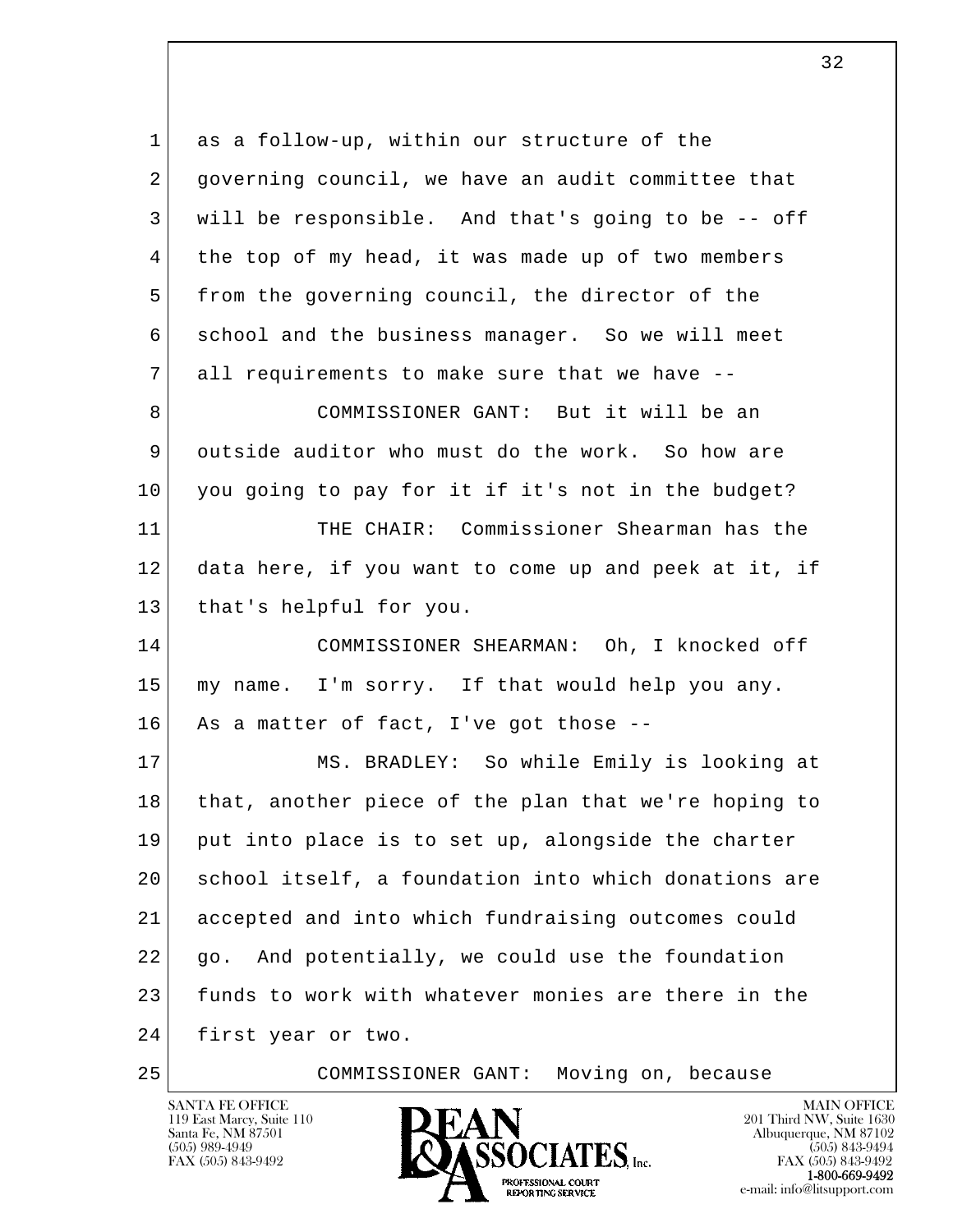1 it's clearly not there, page 4, Function 2300, 2 Object Codes 55811 and 55812, Board Travel and 3 Training. No funding.

4 MS. COHEN: There is online training 5 that's offered through the Coalition of Charter 6 Schools. And we, again, are looking forward to 7 working with that coalition and benefiting from 8 their -- their expertise. We really had an amazing 9 experience going through all the training process 10 this past spring, learning from these amazing, 11 generous people who are involved in the charter 12 application and the charter movement; just really 13 inspiring.

14 And so I think that there's a lot of 15 resources that we're planning on utilizing.

l 16 COMMISSIONER GANT: Well, are you aware, I 17 hope, that House Bill 212 -- yeah, 212 -- and other 18 statutes require that board members take five hours 19 of training that's given either by the New Mexico 20 School Board Association, the Public Education 21 Commission -- 22 MS. COHEN: Yes. 23 COMMISSIONER GANT: So how are you going

 $\overline{\phantom{a}}$ 24 to fund that.

25 MS. BRADLEY: One potential relationship

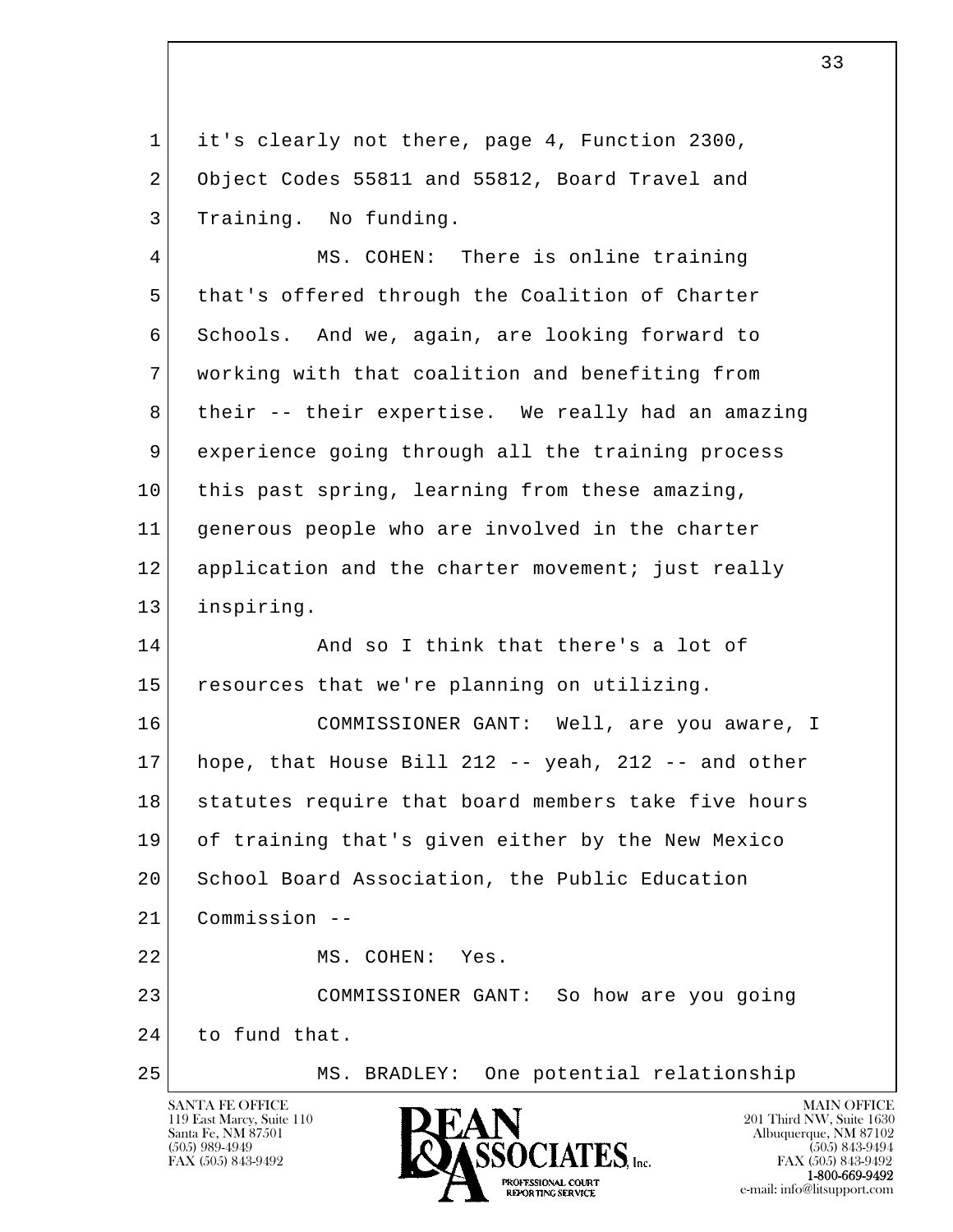l  $\overline{\phantom{a}}$  1 that could really support us in this process is 2 Rudolph Steiner Foundation for Social Finance. 3 They're the foundation that holds the mortgage to 4 the property we hope to occupy, and they're very 5 interested in a charter school and that property. 6 They've made a verbal commitment to support this 7 group in whatever way to get this up and running, 8 the facility up and running, the facility in place. 9 So as soon as we know what the specific 10 | numbers are, we can work with them. We can 11 communicate directly with Rudolph Steiner Social 12 Finance and ask for their support with the specific 13 budgetary needs and training. 14 COMMISSIONER GANT: I have two more budget 15 questions, and then I'll move on. Page 7, Function 16 2500, Code 53414, Other Professional Services. you 17 have budgeted in there \$50,000. But I'm not sure 18 what it's for. 19 MS. COHEN: My understand- -- it's for the 20 training. Do you want to -- 21 MR. HERNANDEZ: Maybe the audit. 22 MS. BRADLEY: For the auditing. 23 MR. HERNANDEZ: When I reviewed the 24 budget, last time I reviewed it, there was an 25 allocation of \$15,000; there was an allocation for

119 East Marcy, Suite 110<br>Santa Fe, NM 87501

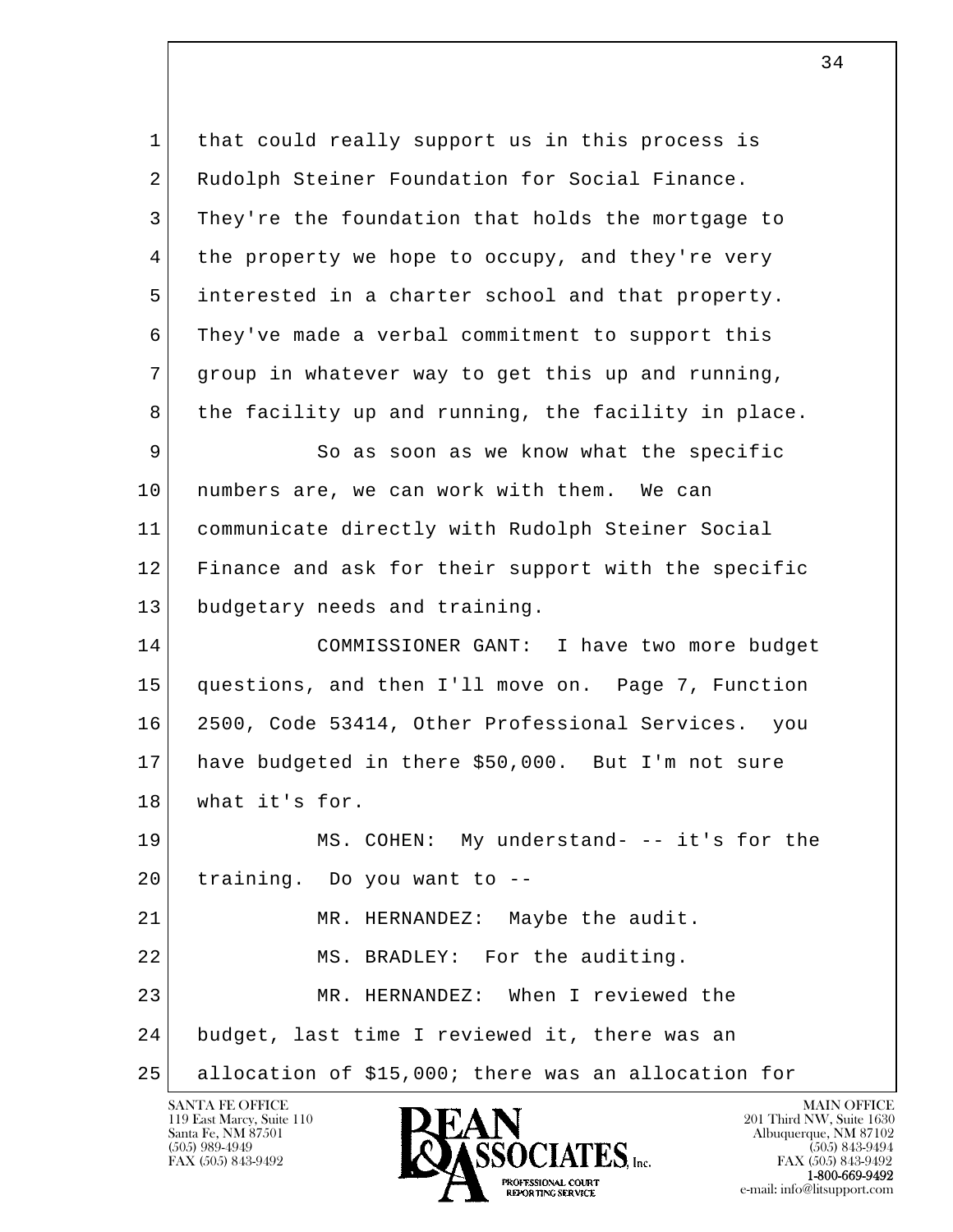l  $\overline{\phantom{a}}$  1 board travel; there was an allocation for the 2 training. So that's why I was surprised when you 3 mentioned those things. So it could be that since 4 then, it could that that was all moved into that 5 | \$50,000 for off-site services. That would be the 6 only logical explanation, because all those items 7 were in there. 8 COMMISSIONER GANT: Last question. It's 9 on Page 9. Deals with food services. And I 10 understand you're going to do brown bag. Is that 11 correct? 12 MS. COHEN: That's our plan at this point,  $13$  yes. 14 COMMISSIONER GANT: And also stated in the 15 application, you're going to do a supplement of food 16 from a garden. Is that correct? But on Page 9, 17 Function 3100, Function 51100, Food Services, 18 there's no funding in there whatsoever. How are you 19 paying for the garden? How are you funding that 20 garden? Who's going to manage the garden? And when 21 you're not in growing season, how are you going to 22 provide that food that you normally would provide 23 during the growing season for your students? 24 MS. BRADLEY: So one of the hopes in 25 working with an agricultural setting, a garden-based

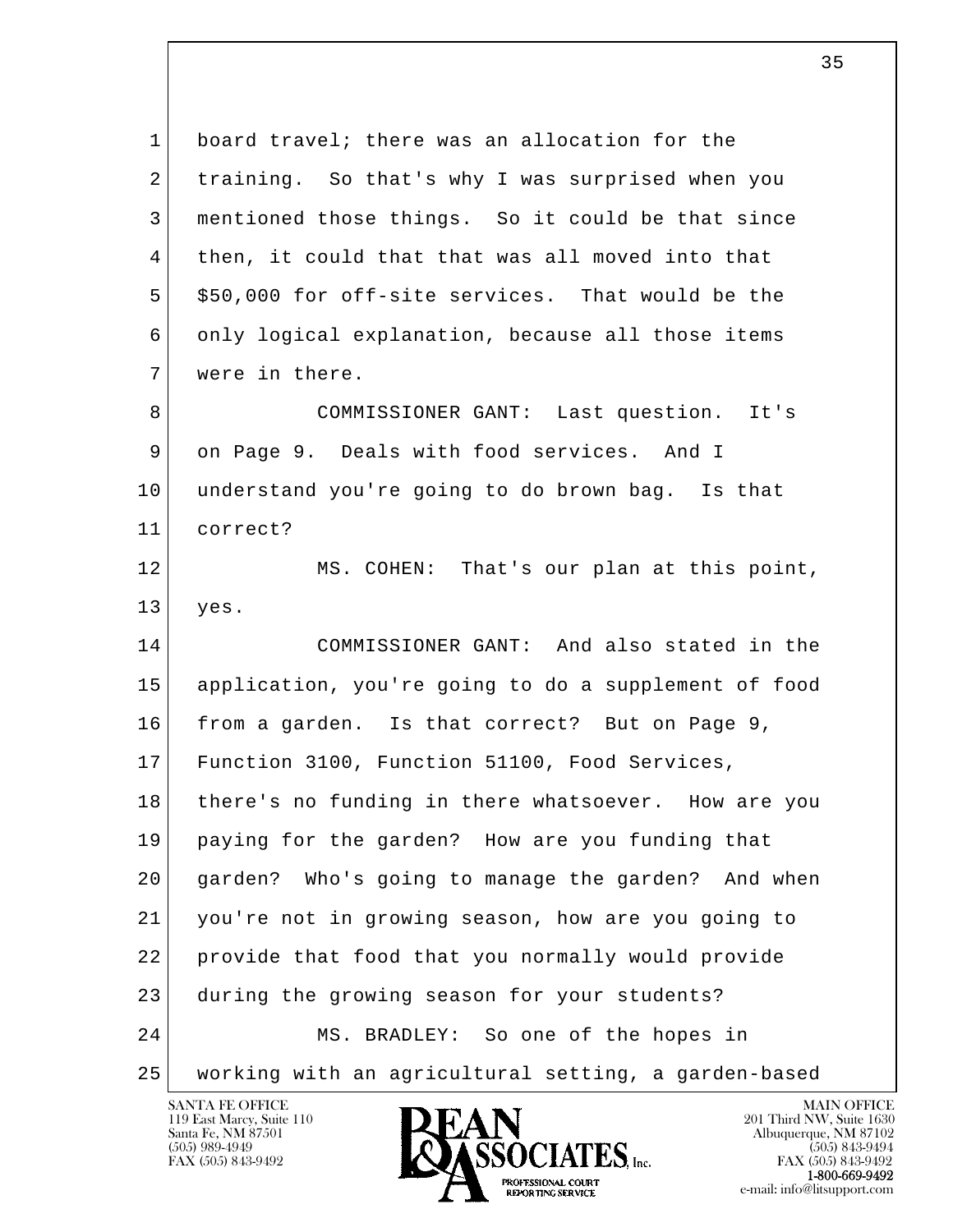l  $\overline{\phantom{a}}$  1 learning environment, is that students learn how to 2 | not only harvest their food and plant the food, 3 et cetera, care for the garden, but also work with 4 the idea of food preservation: How do we have 5 vegetables in February, for example? 6 So part of the curriculum could be 7 actually processing the food, putting the food up, 8 et cetera, and, therefore, having kimchi, et cetera, 9 et cetera, available during February, March, April. 10 So if it were consciously planned and built into the 11 curriculum, for example, many schools will use a 12 combined position, which teaches both handwork and 13 gardening and agriculture. 14 And in that scenario, you've got a teacher 15 working with students throughout the year, and they 16 are doing everything from, "Here's how we plant the 17 seeds," to, "Here's how we process the food," to, 18 "Here's how you store food effectively." So that 19 would be built into the curriculum itself. 20 COMMISSIONER GANT: Understand. But how 21 do you pay for the storage, the canning, the 22 | supplies? There's nothing in here for water. 23 MS. BRADLEY: Exactly. 24 COMMISSIONER GANT: All the stuff that  $25$  goes  $-$ 

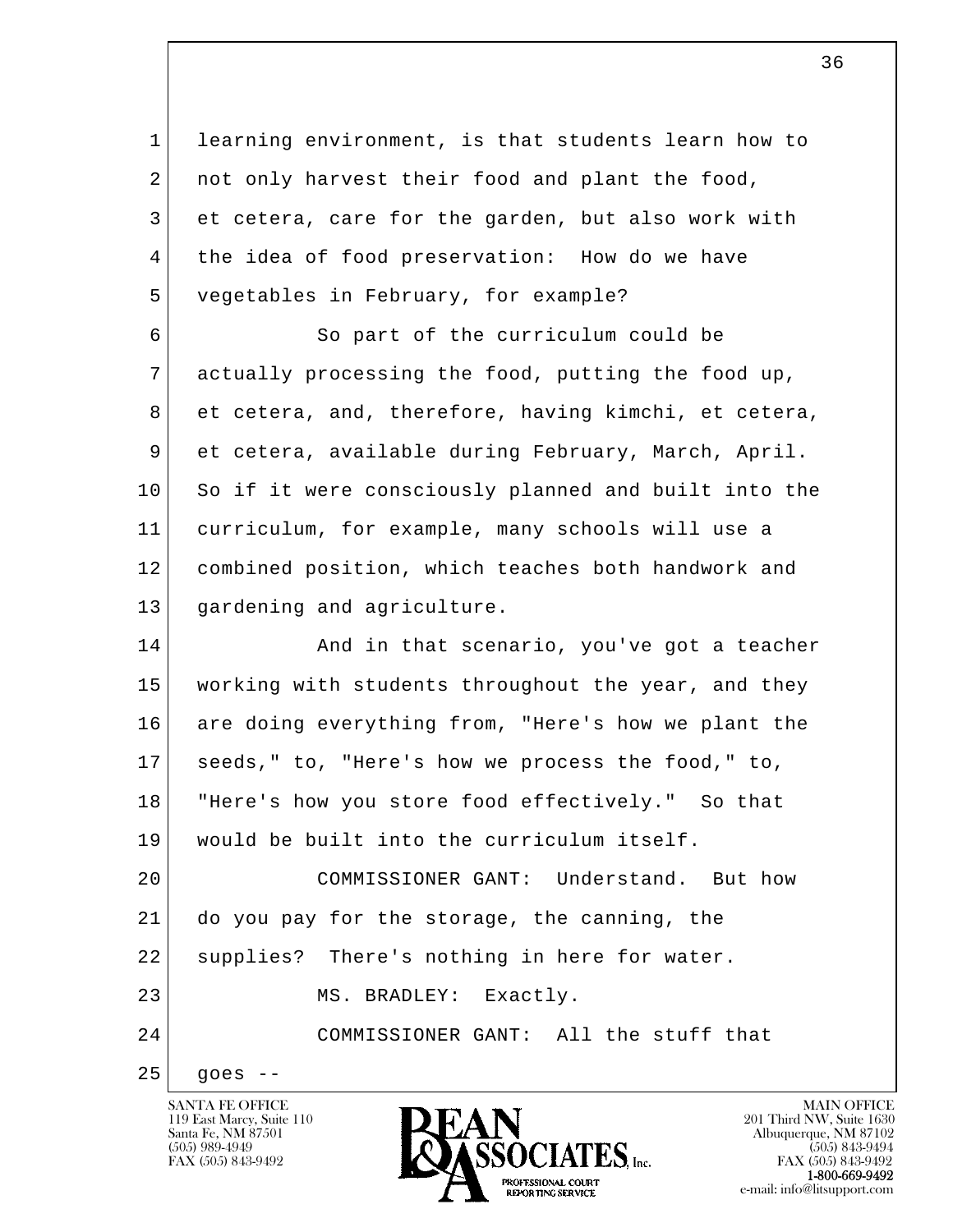l  $\overline{\phantom{a}}$ 1 | MS. BRADLEY: Right. These would be areas 2 that we, again, work with the foundation that's set 3 up alongside the school, and private donors. One 4 factor, of course, is that if people are not having 5 to pay tuition for an education of this nature, 6 they're going to be more flexible with funds 7 available. And if that were planned effectively up 8 front, people could plan to donate at certain 9 | intervals and in certain ways. 10 And we can really focus around specific 11 projects. So a garden is a very specific project. 12 Many people are interested in that type of project. 13 We can write grants, certainly work effectively with 14 community resources in a project-based way. 15 MS. COHEN: This is -- am I interrupting? 16 Is that -- I think that this is a really exciting 17 endeavor that speaks to our community, the 18 gardening. It resonates for Taos. There's a lot of 19 support for this educational experience for our 20 children. And there's -- that support is conveyed 21 in -- monetarily as well. We've already started 22 doing research into potential grants. And 23 there's -- there is a lot of opportunity out there 24 to support this kind of education. 25 MR. HERNANDEZ: And if I may add, this is

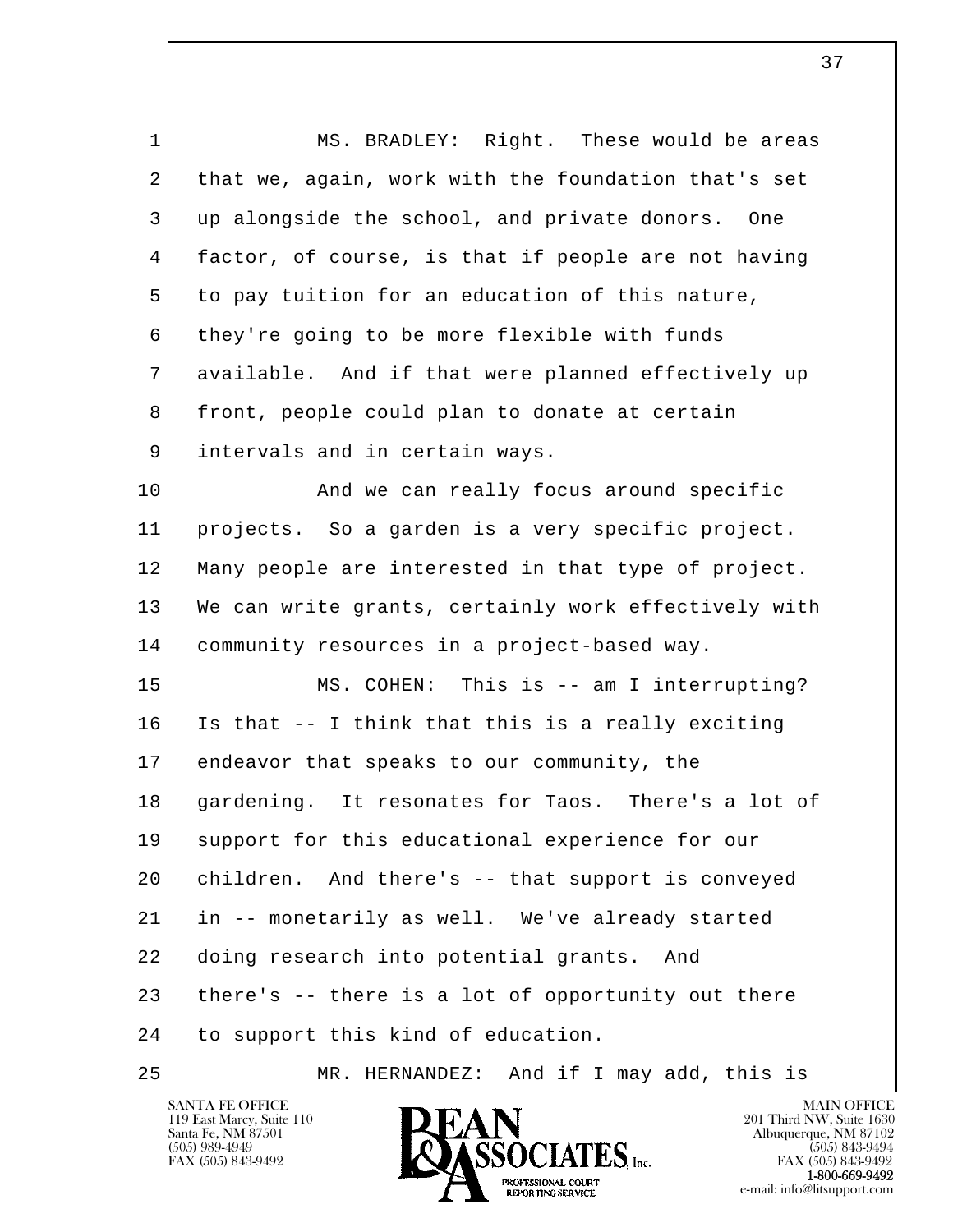l  $\overline{\phantom{a}}$  1 not a brand new thing. We've had a garden going for 2 a number of years, and a very successful one. 3 There's one right now going on. One of the things 4 that I mentioned was my granddaughter has acquired 5 tremendous farming skills. She can do an entire 6 garden, from planting to weeding it, from harvesting 7 everything, and it's been because of the education 8 that she's had over the years in that garden. 9 There is also a greenhouse as well that 10 the kids get involved with. And the garden has 11 always been there, always been successful, and has 12 been an effort and a love from the parents and the 13 community to make a garden. And we expect that to 14 continue in the future, that there will be community 15 involvement to make sure that we maintain that 16 garden successfully. 17 And again, if the funds are needed, then 18 we can go through the grants. 19 COMMISSIONER GANT: Thank you, Mr. Chair. 20 I may have questions later. 21 THE CHAIR: Thank you, Commissioner Gant. 22 Floor is still open. Commissioner Shearman. 23 COMMISSIONER SHEARMAN: You can't see me, 24 huh? I just wanted to follow up on a couple of 25 questions.

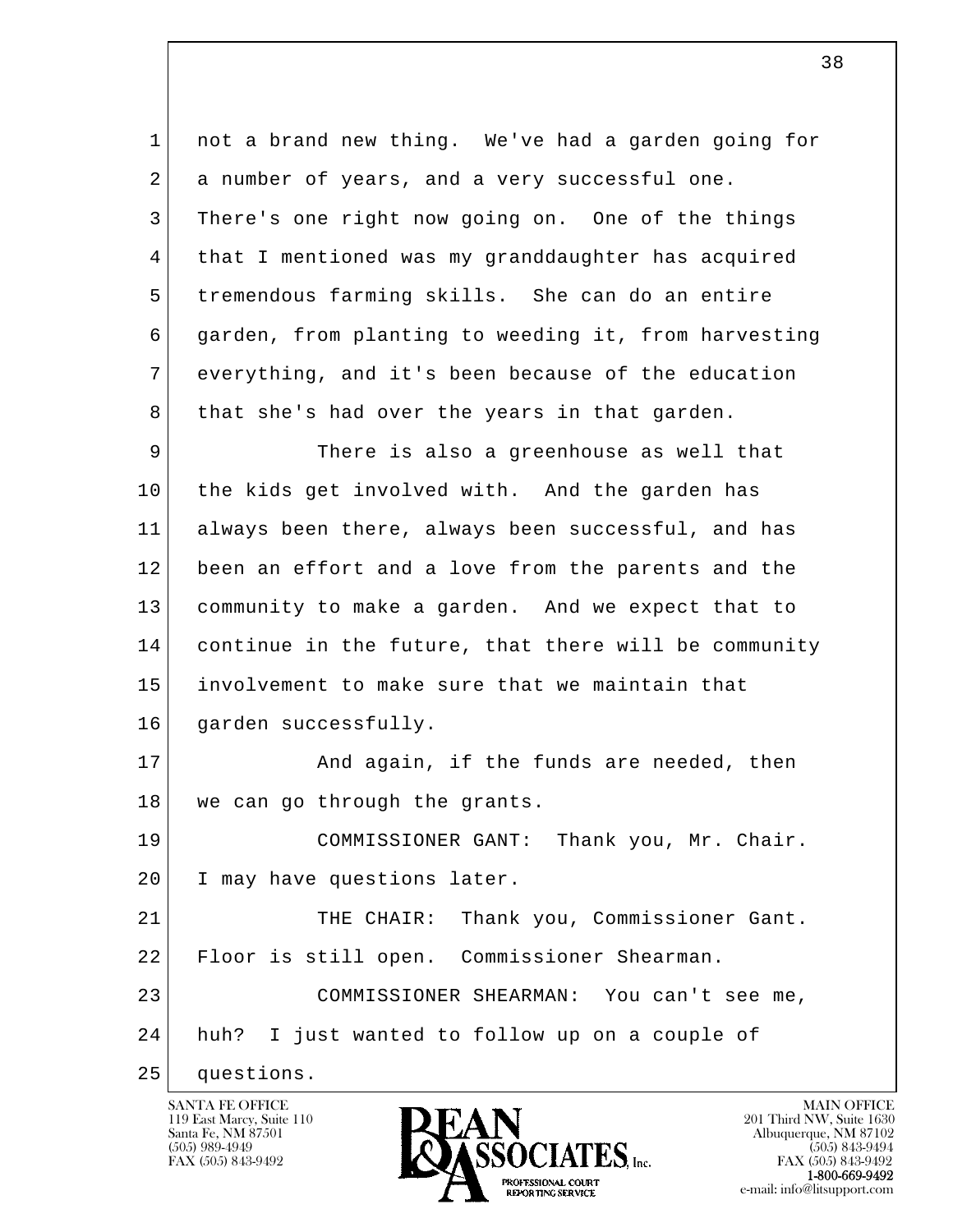| $\mathbf 1$ | I see the support for this school, if I               |
|-------------|-------------------------------------------------------|
| 2           | can just take a personal minute here. But remember,   |
| 3           | what we have to look at when we make the decision to  |
| 4           | vote -- when I, personally, vote to approve the       |
| 5           | application or to deny it, is we have to look at the  |
| 6           | hard stuff, like do you really have enough money to   |
| 7           | support this school and to do it right and to make    |
| 8           | sure that the kids get the education that they need?  |
| 9           | And when I look at a budget that has no money for     |
| 10          | facilities, no money for electricity, gas, water,     |
| 11          | liability insurance -- I thought the \$50,000 you had |
| 12          | up here in contract services, contracted business     |
| 13          | services, you were going to tell me was for the       |
| 14          | business manager. But I hear you saying it's for      |
| 15          | some other things.                                    |
| 16          | So now I find nowhere in this budget that             |
| 17          | you're paying a business manager. You can't survive   |
| 18          | without a business manager. And school finance is     |
| 19          | very different, as you well know. You've got to       |
| 20          | have somebody that knows what they're doing, or you   |
| 21          | can be in a lot of trouble.                           |
| 22          | And the same with the IT question that                |
| 23          | Commissioner Gant asked you. If you don't do your     |
| 24          | STARS reporting correctly, you're up the creek        |
| 25          | without a paddle. And it is not easy. It is very,     |

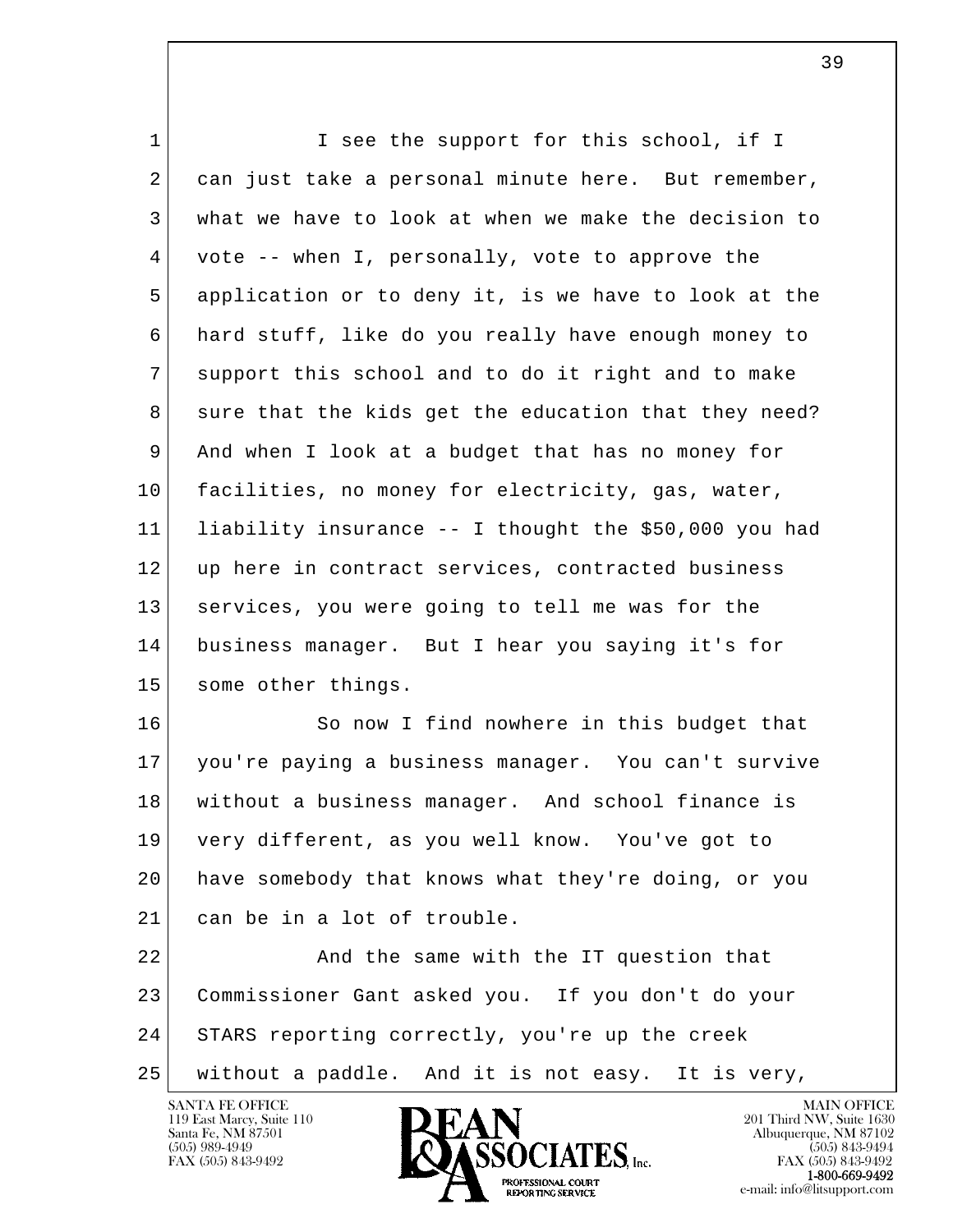1 very complex.

| 2  | So I'm worried when I look at this budget            |
|----|------------------------------------------------------|
| 3  | and see that there are things that I think need to   |
| 4  | be here, and they're not. And yet, you've spent, as  |
| 5  | you should, making a budget, all of the money that   |
| 6  | is coming into the school under the SEG funding.     |
| 7  | I look at the amount that you have                   |
| 8  | budgeted for the principal. \$40,000. Correct me if  |
| 9  | I'm wrong, Kelly and Karen and the school people.    |
| 10 | That's not enough --                                 |
| 11 | MS. CALLAHAN: That's correct.                        |
| 12 | COMMISSIONER SHEARMAN: -- for a high                 |
| 13 | school principal. And I know it's a K-12 school,     |
| 14 | and it's my understanding they've got to go for the  |
| 15 | higher amount. So I'm really worried about this      |
| 16 | budget, that it's not paying for everything that     |
| 17 | needs to be paid for.                                |
| 18 | And to rely on donations and grants and              |
| 19 | maybe funding coming in from other sources, it       |
| 20 | worries me. What if it doesn't show up? Then what    |
| 21 | do you do with the kids? Turn off the lights and     |
| 22 | have school in the dark? You know, that's out an     |
| 23 | out-there example. But it is a concern, okay?        |
| 24 | Now, let me go just to a couple of other             |
| 25 | things that I wanted to ask you about, and then I'll |

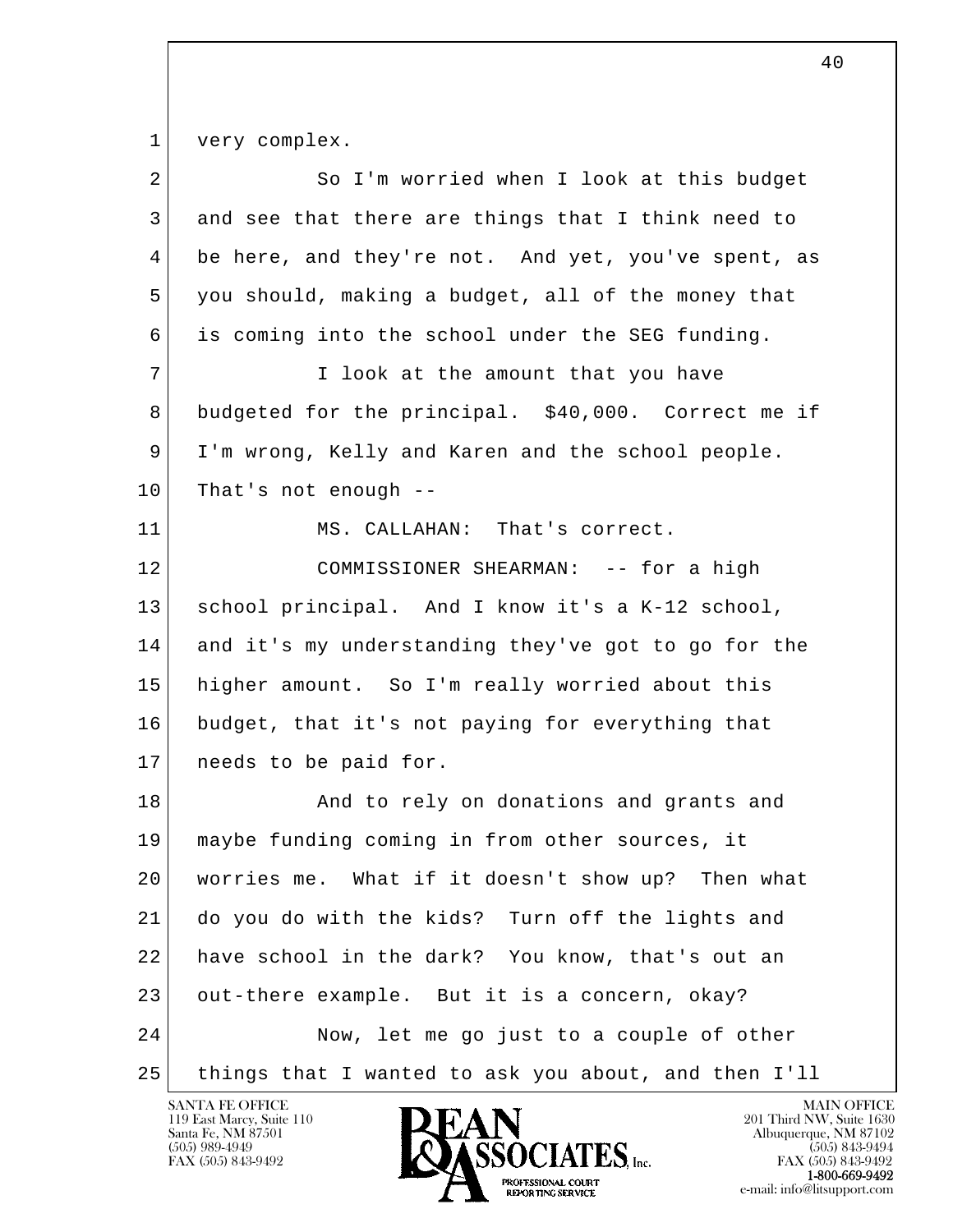1 let others have their turn.

| $\overline{a}$ | I'm looking at your application on Page 16           |
|----------------|------------------------------------------------------|
| 3              | and 17, where we talk about student goals. And I --  |
| 4              | I'm very concerned. Are we using the same form? My   |
| 5              | numbering is not the same as yours. Never mind.      |
| 6              | We'll get there.                                     |
| 7              | Student academic performance. Your goals             |
| 8              | are mastery of traditional Waldorf curriculum        |
| 9              | adapted for public schools, proficiency in           |
| 10             | New Mexico Common Core State Standards. All          |
| 11             | students will show yearly growth in all subject      |
| 12             | areas.                                               |
| 13             | Remember, we're looking for SMART goals.             |
| 14             | They've got to be specific. They've got to be tied   |
| 15             | down. They've got to be rigorous. They've got to     |
| 16             | be all these kinds of things.                        |
| 17             | And Goal No. 1 is mastery of a traditional           |
| 18             | Waldorf curriculum. I have no idea what mastery --   |
| 19             | how -- how do you prove mastery? What's -- what's    |
| 20             | the defining measure here? And is that all students  |
| 21             | are going to reach a certain level, some students?   |
| 22             | And the other thing that bothers me about            |
| 23             | your goals is that they're written for students upon |
| 24             | graduation. And you've got a K-12 school. And        |
| 25             | until they graduate, one could say there are no      |

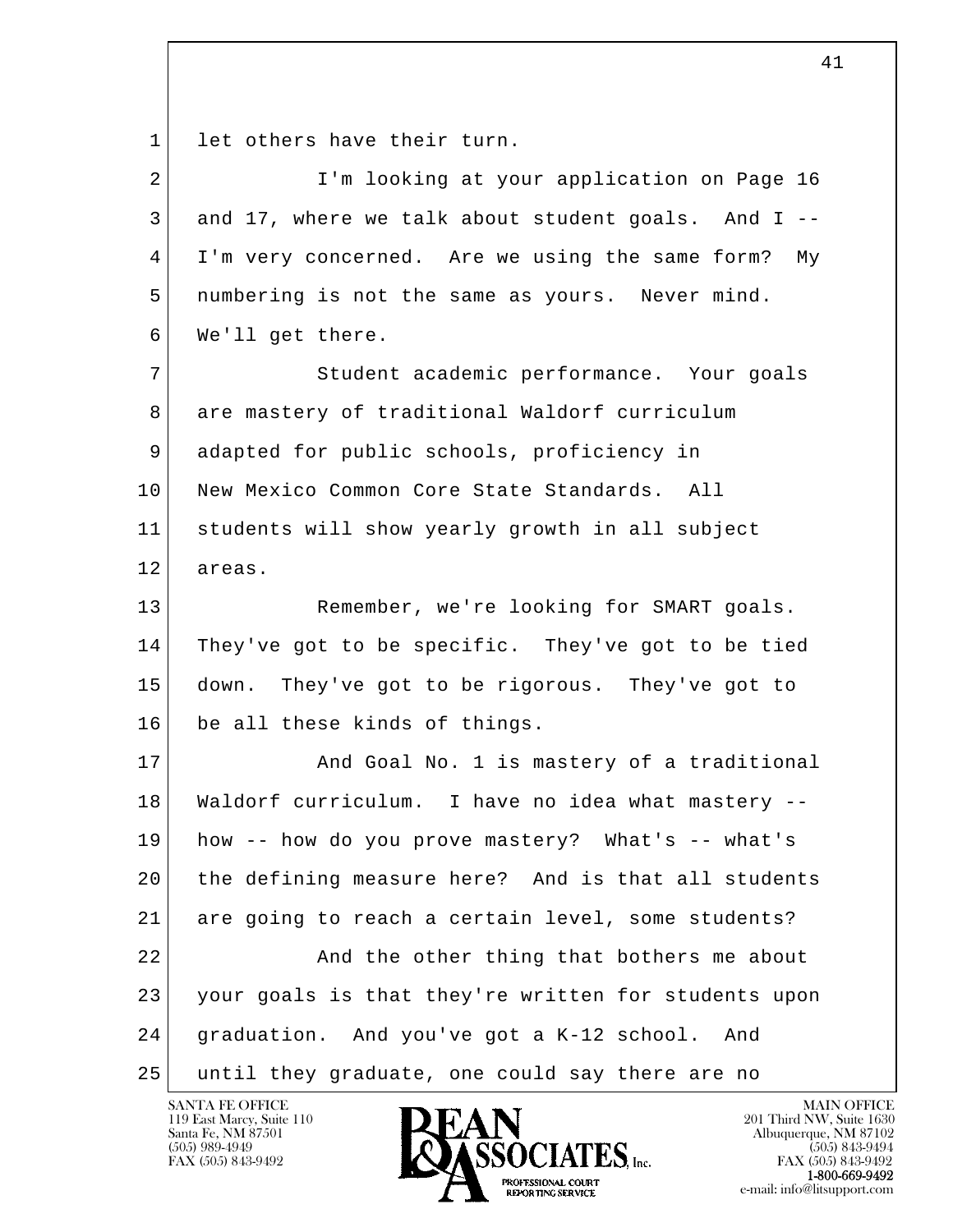l  $\overline{\phantom{a}}$  1 expectations. I'm looking for what's going to 2 happen in kindergarten, first grade, second grade, 3 and third grade. What are your expectations for 4 those kids? I want to know where you expect them to 5 be and how you're going to get them there. That's 6 what I'm looking for. 7 Just a couple of other things. You should 8 see my notes. I've written all over everything. 9 I'm looking at Page 77 of your 10 application. And I'm not sure if you're asking for 11 a waiver there or not. I'm going to let you get to 12 that page. 13 Or 78. It's under G, "Graduation 14 Requirements." 15 MS. COHEN: Okay. 16 COMMISSIONER SHEARMAN: And it says, 17 "Students must meet all portfolio and final project 18 requirements, as outlined by their teacher." 19 | The you seeking a waiver from graduation 20 requirements? 21 MS. COHEN: No. 22 COMMISSIONER SHEARMAN: No? Okay. Let 23 someone else go ahead, and let me find the rest of 24 my questions. 25 THE CHAIR: Thank you, Commissioner

119 East Marcy, Suite 110<br>Santa Fe, NM 87501

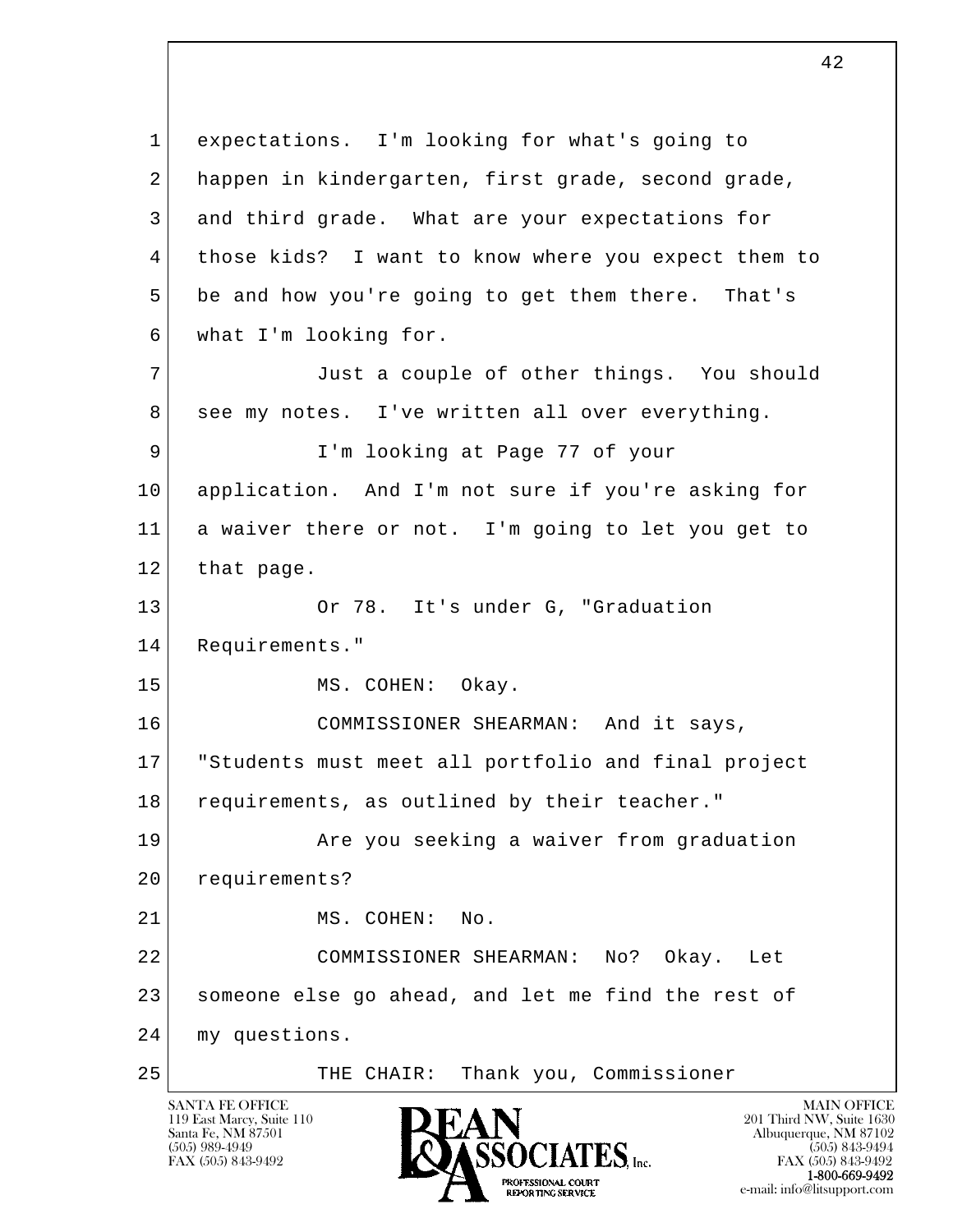l  $\overline{\phantom{a}}$  1 Shearman. Any others? Commissioner Canfield. 2 COMMISSIONER CANFIELD: Just a quick one. 3 Thank you, Mr. Chair. So are you currently in a 4 facility now? I was a little unclear on the 5 facility issue. That's a big one with the charter 6 schools. 7 MS. BRADLEY: There's an existing 8 facility. So this is not a conversion school. Taos 9 Waldorf School will close if this charter is 10 approved. 11 COMMISSIONER CANFIELD: You say "will 12 close." 13 MS. BRADLEY: The existing school that's 14 on the property. So this will open as a new school 15 on the property. 16 COMMISSIONER CANFIELD: So utilizing the 17 same classrooms and the same facility? 18 MS. BRADLEY: With appropriate 19 | modifications, yeah. 20 COMMISSIONER CANFIELD: Are you currently 21 paying rent there now? 22 MS. BRADLEY: Yes. 23 COMMISSIONER CANFIELD: How many square 24 feet are we talking about, approximately? Sorry. 25 MS. COHEN: No. I have the facility

43

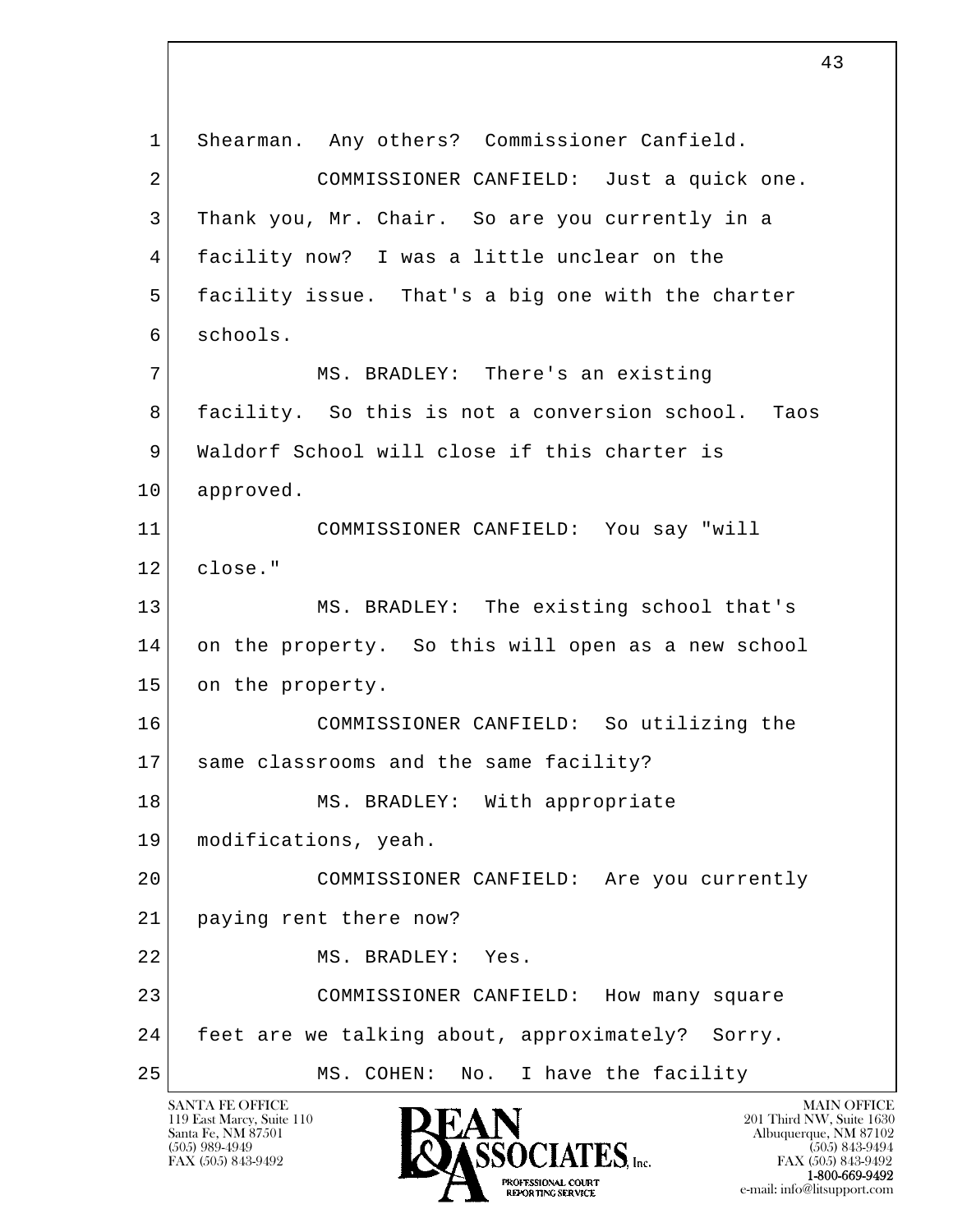l  $\overline{\phantom{a}}$ 1 | management plan here. 2 COMMISSIONER CANFIELD: Okay. 3 | MS. COHEN: It's several buildings. 4 COMMISSIONER CANFIELD: Oh, okay. 5 MS. COHEN: Would you like me to show you?  $6$  Is that  $-$  7 COMMISSIONER CANFIELD: No, that's okay. 8 Just -- you don't have the actual square footage 9 there? It's okay. 10 MS. BRADLEY: The rooms were measured, and 11 we used the square footage formula to devise which 12 students would go where -- which classrooms would go 13 where. 14 COMMISSIONER CANFIELD: Okay. So you're 15 comfortable that the facility could be utilized 16 once -- if you were approved. 17 MS. BRADLEY: Yes, approximately 18 8,000 square feet. 19 COMMISSIONER CANFIELD: Okay. Okay. So 20 the reason for not having it budgeted was you're 21 anticipating getting it paid through other sources? 22 Is that right? Or were you anticipating getting it 23 rent-free for a year? 24 MS. BRADLEY: We're going to enter into 25 negotiations with the Rudolph Steiner Foundation as

119 East Marcy, Suite 110<br>Santa Fe, NM 87501

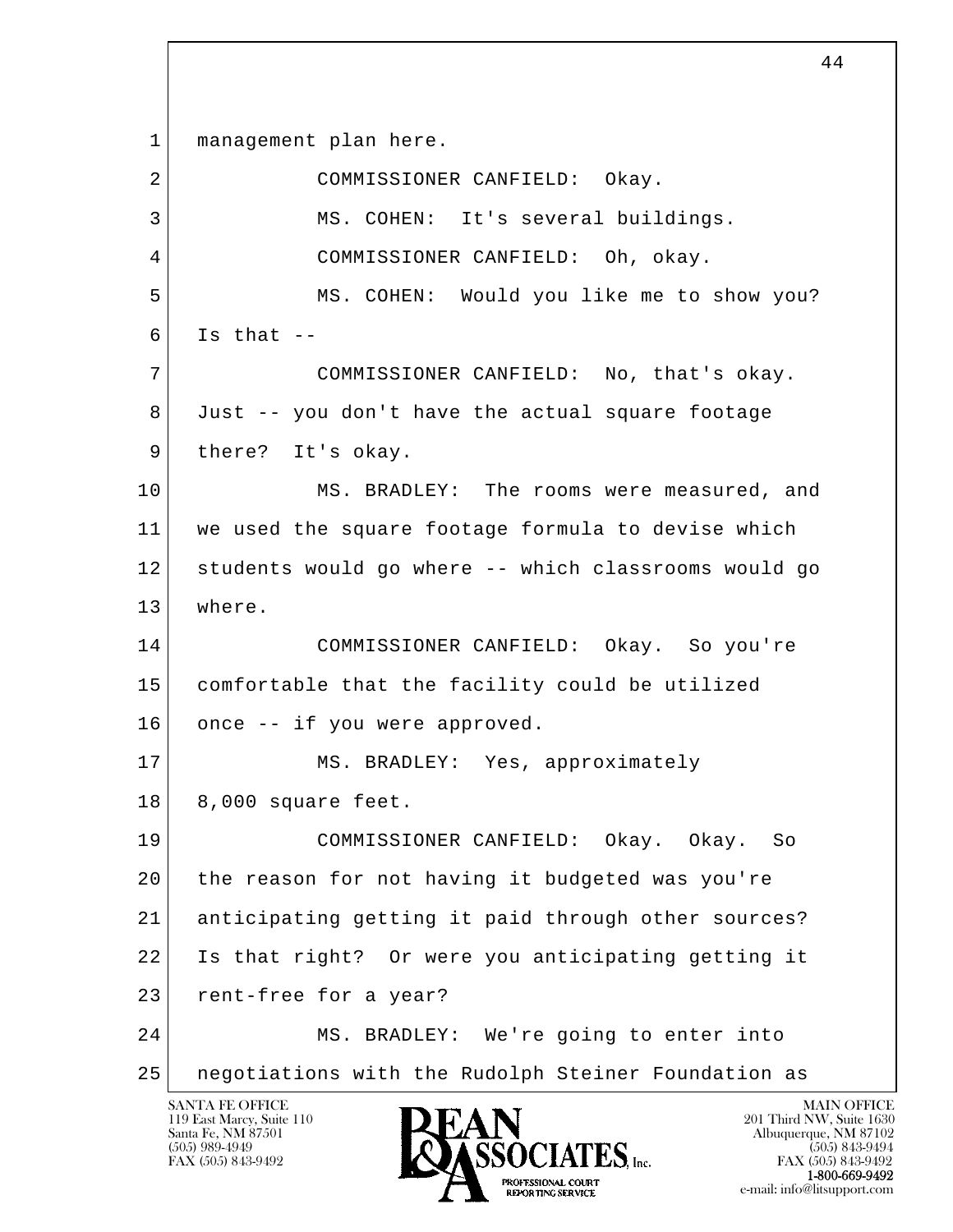1 soon as the charter is approved.

 2 COMMISSIONER CANFIELD: Thank you. Thank 3 you, Mr. Chair.

4 THE CHAIR: Thank you, Commissioner 5 Canfield. Commissioner Lopez?

 6 COMMISSIONER LOPEZ: Do you -- one thing 7 is you don't have any reference to any support in 8 your budget for English-Language Learners. And if 9 you're going to market to the whole community, 10 that's not in the budget. And how are you going to 11 market to the whole community if it's just the 12 existing population? You said you wanted to go out.

 13 MS. COHEN: Absolutely. That's going to 14 be a real focus for us. We really want to draw a 15 wide spectrum of kids from our whole community to be 16 | there. We do have budgeted a Spanish teacher. And 17 the way a Waldorf curriculum is so multisensory, 18 it's a really great opportunity for kids who learn 19 in different styles, including kids who have English 20 as their second language.

l  $\overline{\phantom{a}}$ 21 So the goal would be to have them in the 22 classroom, as the first choice, with their peers. 23 We would then, as support is needed, and following 24 all the laws as required for testing and 25 proficiency, we will have pullouts. And we are

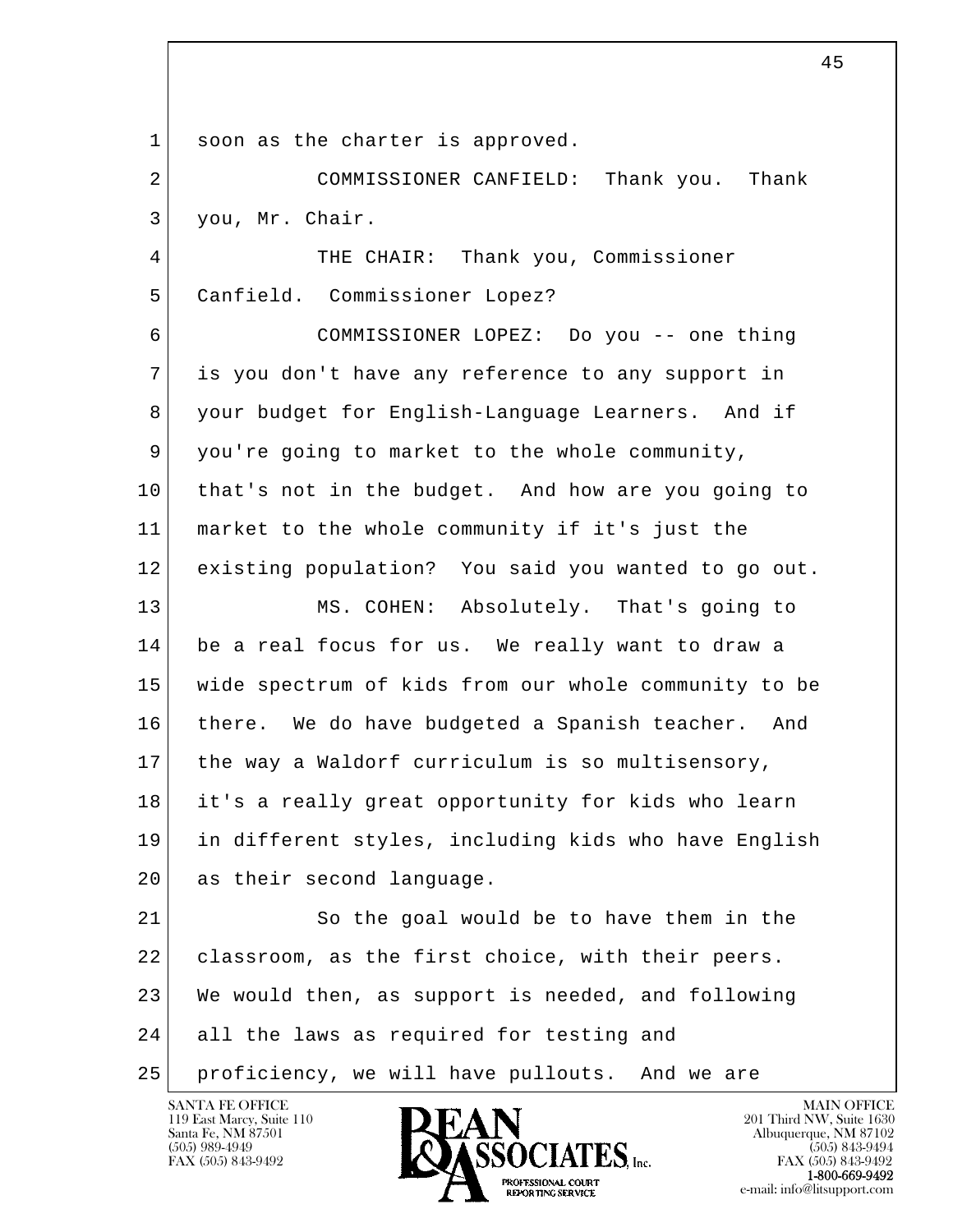l  $\overline{\phantom{a}}$  1 hoping that some of our teachers will be bilingual. 2 That would be a goal. We can't guarantee it. And, 3 again, as the budget becomes more flexible in the 4 future, we will be able to budget more -- more 5 support specifically for that. 6 **For reaching out into the community, we're**  7 going to have open houses. We're going to go have 8 events at the youth and family center, at the 9 library, do as many outreach activities as we can, 10 as well as providing material in Spanish and English 11 to work with -- with groups. 12 COMMISSIONER LOPEZ: Thank you. On 13 Page 145 of the application, you mention the three 14 groups that will be given priority to get into the 15 school. And you realize that's not allowed? 16 MS. COHEN: You know, it wasn't -- no, I 17 didn't realize it wasn't allowed. I saw 18 something -- that the federal regulation -- law -- 19 was -- makes a recommendation. And I wasn't clear 20 how the State of New Mexico felt about that. We 21 thought it was worth putting it in and seeing what 22 happened, if that was allowed or not. 23 COMMISSIONER LOPEZ: My husband and I 24 founded a charter school in Santa Fe, and our 25 daughter didn't get in -- didn't get through the

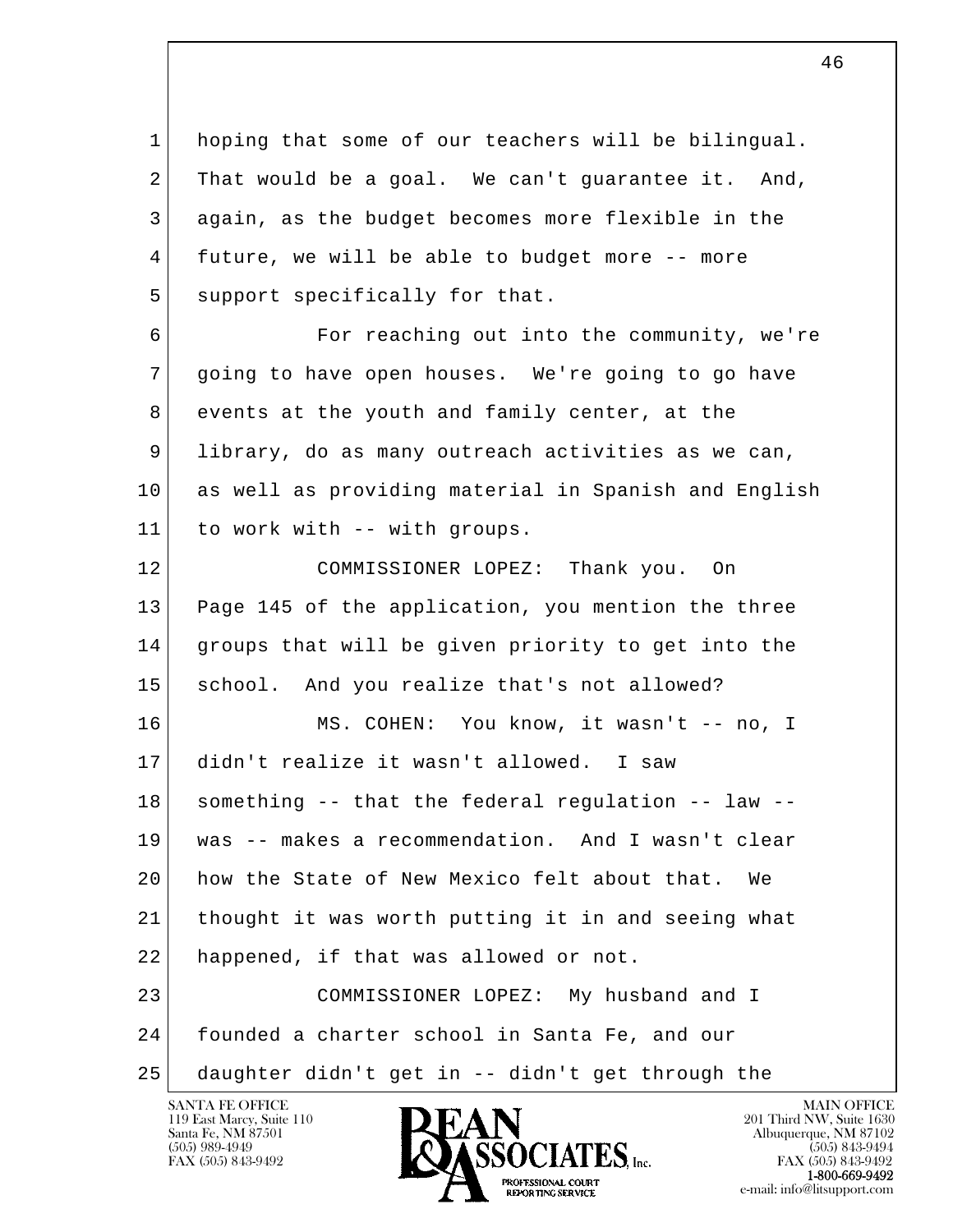l  $\overline{\phantom{a}}$ 1 lottery. 2 MS. COHEN: Yes. That's a risk that we've 3 definitely acknowledged. 4 COMMISSIONER LOPEZ: Okay. Thank you, 5 Mr. Chair. 6 THE CHAIR: Thank you, Commissioner Lopez, 7 Commissioner Gant? 8 COMMISSIONER GANT: Page 149. It's in 9 your chart. It deals with purchase of instructional 10 materials. Are all the instructional materials 11 going to be purchased through the Waldorf system?  $12$  That's what it -- that's kind of what I get an 13 indication. In other words, are you going to have a 14 sole source for all your -- 15 MS. COHEN: I'm not sure how to answer 16 that. I think there are specific materials, paints, 17 nice paper, wax crayons, things like that, that are 18 available from different sources. So I guess -- are 19 you -- am I understanding you're wanting to know if 20 it would be up for, like, bid? 21 COMMISSIONER GANT: It says, "Materials 22 are very particular to Waldorf curriculum." 23 MS. COHEN: Right. 24 COMMISSIONER GANT: Are you purchasing 25 books, materials -- what are you pushing --

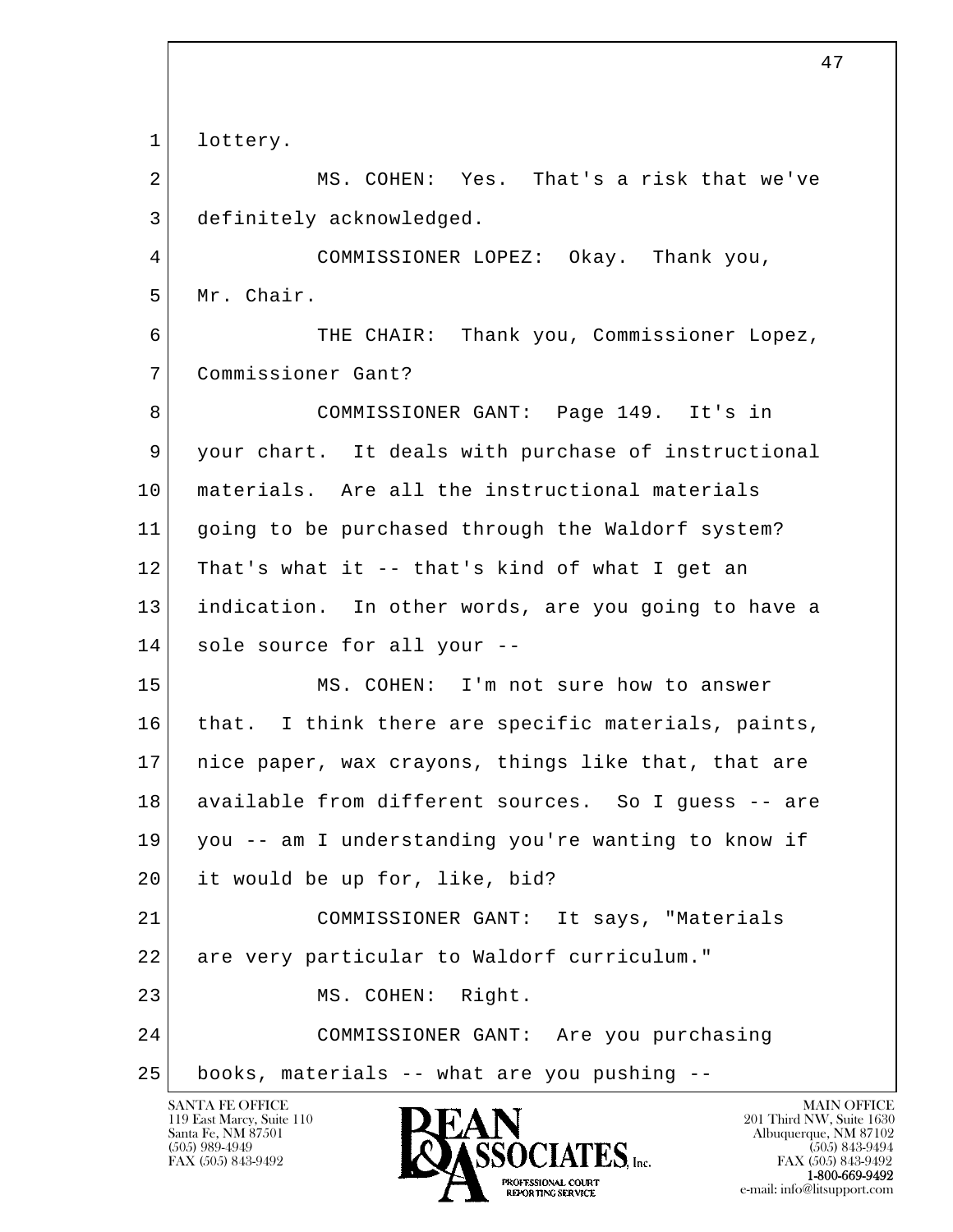1 purchasing from Waldorf?

| $\overline{2}$ | MS. COHEN: We would be purchasing                  |
|----------------|----------------------------------------------------|
| 3              | supplies, like paper, crayons, paints. There might |
| 4              | be additional math books, materials for science    |
| 5              | classes, that kind of material.                    |
| 6              | COMMISSIONER GANT: Have all these                  |
| 7              | materials been approved by the Public Education    |
| 8              | Department?                                        |
| 9              | MS. COHEN: I don't know that. But we               |
| 10             | would make sure that they are. I mean, we're open  |
| 11             | to working and making sure that we're meeting all  |
| 12             | requirements.                                      |
| 13             | COMMISSIONER GANT: But if they're not              |
| 14             | approved by the Public Education Department, then  |
| 15             | what?                                              |
| 16             | MS. COHEN: Then we would be -- we                  |
| 17             | wouldn't purchase them. We're open to that         |
| 18             | conversation.                                      |
| 19             | COMMISSIONER GANT: Then I go back to               |
| 20             | my -- one of my questions. Purchase of Waldorf     |
| 21             | materials. Is that a sole source? You're going out |
| 22             | on sole-source contracts?                          |
| 23             | MS. COHEN: No, I don't think so.                   |
| 24             | COMMISSIONER GANT: Then how are you                |
| 25             | making the purchases?                              |

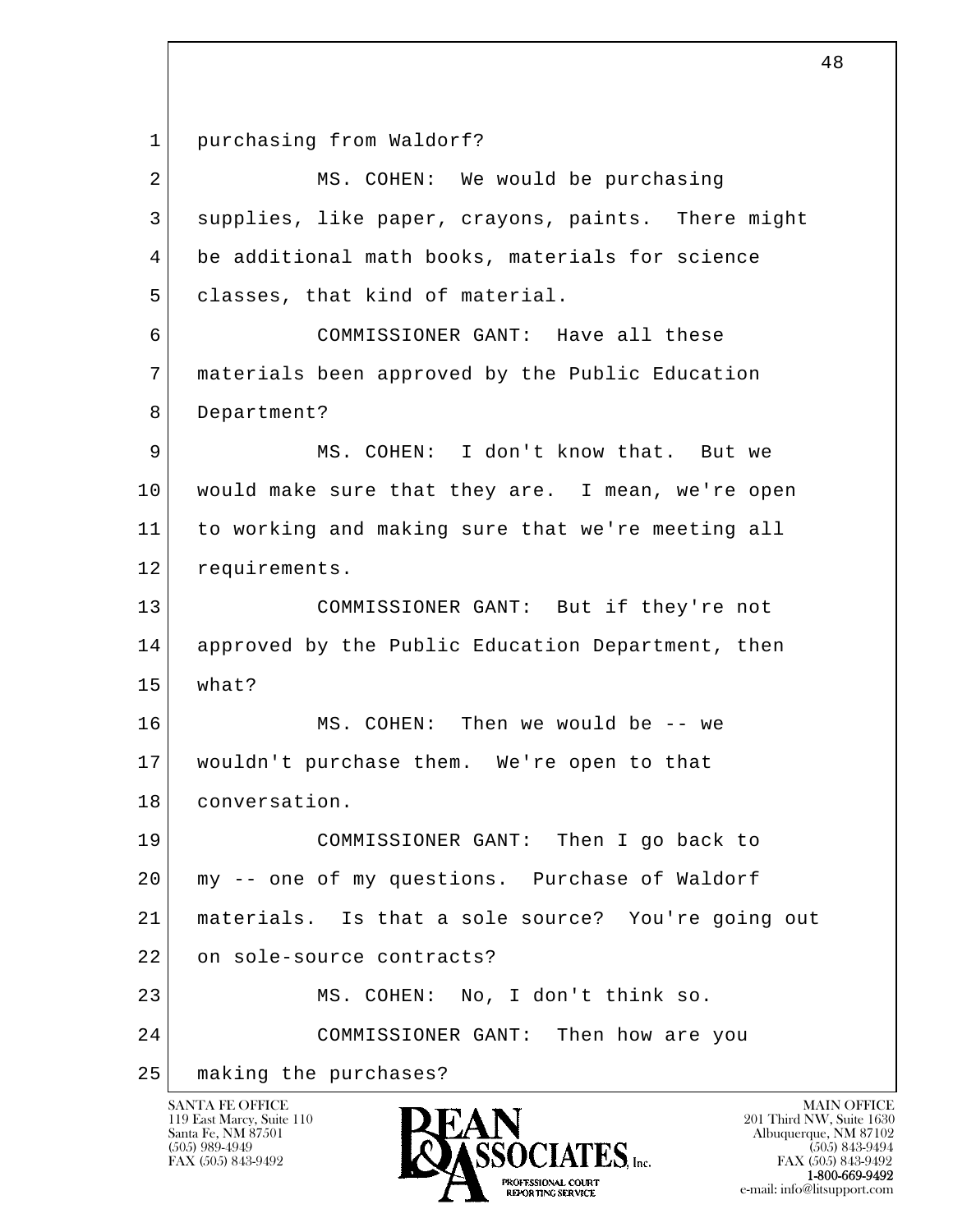l  $\overline{\phantom{a}}$ 1 MS. COHEN: Well, if we -- I hope I'm 2 misunderstanding what you mean by "sole source." I 3 mean, I -- my understanding is that if we're looking 4 to buy certain kinds of paint, we would open that up 5 to whoever can supply that kind of paint. It's -- 6 COMMISSIONER GANT: That's what I want to 7 hear. But what I'm reading is Waldorf. 8 MS. COHEN: Well, we wouldn't necessarily 9 buy the same paints that another public school would 10 buy. We would have certain kinds of paints we're 11 looking for. Well -- it's a particular kind of 12 watercolor paint that is certain colors that's 13 particular to the curriculum. We don't -- wouldn't 14 say it needs to be purchased by -- from a particular 15 source. It would -- but whoever can provide it. 16 COMMISSIONER GANT: My last question, 17 Mr. Chair. Are you associated with the Waldorf 18 national -- whatever it's called -- the Waldorf 19 Schools, national or international? How much is the 20 school going to pay to be part of that -- that group 21 of schools every year? How much from your budget? 22 And I can't find it in the budget, so that's why I'm 23 asking. 24 MS. BRADLEY: Right. We would cease to be 25 a member of that organization. This group would

119 East Marcy, Suite 110<br>Santa Fe, NM 87501

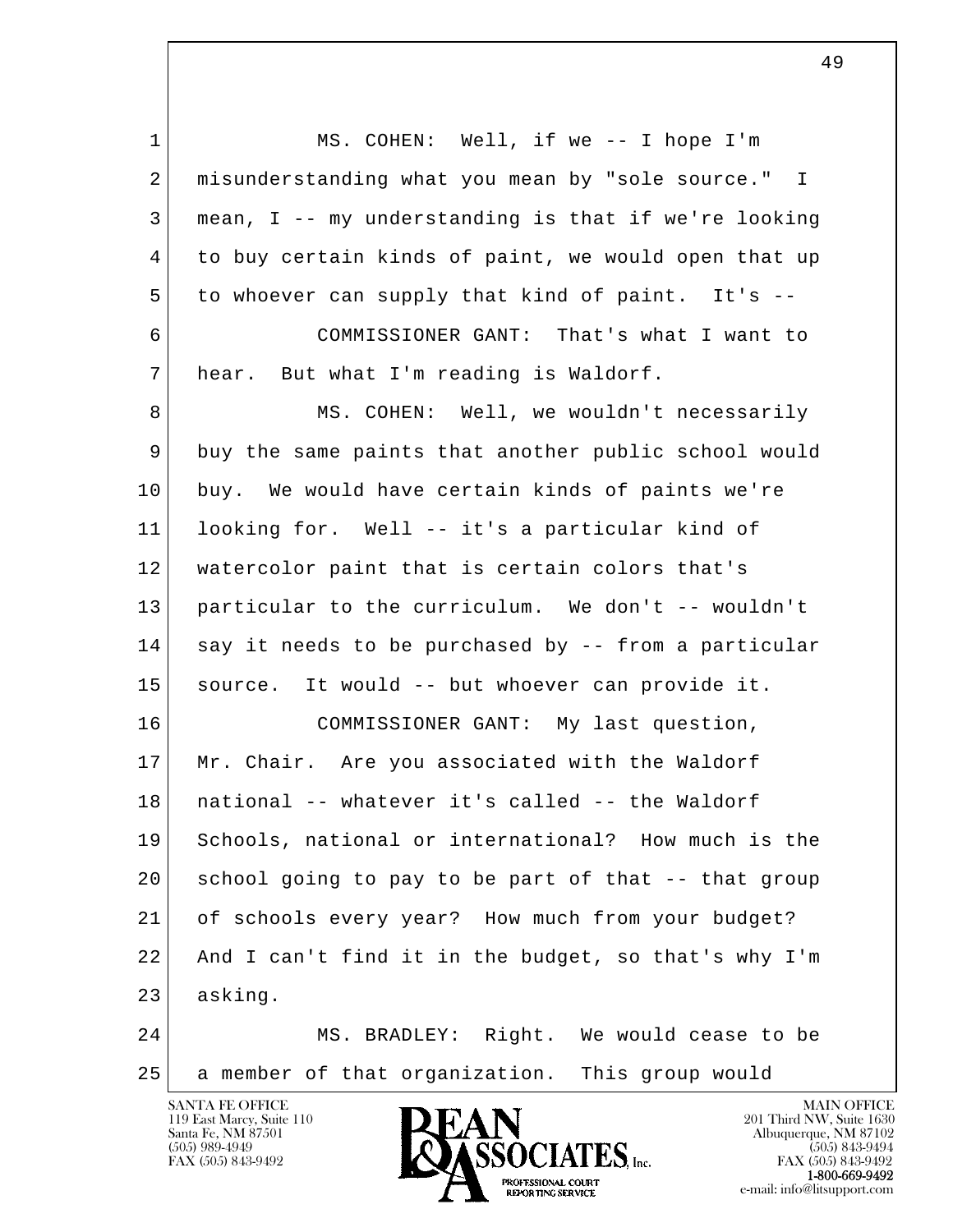l  $\overline{\phantom{a}}$ SANTA FE OFFICE MAIN OFFICE MAIN OFFICE MAIN OFFICE MAIN OFFICE 1 become a member of the -- 2 MS. COHEN: Alliance for Public Waldorf 3 Education. 4 | MS. BRADLEY: It's a different 5 organization. And so that has dues of approximately  $6$  \$200 a year, yeah, which we could meet through 7 donations. 8 COMMISSIONER GANT: Okay. Thank you, 9 Mr. Chair. 10 THE CHAIR: Thank you, Commissioner Gant. 11 Commissioner Shearman, and then Commissioner 12 Bergman. 13 COMMISSIONER SHEARMAN: Okay. I -- on 14 Page 152, I have another question. Under the 15 Business Plan budget, under Expenditures, about in 16 the middle of that paragraph, it says, "Full-time 17 employees will enjoy medical benefits of up to \$400 18 per month." Could you explain that? 19 MS. COHEN: My understanding for that is 20 that it is what would be budgeted for making sure 21 that there is health insurance for each teacher, and 22 approximately \$400 per teacher a month. Is that -- 23 COMMISSIONER SHEARMAN: For medical 24 insurance? 25 MS. COHEN: For health insurance.

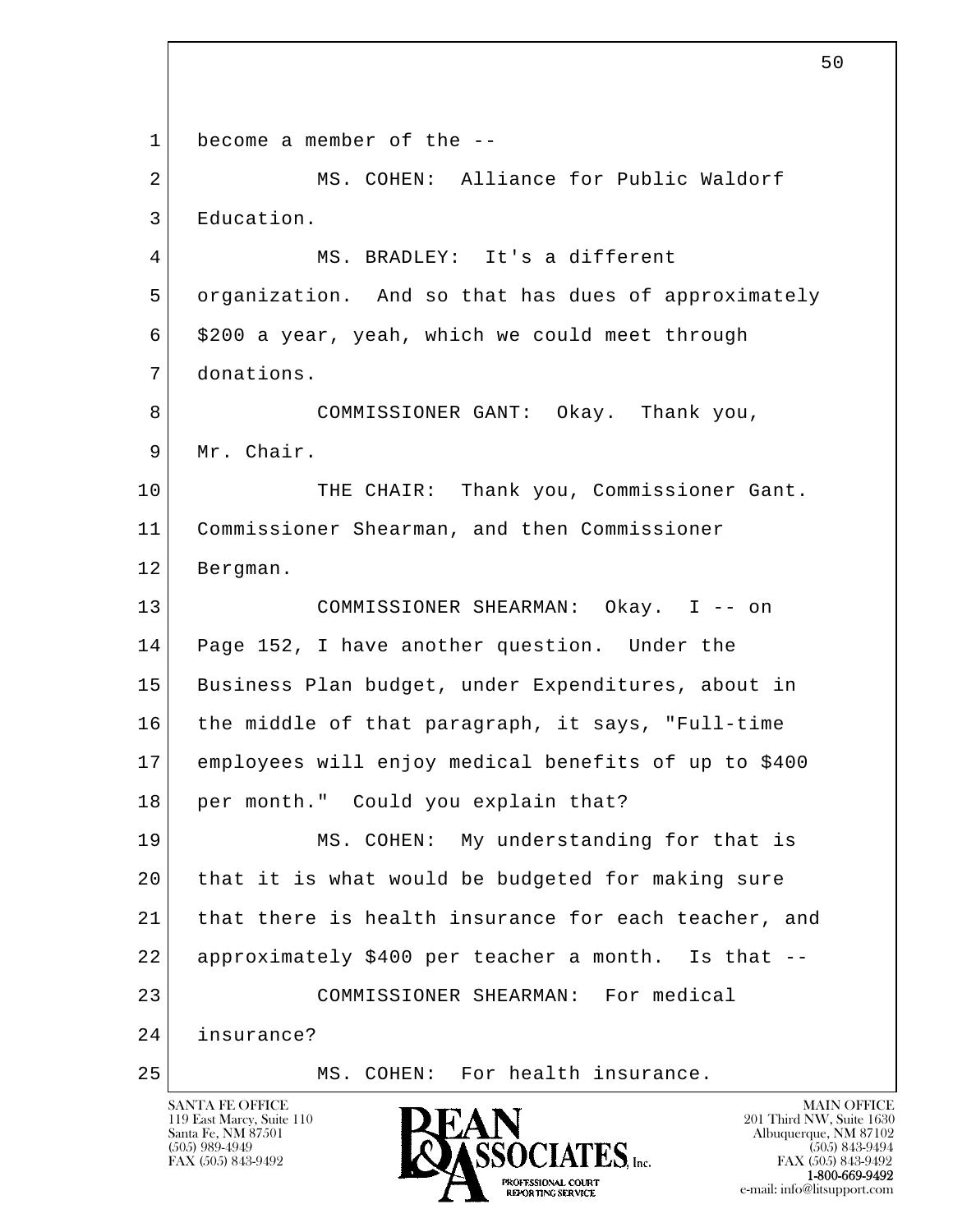l  $\overline{\phantom{a}}$  1 COMMISSIONER SHEARMAN: Okay, okay. 2 MS. COHEN: Health insurance. Sorry. 3 THE CHAIR: Commissioner Bergman. 4 COMMISSIONER BERGMAN: Could you turn to 5 Page 151, then? 6 COMMISSIONER SHEARMAN: One fifty-one. 7 COMMISSIONER BERGMAN: I note on order  $8$  Page 151 -- and I don't have the pages she -- does, 9 it says you are going to require students to do 10 fundraising for \$500 each? Can you see that in 11 there, or can you find -- 12 COMMISSIONER SHEARMAN: Right there. 13 COMMISSIONER BERGMAN: Is that what it 14 says? 15 COMMISSIONER SHEARMAN: Uh-huh. 16 COMMISSIONER BERGMAN: Can you explain 17 that? I got two kids through school, and they sold 18 raffle tickets and stuff. But I would have choked 19 on \$500. Can you explain that to me? 20 MS. COHEN: I think that that's an average 21 and that we're just trying be as conservative as 22 possible with the budget and recognize that we're 23 going to have to do fundraising. Obviously, some 24 kids are going to do \$10. Some kids might be able 25 to do more.

119 East Marcy, Suite 110<br>Santa Fe, NM 87501

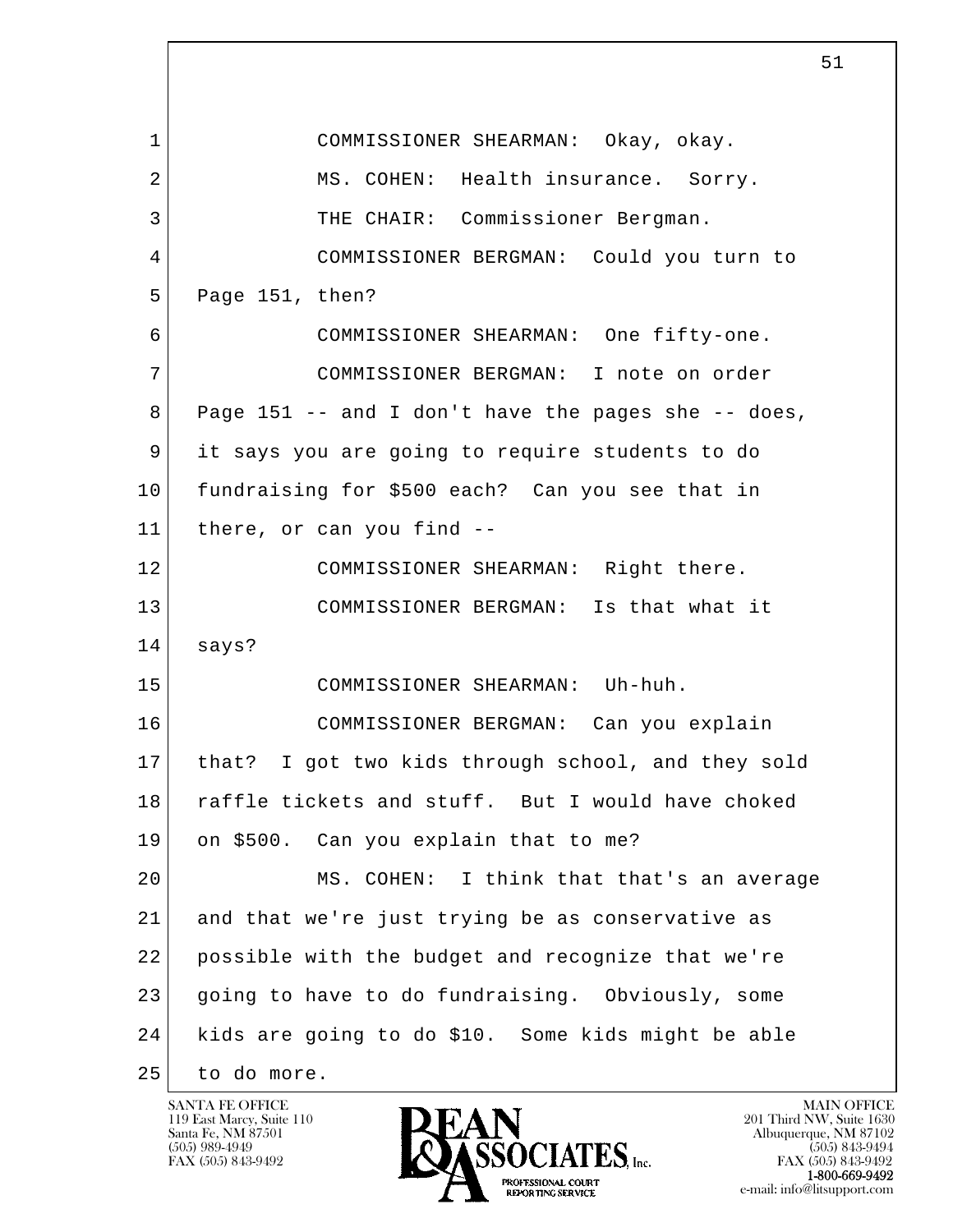l  $\overline{\phantom{a}}$  1 COMMISSIONER BERGMAN: So there's not 2 going to be any penalty because some kids are not 3 going to be able to do \$500? 4 MR. HERNANDEZ: This is not directly to 5 the kids fundraising. We would like to see about 6 \$500 per student. So if we have 10 students, we'd 7 like to have \$5,000 fundraised in our fundraising 8 efforts. It may have nothing to do with the 9 students. 10 COMMISSIONER BERGMAN: So you're not 11 asking -- so if the parents can pony up \$500, that 12 would be fine? 13 MR. HERNANDEZ: No, no, no, no. The 14 students have nothing to do with that. We do many 15 events throughout the year that raise money -- raise 16 funds. And our goal would be able to raise "X" 17 number of funds, \$50,000 a year, or \$25,000 a year. 18 The majority of those events, students are not 19 involved in that. 20 COMMISSIONER BERGMAN: I just saw the word 21 "student," and I thought you were requiring the  $22$  student to raise  $-$  23 MR. HERNANDEZ: Per student. That would 24 be a goal, if we could raise \$500 per student. 25 There are a number of students in the school. That

119 East Marcy, Suite 110<br>Santa Fe, NM 87501

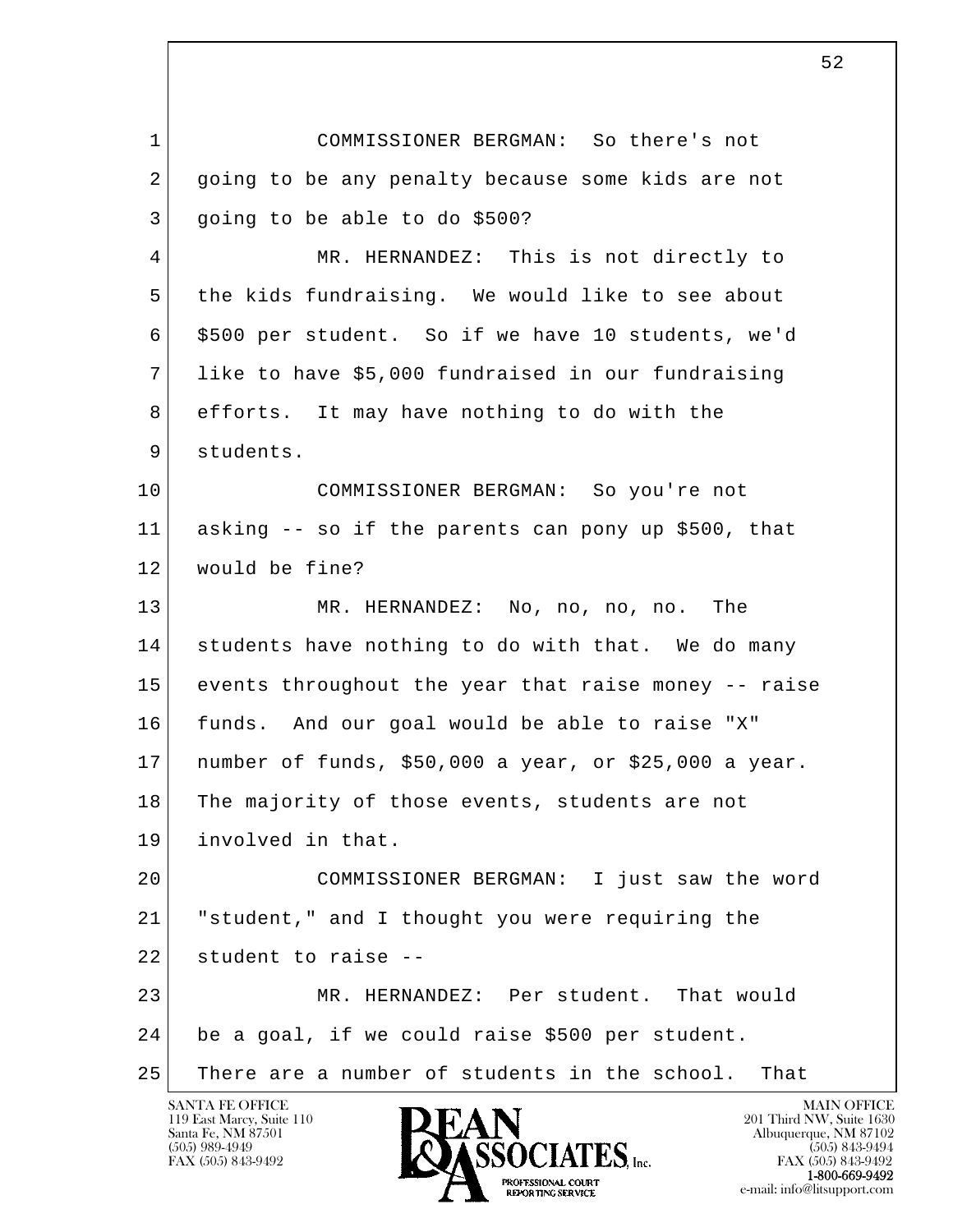l  $\overline{\phantom{a}}$ SANTA FE OFFICE MAIN OFFICE MAIN OFFICE MAIN OFFICE MAIN OFFICE 1 could be a concert. We have many artists that give 2 concerts and the proceeds come to the school. 3 That's what we're looking at. 4 COMMISSIONER BERGMAN: Are you the only 5 Waldorf School right now? Are you aware of any 6 others? 7 MS. COHEN: There is not a public. This 8 is the first charter Waldorf in the state. There is 9 a private Waldorf School in Santa Fe. 10 COMMISSIONER BERGMAN: And Commissioner 11 Gant kind of already touched on this. My question 12 was, is the Waldorf curriculum already recognized by 13 the PED? And if I understand your answer, you're 14 not sure whether it is or not. 15 MS. COHEN: Is it recognized. 16 COMMISSIONER BERGMAN: Your curriculum is 17 | going to have to be approved by the PED. 18 MS. BRADLEY: There are quite a few 19 Waldorf-inspired schools around the country. This 20 is the first one in New Mexico. 21 COMMISSIONER BERGMAN: So it's up in the 22 air whether they're going to approve your 23 curriculum? 24 MS. COHEN: In the application, it lists 25 various curriculums, that people can be coming

119 East Marcy, Suite 110<br>Santa Fe, NM 87501

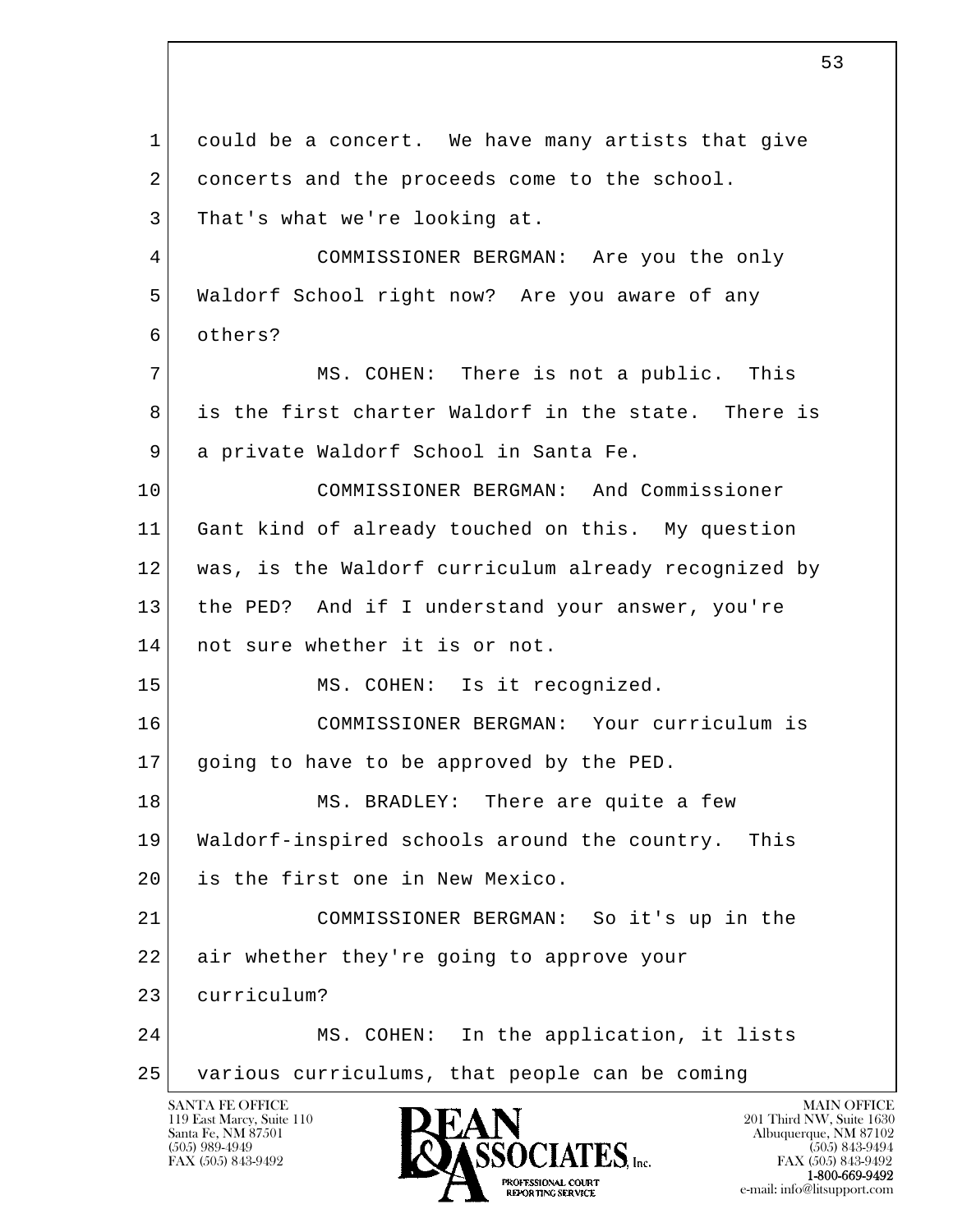1 forward who are interested in becoming a charter. 2 And Waldorf is listed as one of them. I surely hope 3 so.

 4 COMMISSIONER BERGMAN: Okay. And on 5 Page 104, you list, as an assessment, apparently, 6 something called the Discovery Education Assessment. 7 I think you called it a formative assessment. I'm 8 not familiar with that one. Can you describe that 9 one to me a little bit?

 10 MS. COHEN: I am not very familiar with 11 it. The way we came to that is -- again, this whole 12 process has been really amazing and wonderful. We 13 were down in Albuquerque for some trainings at ACE 14 Leadership School, actually, which is a charter 15 school in Albuquerque. And the resources are 16 amazing in this state of people who are willing to 17 | support initiatives, charter initiatives.

l  $\overline{\phantom{a}}$ 18 And as New Mexico is moving to the Common 19 Core Standards, I was talking with their curriculum 20 specialist as we were pulling our information 21 together. And that's what is going to be -- is one 22 of the approved assessments that New Mexico has put 23 forward. So -- in the future. And we're just going 24 to embrace it right now and sort of be ahead of the 25 game on that is how we're looking at it, rather than

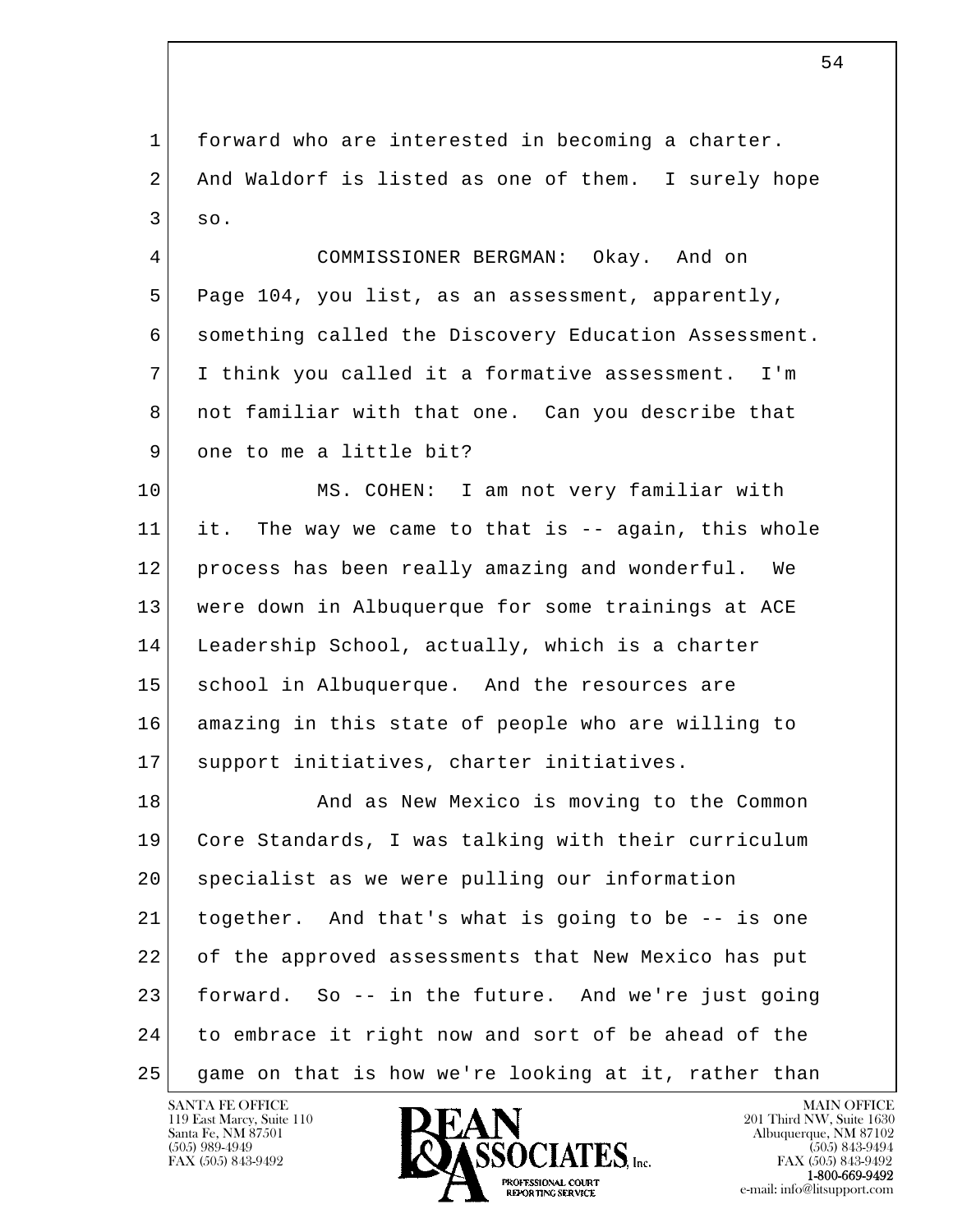l  $\overline{\phantom{a}}$  1 transition to different assessments over the next 2 few years. 3 COMMISSIONER BERGMAN: I'm going to ask it 4 a different way then. What are we discovering then? 5 MS. COHEN: It is a formative assessment 6 that the State of New Mexico is going to be going 7 to. There were three options. And this is one of 8 them that seems like it's going to fit for our 9 curriculum. I can't give you more details on it 10 | because it's not actually started yet. It's -- 11 COMMISSIONER BERGMAN: Okay. So it's very 12 new, then? 13 MS. COHEN: That's my understanding, yeah. 14 COMMISSIONER BERGMAN: Mr. Chair, I think 15 that's all I've got. 16 THE CHAIR: Thank you, Commissioner 17 Bergman. Commissioner Gant. 18 COMMISSIONER GANT: One more question that 19 maybe Commissioner Shearman hit upon. This is on 20 Page 10, "Other Purchased Services," Function 3300, 21 Object Code 55200, Property Liability Insurance. 22 Zero budgeted. You're going to have property. By 23 state law, you must purchase liability insurance, 24 physical insurance. Who are you purchasing your 25 insurance with?

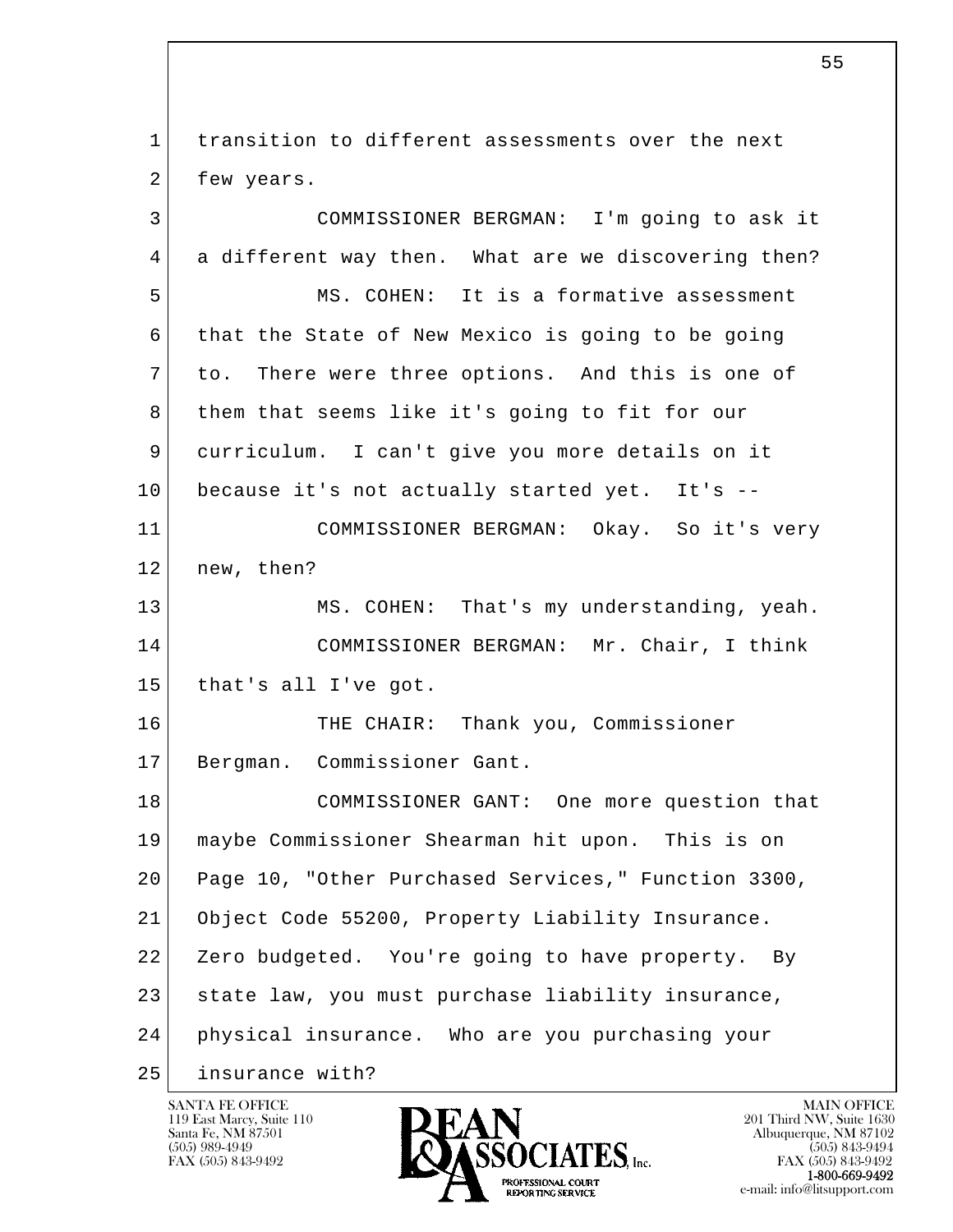l  $\overline{\phantom{a}}$ 1 MR. HERNANDEZ: We already have that 2 existing, so I think it's just an omission there. 3 We do have existing liability insurance for the 4 property. 5 MS. COHEN: And I think that, for this 6 particular budget, I am sorry that we can't speak in 7 more detail to it, because we had someone help us 8 with this part of it. That being said, we really 9 wanted to be as conservative as possible. But we 10 will meet all requirements within -- that the State 11 of New Mexico has, and we will have liability 12 insurance. 13 And that just -- I think we're -- we're 14 wanting to be as flexible and able to acknowledge 15 what the State's going to require and meet those 16 requirements, as well as meet our mission and our 17 goal. And so, for the budget, we'll make it work. 18 COMMISSIONER GANT: Ms. Callahan, correct 19 me if I'm wrong. Is it not required that they go 20 | through NMSIA for their insurance? 21 MS. CALLAHAN: Mr. Chair, Commissioner 22 Gant, that is correct. 23 MS. COHEN: So that's what we'll do. 24 COMMISSIONER GANT: Going back to 25 Commissioner Shearman's point of view, we were

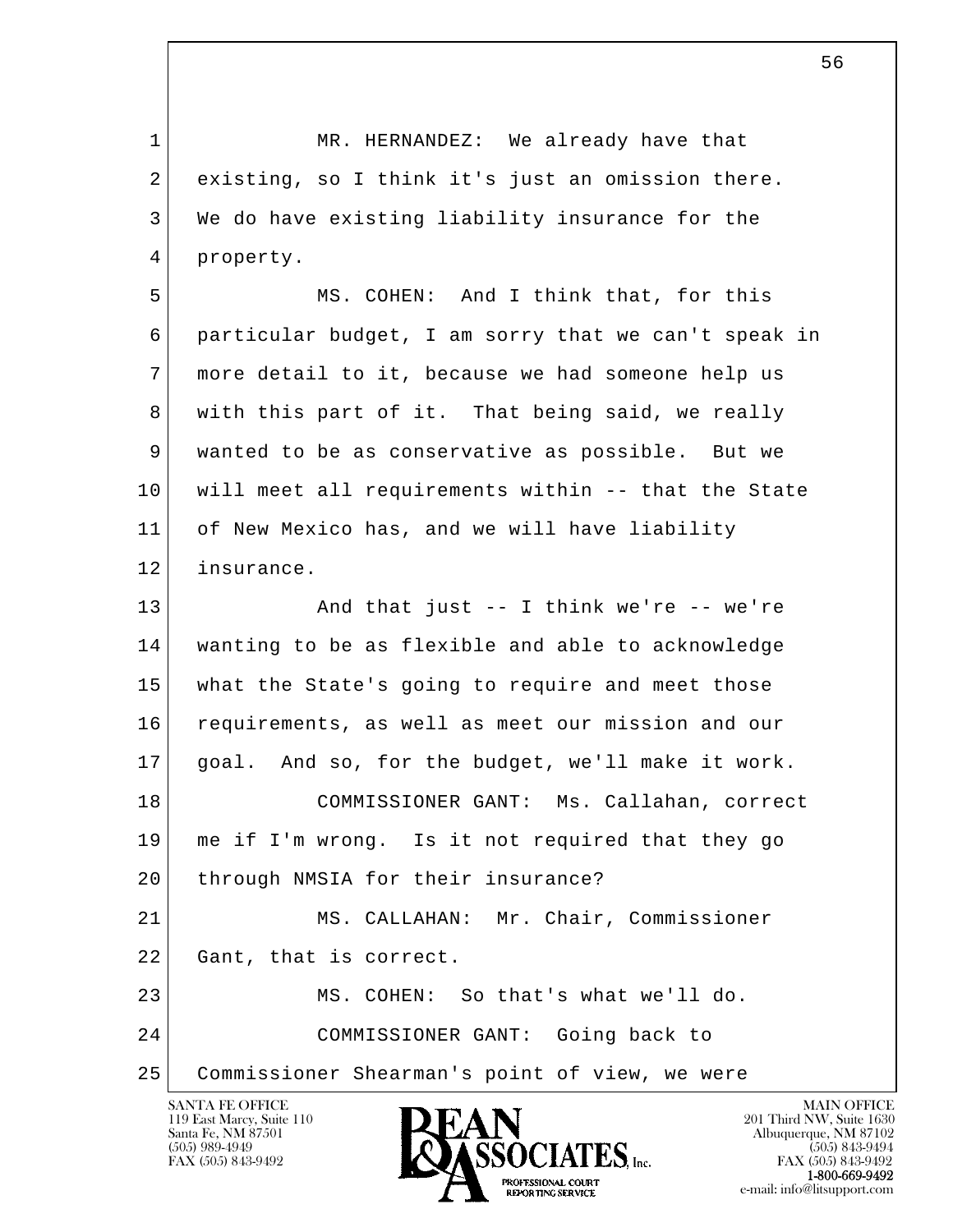1 expecting a balanced budget with all lines properly 2 covered. And that's what we have to vote on, what 3 you have here. All right. Thank you, Mr. Chair.

4 THE CHAIR: Thank you, Commissioner Gant. 5 Are there any other questions from Commissioners? 6 Seeing none, any member of the public, including the 7 applicants, may submit written input following this 8 hearing. Written comments can be sent to the 9 Commission via the Public Education Department main 10 Web site at www.ped.state.nm.us, through the 11 Calendar listing on the front PED Web page, through 12 the Public Comments section on the front PED Web 13 page, and using the link, the same URL, slash, 14 Comments.

 15 You will be directed to an e-mail format 16 in which to write your comment. Make sure you 17 identify the school you're commenting on in the 18 drop-down menu. Please note that any written input 19 must be received by no later than close of business 20 on the third business day following the hearing on 21 the application you wish to comment on. That's 22 wordy, but three days.

l  $\overline{\phantom{a}}$  23 Thank you for your presentations and your 24 hard work in preparing the applications. The 25 Commission will now recess the hearing until

119 East Marcy, Suite 110<br>Santa Fe, NM 87501



 $\sim$  57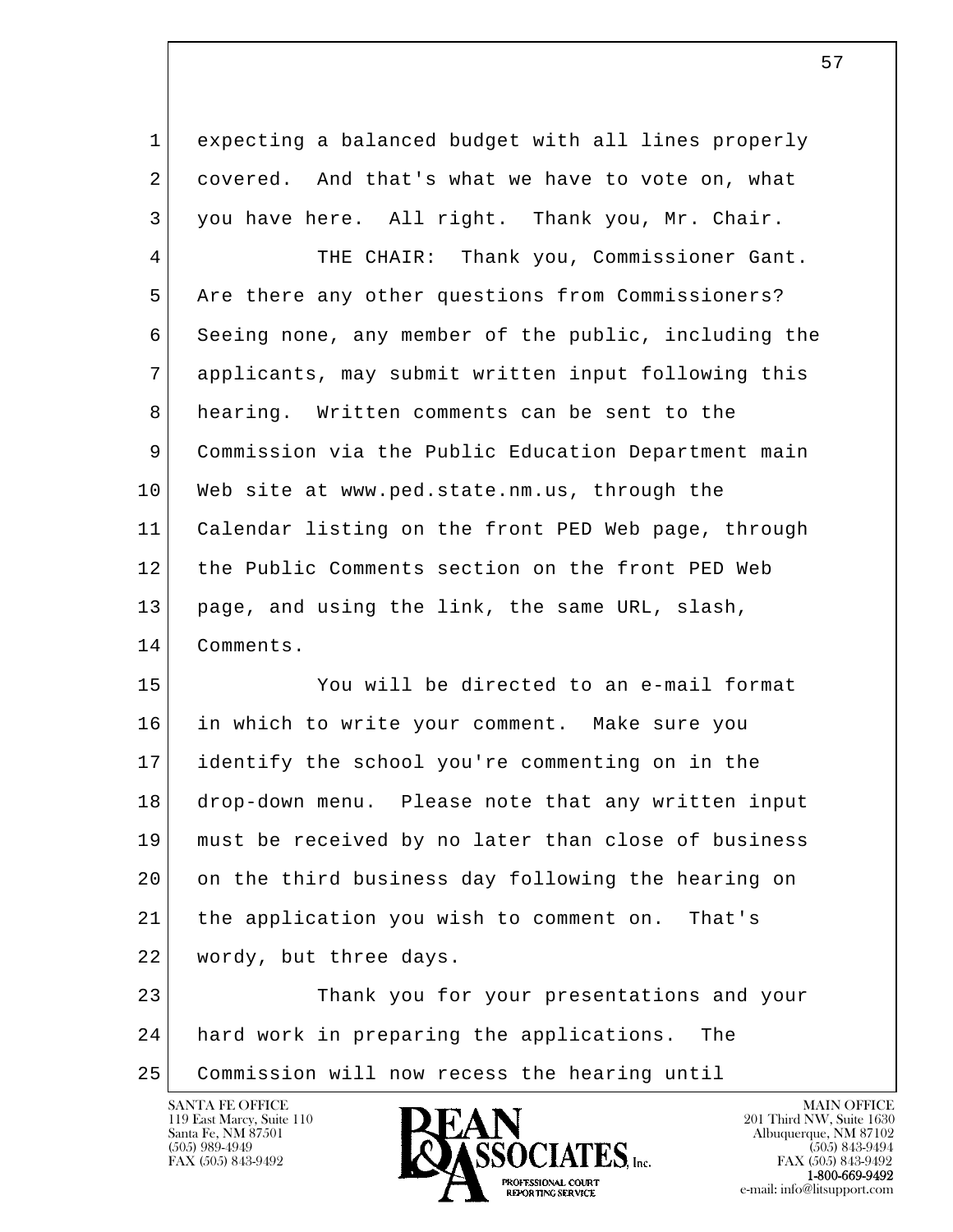| $\mathbf 1$    | 2:00 p.m., where it will resume in the community of |                    |
|----------------|-----------------------------------------------------|--------------------|
| $\overline{2}$ | Santa Fe. Thank you.                                |                    |
| $\mathfrak{Z}$ | (Proceedings in recess at 11:45 a.m.)               |                    |
| $\overline{4}$ |                                                     |                    |
| 5              |                                                     |                    |
| $\sqrt{6}$     |                                                     |                    |
| 7              |                                                     |                    |
| $\,8\,$        |                                                     |                    |
| 9              |                                                     |                    |
| 10             |                                                     |                    |
| 11             |                                                     |                    |
| 12             |                                                     |                    |
| 13             |                                                     |                    |
| 14             |                                                     |                    |
| 15             |                                                     |                    |
| 16             |                                                     |                    |
| $17$           |                                                     |                    |
| 18             |                                                     |                    |
| 19             |                                                     |                    |
| 20             |                                                     |                    |
| 21             |                                                     |                    |
| 22             |                                                     |                    |
| 23             |                                                     |                    |
| 24             |                                                     |                    |
| 25             | SANTA FE OFFICE                                     | <b>MAIN OFFICE</b> |

 $\lceil$ 

**1-800-669-9492**<br> **EXALTERIONAL CN BT** e-mail: info@litsupport.com